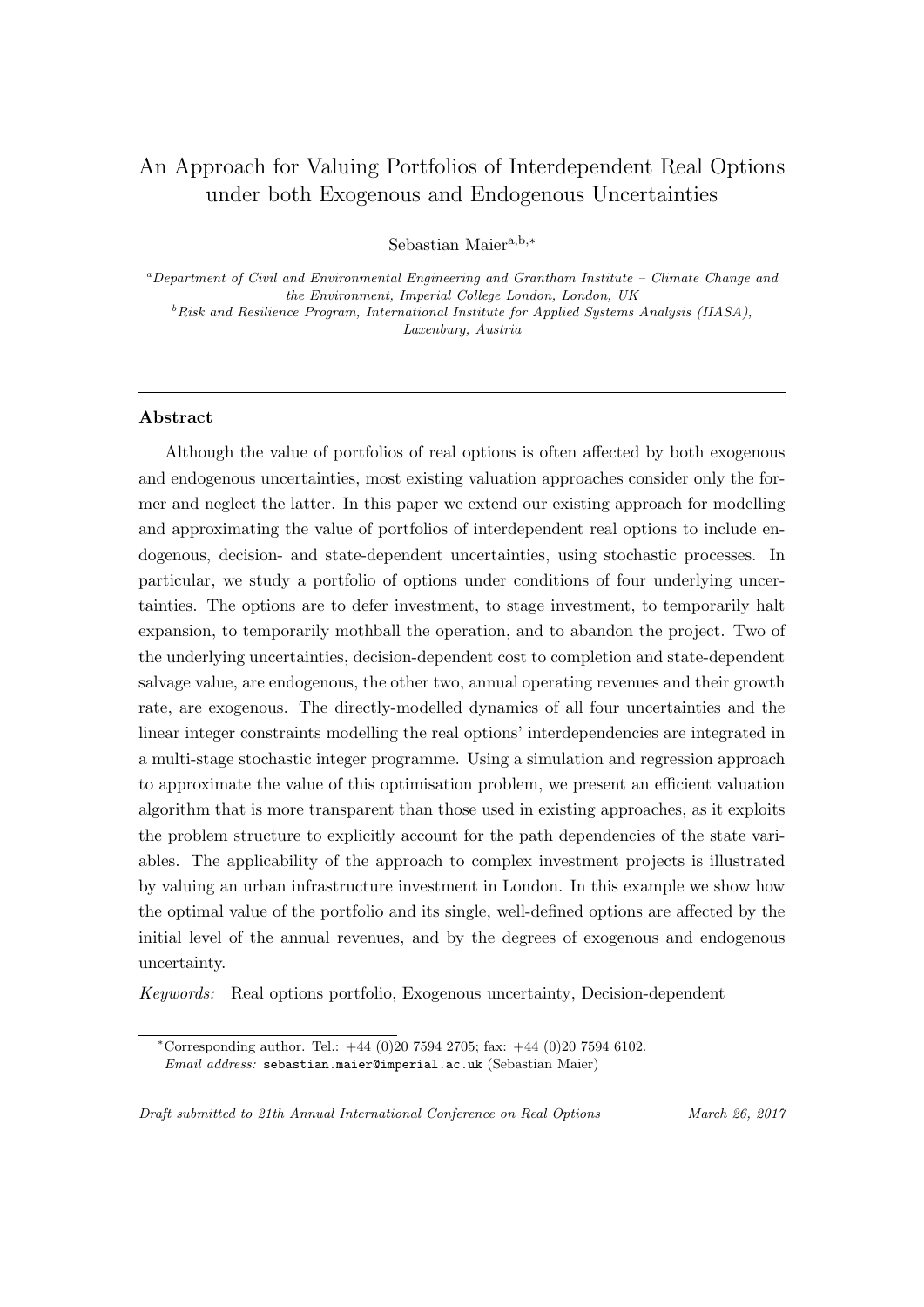uncertainty, State-dependent uncertainty, Simulation-and-regression approach

# 1. Introduction

A fundamental issue in real options analysis and decision-making under uncertainty is how to account correctly and adequately for the multiple sources of uncertainty occurring in most practical real-life situations. In these situations it is generally assumed that the effective sources of uncertainty are purely exogenous and, as such, are independent of both the actions taken by the decision maker and the state of the underlying system affected by these decisions. For example, in the case of investment in a new wind farm, while the wind farm's performance depends on factors such as location, time of day and the wind turbines' height, parameters such as the wind speed to which the turbines will be exposed to, and consequently the amount of power generated, are independent of the investor's decision of whether to build the wind farm or not. Likewise, if the amount of power generated by such wind farm is sufficiently small and/or the relevant wholesale electricity market to which the power is sold is comparatively large, then the underlying wholesale price of electricity, and consequently the investor's revenues are also independent of the investor's decision.

There are, however, many practical situations in which the relevant sources of uncertainty are endogenous, i.e. dependent on the decision maker's actions or the underlying system's state, or both. In the case of the wind farm example, if the above-mentioned conditions are violated, i.e. if the new wind farm is sufficiently large and/or the electricity market relatively small, then the introduction of a new wind farm will affect the wholesale price of electricity and hence the investor's future revenues. Similarly, although the "off-the-shelf" cost of new wind turbines may be known and a feasibility study may provide a construction cost estimate, the actual cost of building a new wind farm will not be known until the investor actually builds it. During the building process, the investor reveals and learns its true capital cost. If the investor wants to sell the wind farm at the end of its lifetime, in the absence of a second hand market, the resale value will depend on its "state", which may include such factors as its lifetime, asset value, wear and tear, and decommissioning cost.

Despite the ubiquity of exogenous and endogenous uncertainties in many real-life situations, there remains a need for a unified approach that accounts for both when real options analysis is used to evaluate practical investment problems. Including both types of uncertainty in a real options approach has rarely been studied in the related literature [\(Ahsan and Musteen, 2011\)](#page-27-0). Although portfolio of real options approaches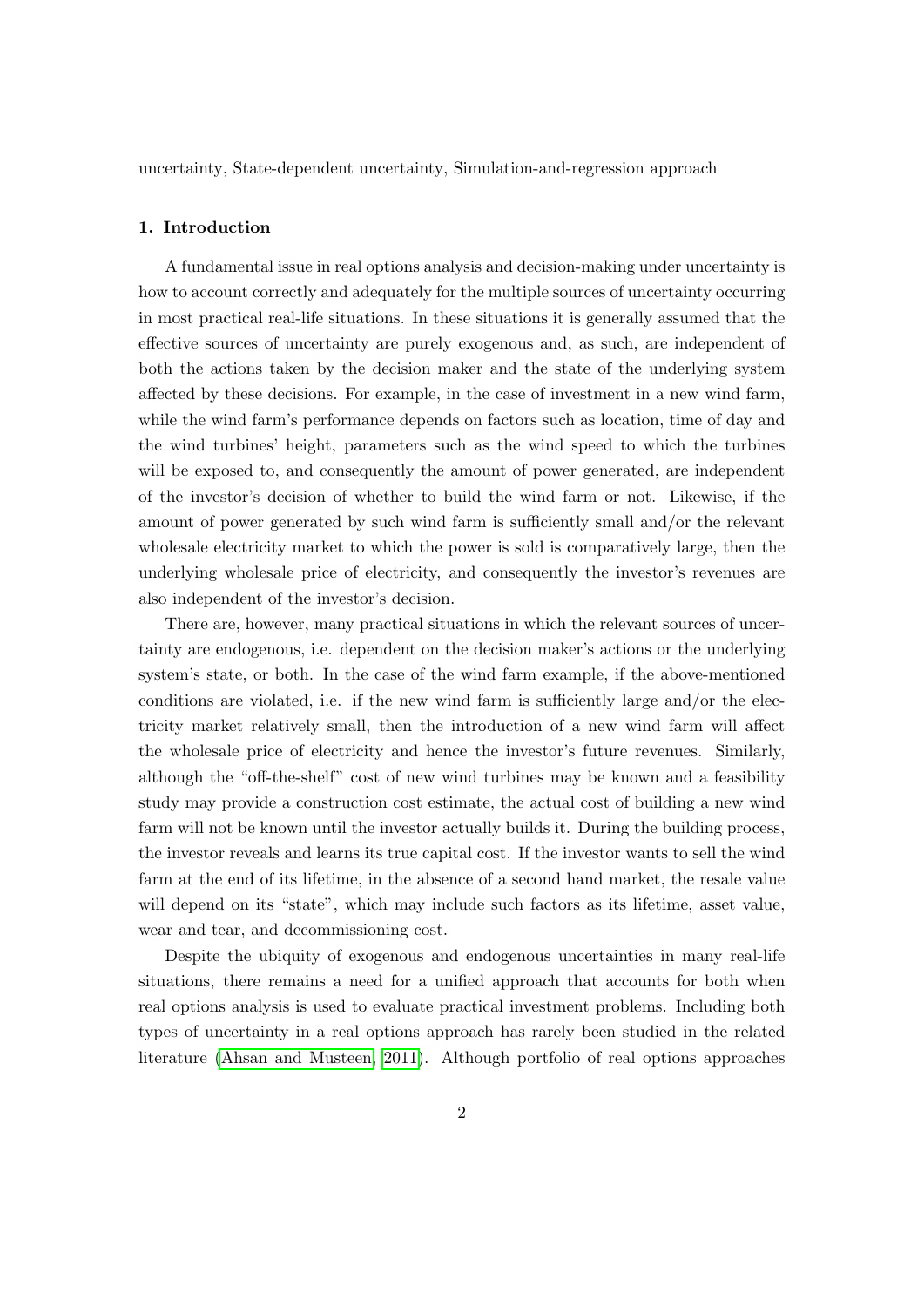have been applied when there is only exogenous uncertainty, there is a need to include both types because that enables decision-makers to manage the two uncertainty types simultaneously [\(Otim and Grover, 2012\)](#page-31-0). Some authors have therefore suggested that future work should examine the relationship and interactions between different sources of uncertainty and the portfolio's individual options. For example, [Tiwana et al.](#page-32-0) [\(2006\)](#page-32-0) stated that future research should investigate how the comparative performance of individual real options is affected differentially by multiple sources of uncertainty, and [Li](#page-30-0) [et al.](#page-30-0) [\(2007\)](#page-30-0) called for studies to investigate how investment decisions are affected individually and interactively by multiple uncertainty sources. More recently, the critical review of [Trigeorgis and Reuer](#page-32-1) [\(2017\)](#page-32-1) has suggested four extensions, three of which are addressed here: portfolios of interdependent real options, multiple sources of uncertainty, and endogenous resolution of uncertainty through learning.

This paper introduces a valuation approach for portfolios of interdependent real options under both exogenous and endogenous uncertainties. Considering the problem of a sequential and partially reversible investment project, we study a portfolio of options: to defer investment; stage investment; temporarily halt expansion; temporarily mothball the operation; and abandon the project during either construction or operation. In the problem studied here, the portfolio's value is affected by four underlying uncertainties. Of these, the project's actual cost to completion and its salvage value, are decision- and state-dependent, respectively. These uncertainties evolve endogenously, whereas the annual (operating) revenues and their growth rate evolve exogenously. The portfolio of real options approach of [Maier et al.](#page-30-1) [\(2016\)](#page-30-1) proposed a multi-stage stochastic integer programming approach using influence diagrams and simulation-and-regression. To value such a complex portfolio under both types of uncertainty, we extend this approach to include endogenous sources of uncertainty. The directly-modelled dynamics of all four underlying uncertainties and the linear integer constraints modelling the interdependencies between real options are also integrated in this optimisation problem.

To approximate the value of this optimisation problem, we extend the simulationand-regression-based valuation algorithm developed by [Maier et al.](#page-30-1) [\(2016\)](#page-30-1) to include endogenous uncertainty. Unlike the algorithms of [Miltersen and Schwartz](#page-31-1) [\(2004\)](#page-31-1); [Schwartz](#page-32-2) [\(2004\)](#page-32-2); [Hsu and Schwartz](#page-29-0) [\(2008\)](#page-29-0); [Zhu](#page-33-0) [\(2012\)](#page-33-0), which are plain extensions of the algorithm proposed by [Longstaff and Schwartz](#page-30-2) [\(2001\)](#page-30-2) for American-style options, our algorithm takes into account the numerical implications of the state variables' path-dependencies on the accuracy of the approximation. We account for the negative numerical implications by exploiting the structure of the problem to be solved through dynamically and appropriately adapting the set of basis functions used in the parametric regression. Using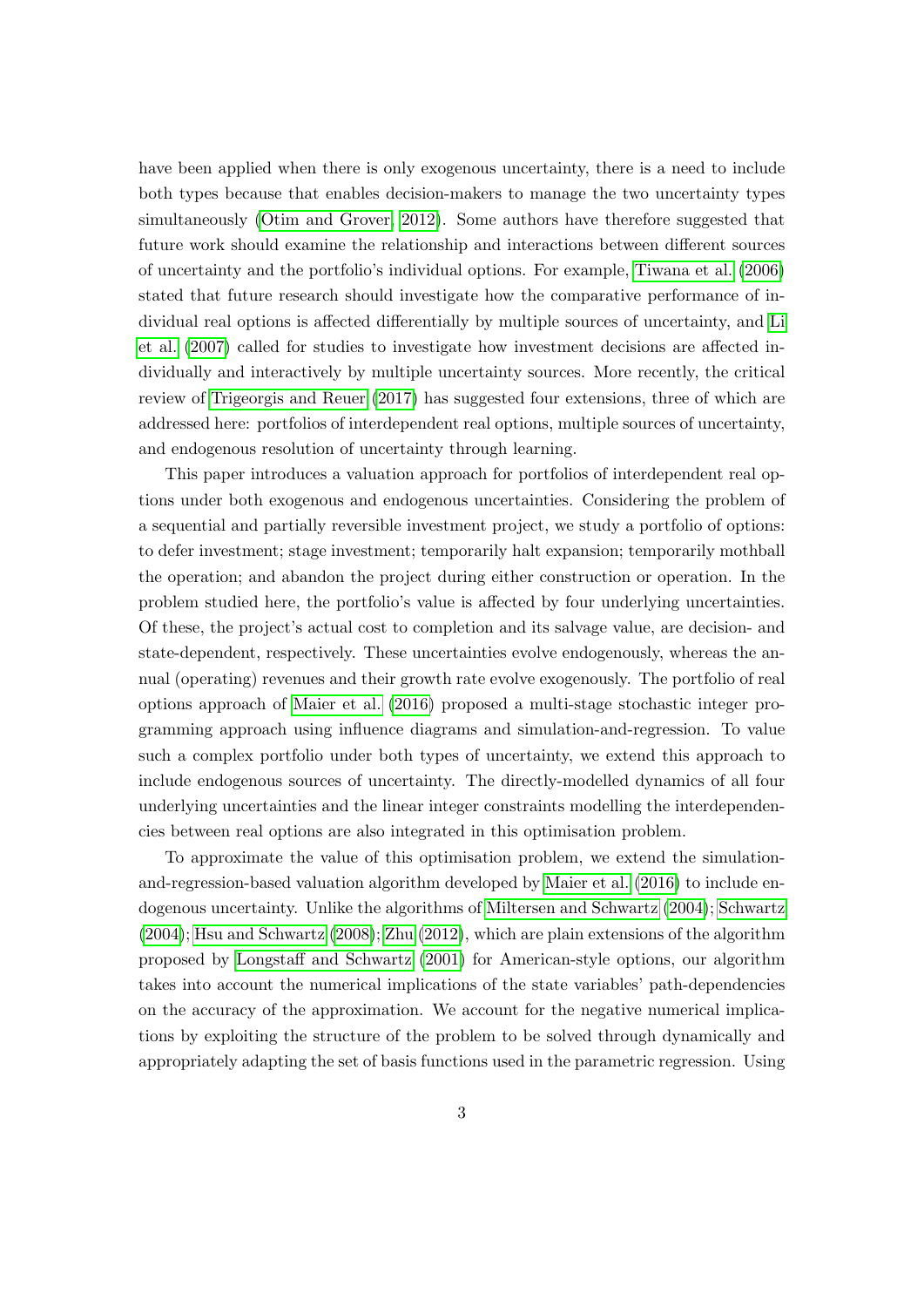an illustrative example of an urban infrastructure investment in London, we investigate the sensitivity of the optimal value of the portfolio and its individual options to the level of the initial annual revenues, as well as to the degrees of exogenous and endogenous uncertainty. In contrast to [Miltersen and Schwartz](#page-31-2) [\(2007\)](#page-31-2), who noted that the numerical solution techniques used by [Miltersen and Schwartz](#page-31-1) [\(2004\)](#page-31-1); [Schwartz](#page-32-2) [\(2004\)](#page-32-2); [Hsu and](#page-29-0) [Schwartz](#page-29-0) [\(2008\)](#page-29-0) "cannot easily handle temporary suspensions of the" investment project nor isolate the options' values, this example demonstrates that our approach is flexible and powerful, and can be applied to value both complex portfolios and their individual real options under both types of uncertainty.

The rest of this article is organised as follows: Section [2](#page-3-0) reviews the relevant literature with an emphasis on the operational research as well as on the finance and management literature. Section [3](#page-6-0) describes the investment problem by specifying both the portfolio of interdependent real options (Subsection [3.1\)](#page-6-1) and set of uncertainties (Subsection [3.2\)](#page-8-0) considered in this work. In Section [4](#page-9-0) we present the modeling and valuation approach together with the simulation-and-regression-based valuation algorithm (Subsection [4.3\)](#page-13-0). The approach and the algorithm are then applied to the real-case of a district heating network expansion investment in the London borough of Islington (Section [5\)](#page-16-0). Results are presented and discussed in Subsection [5.4.](#page-19-0) Finally, some concluding remarks and suggestions for future research are provided in Section [6.](#page-24-0)

## <span id="page-3-0"></span>2. Literature review

The classification of uncertainties into exogenous and endogenous has received considerable attention in different branches of literature, and importantly in the operational research as well as in the finance and management literature. With regard to the former, to the best of our knowledge, the work of Jonsbråten et al. [\(1998\)](#page-30-3) was the first to classify the formulation of stochastic programs into "standard" formulations with decision independent random variables and "manageable" formulations, in which the distribution of the random variables is dependent on decisions. Calling the former "exogenous uncertainty" and the latter "endogenous uncertainty" [\(Goel and Grossmann, 2004\)](#page-29-1), [Goel](#page-29-2) [and Grossmann](#page-29-2) [\(2006\)](#page-29-2) specified the way in which decisions can affect the stochastic process – which describes the evolution of an uncertain parameter (see [Kirschenmann](#page-30-4) [et al.](#page-30-4) [\(2014\)](#page-30-4)) – by presenting two types of endogenous uncertainty. The first is when the decision alters the probability distribution (e.g. parameters of family), whereas the second relates to the decision affecting the timing of uncertainty resolution, a process often described as information revelation.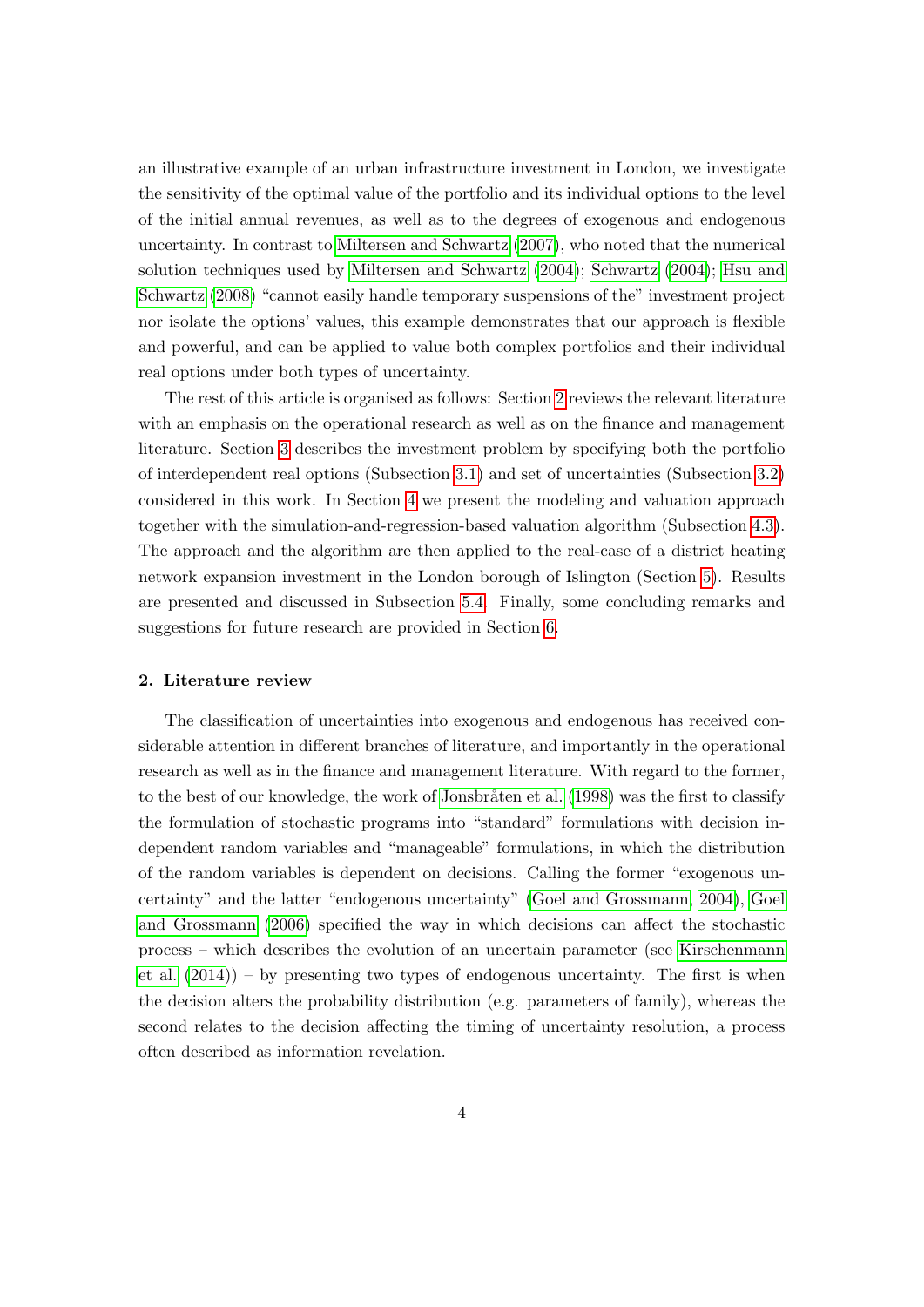Considering the above specification of endogenous uncertainties, several relevant works have appeared in the operations research literature over the last few decades. As for the first type of endogenous uncertainty, [Pflug](#page-31-3) [\(1990\)](#page-31-3) was the first to take into account decision dependent probabilities in a stochastic optimization problem by considering a controlled Markov chain where the transition operator depends on the control, i.e. the decision. Other relevant articles related to this type are in the context of stochastic network problems [\(Held and Woodruff, 2005;](#page-29-3) [Peeta et al., 2010\)](#page-31-4), global climate policy [\(Webster et al., 2012\)](#page-33-1) and natural gas markets [\(Devine et al., 2016\)](#page-28-0). By contrast, the second type of endogenous uncertainty has received considerable more attention in the literature. The first work related to this type was [\(Goel and Grossmann, 2004\)](#page-29-1), who presented a stochastic programming approach for the planning of an investment into a gas field with uncertain reserves represented through a decision-dependent scenario tree. Similar studies in terms of both uncertainty representation and application domain include [\(Tarhan et al., 2009;](#page-32-3) [Terrazas-Moreno et al., 2012;](#page-32-4) [Gupta and Grossmann,](#page-29-4) [2014\)](#page-29-4). Other relevant works include the optimisation of R&D project portfolios [\(Solak](#page-32-5) [et al., 2010\)](#page-32-5) and clinical trial planning in the pharmaceutical R&D pipeline [\(Colvin and](#page-28-1) [Maravelias, 2008,](#page-28-1) [2010,](#page-28-2) [2011\)](#page-28-3).

Moreover, several works have incorporated both the second type of endogenous uncertainty and exogenous uncertainty in the formulation of stochastic programmes. For generic problem formulations and solution strategies see the rather theoretical works of Dupačová [\(2006\)](#page-29-2); [Goel and Grossmann](#page-29-2) (2006); [Tarhan et al.](#page-32-6) [\(2013\)](#page-32-6). Recent advances and summaries over existing computational strategies have been presented by [Apap and](#page-28-4) [Grossmann](#page-28-4) [\(2016\)](#page-28-4); [Grossmann et al.](#page-29-6) [\(2016\)](#page-29-6). However, although almost all publications of this branch of literature refer to the classification and specification of Jonsbråten [et al.](#page-30-3) [\(1998\)](#page-30-3) and [Goel and Grossmann](#page-29-2) [\(2006\)](#page-29-2), respectively, [Mercier and Van Hentenryck](#page-30-5) [\(2008\)](#page-30-5) argued that problems in which merely the observation of an uncertainty depends on the decisions, but the actual underlying uncertainty is still exogenous  $(=$  second type of endogenous uncertainty) should be classified as "stochastic optimization problems with exogenous uncertainty and endogenous observations". According to their redefined classification, problems with exogenous and the first type of endogenous uncertainty are referred to as purely exogenous and purely endogenous, respectively.

Unlike the operational research literature, the finance and management literature appears to be rather ambiguous, even somewhat inconsistent when it comes the classification of uncertainties. Indeed, although both the classification of uncertainties into exogenous or endogenous [\(Hirshleifer and Riley, 1979\)](#page-29-7) and the importance of taking this distinction into account have been widely recognised in this branch of literature,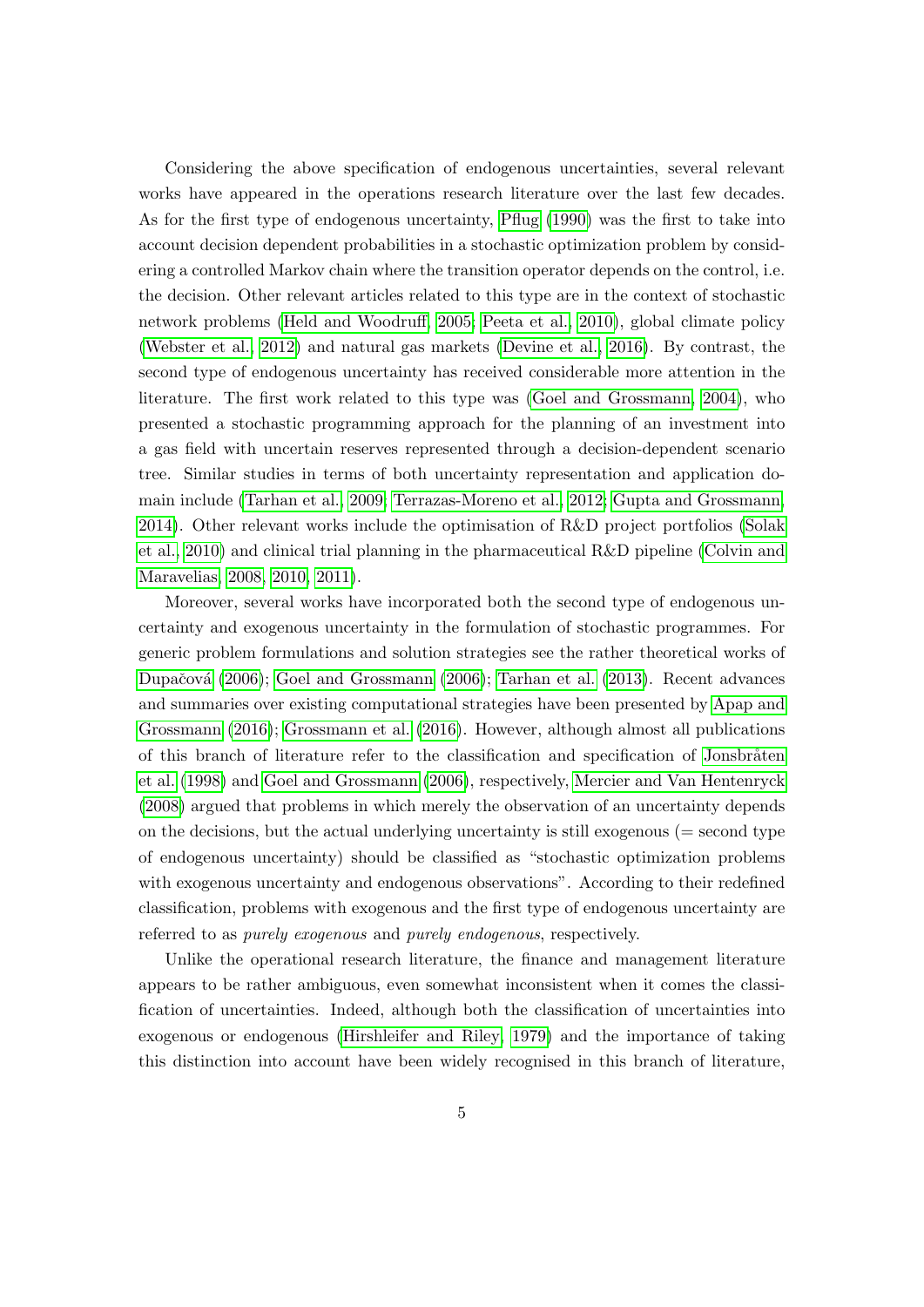especially in works related to the field of real options [\(Bowman and Hurry, 1993;](#page-28-5) [Folta,](#page-29-8) [1998;](#page-29-8) [Li et al., 2007;](#page-30-0) [Li, 2007;](#page-30-6) [Oriani and Sobrero, 2008\)](#page-31-5), there is no clear and widely accepted definition. For example, [Pindyck](#page-31-6) [\(1993\)](#page-31-6); [Dixit and Pindyck](#page-28-6) [\(1994\)](#page-28-6) distinguish between technical and input cost uncertainty while noting their different effects on investment decisions as these incentivise investing and waiting, respectively. Building upon this distinction, [McGrath](#page-30-7) [\(1997\)](#page-30-7) called for a third form of uncertainty that lies in-between, and [Folta](#page-29-8) [\(1998\)](#page-29-8) stated (italics in their work) that "exogenous uncertainty can be decreased by actions of the firm", while "endogenous uncertainty is largely unaffected by firm actions". Furthermore, [McGrath et al.](#page-30-8) [\(2004\)](#page-30-8) refers to the exogenous and endogenous resolution of uncertainty through the passing of time and learning, respectively. By contrast, [Van der Hoek and Elliott](#page-32-7) [\(2006\)](#page-32-7) took note of uncertainties that are state-dependent rather than dependent on the option holder's actions (i.e. decisions).

A few studies aimed at presenting a more continuous classification of how various sources of uncertainty are affected by the option holder's actions. Based on the overview of [Micalizzi and Trigeorgis](#page-30-9) [\(1999\)](#page-30-9), [Scialdone](#page-32-8) [\(2007\)](#page-32-8) presented an "uncertainty-mapping" (similar to Bräutigam et al.  $(2003)$ ) that indicates the extent to which uncertainty categories (e.g. operational, market demand, price, financial, and industry) are exogenous or endogenous. In addition, the author qualitatively showed the categories' relevance to single well-defined real options (e.g. options to wait, stage, switch and abandon). While these studies have linked different sources of uncertainty to individual option's relative performance, they have presented rather unsatisfactory and ambiguous qualitative approaches; in contrast, this paper takes a fundamentally different approach by presenting a holistic and general portfolio of real options approach that accounts for multiple, possibly interacting, exogenous and endogenous sources of uncertainty, as well as their influence on the performance of the portfolio's interdependent real options.

Various researchers have applied real option approaches to valuation problems with both exogenous and endogenous uncertainty<sup>[1](#page-5-0)</sup>. Generalising the work of [Roberts and](#page-31-7) [Weitzman](#page-31-7) [\(1981\)](#page-31-7), [Pindyck](#page-31-6) [\(1993\)](#page-31-6) evaluated a staged-investment with technical (endogenous) and input cost (exogenous) uncertainty using a finite difference method. Other relevant articles considered both types of uncertainty in the context of information technology investment projects [\(Schwartz and Zozaya-Gorostiza, 2003\)](#page-32-9), patents and R&D projects [\(Schwartz, 2004\)](#page-32-2), pharmaceutical R&D projects [\(Hsu and Schwartz, 2008;](#page-29-0) [Pen-](#page-31-8)

<span id="page-5-0"></span><sup>&</sup>lt;sup>1</sup>[Interestingly, Adner and Levinthal \(2004\); Cuypers and Martin \(2007, 2010\) argued that real options](#page-31-8) [theory cannot be applied to problems with endogenous uncertainty since, amongst other things, the real](#page-31-8) [options' discrete nature would be eroded](#page-31-8)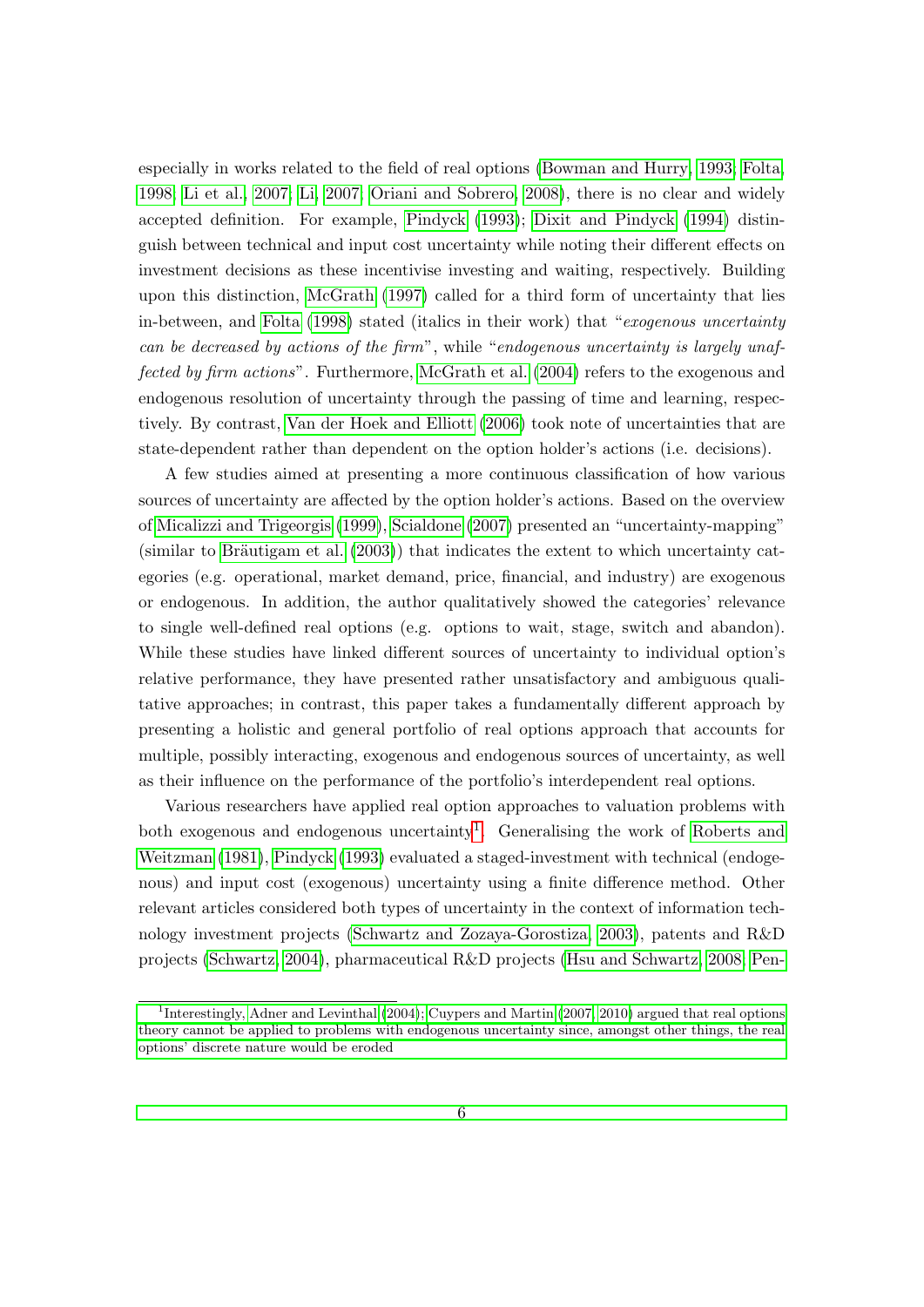[nings and Sereno, 2011\)](#page-31-8), product platform flexibility planning [\(Jiao, 2012\)](#page-30-10), and nuclear power plant investments [\(Zhu, 2012\)](#page-33-0). With regard to state-dependent uncertainty, [Sbuelz and Caliari](#page-31-9) [\(2012\)](#page-31-9) studied the influence of state-dependent cashflow volatility on the investment decisions related to corporate growth options, whereas [Palczewski et al.](#page-31-10) [\(2015\)](#page-31-10) examined optimal portfolio strategies under stock price dynamics with statedependent drift. Despite having applied real option approaches to valuation problems with both types of uncertainty, these quantitative approaches are rather inflexible and restricted. Furthermore, they do not address this paper's problem in such a holistic and unified way we do.

## <span id="page-6-0"></span>3. The investment problem

In this section, we present the investment problem studied here by specifying both the portfolio of interdependent real options and the underlying set of uncertainties.

## <span id="page-6-1"></span>3.1. Portfolio of interdependent real options

We study the problem of a decision maker wanting to determine the value of a sequential and partially reversible investment in a project whose stage-wise expansion (development) can be deferred, temporarily halted and/or abandoned altogether, and, once operating, whose cash flow generating asset can be used until the end of the asset's project life in  $T_3^{max}$  months, temporarily mothballed and/or abandoned early.

Representing the set of flexibilities as a portfolio of interdependent real options, the portfolio's single, well-defined options are:

- (a) Option to defer investment: Instead of starting immediately at time 0, the decision maker may choose to defer the start of the expansion until the expiration of the right to undertake this investment in  $T_1^{max}$  months, without incurring any direct costs associated with deferring.
- (b) Option to stage investment: As the development takes time to complete, the decision maker can invest at a rate of  $0 < C_t \leq I^{max}$  in period t as long as the remaining investment cost at the beginning of period  $t, K_t$ , is greater than 0, i.e. while the project is under construction, where  $I^{max}$  and  $K_0$  are the maximum rate of investment and the initial (expected) cost of completion, respectively.
	- (i) Option to temporarily halt expansion: If conditions turn out to be unfavourable, the decision maker can halt the expansion (i.e. set  $C_t = 0$ ) at a cost of  $C^{d,h}$ , maintain the halted expansion for a total of  $T_2^{max}$  months at a monthly cost of  $C<sup>h</sup>$ , and, if conditions become favourable again, resume development at a cost of  $C^{h,d}$ .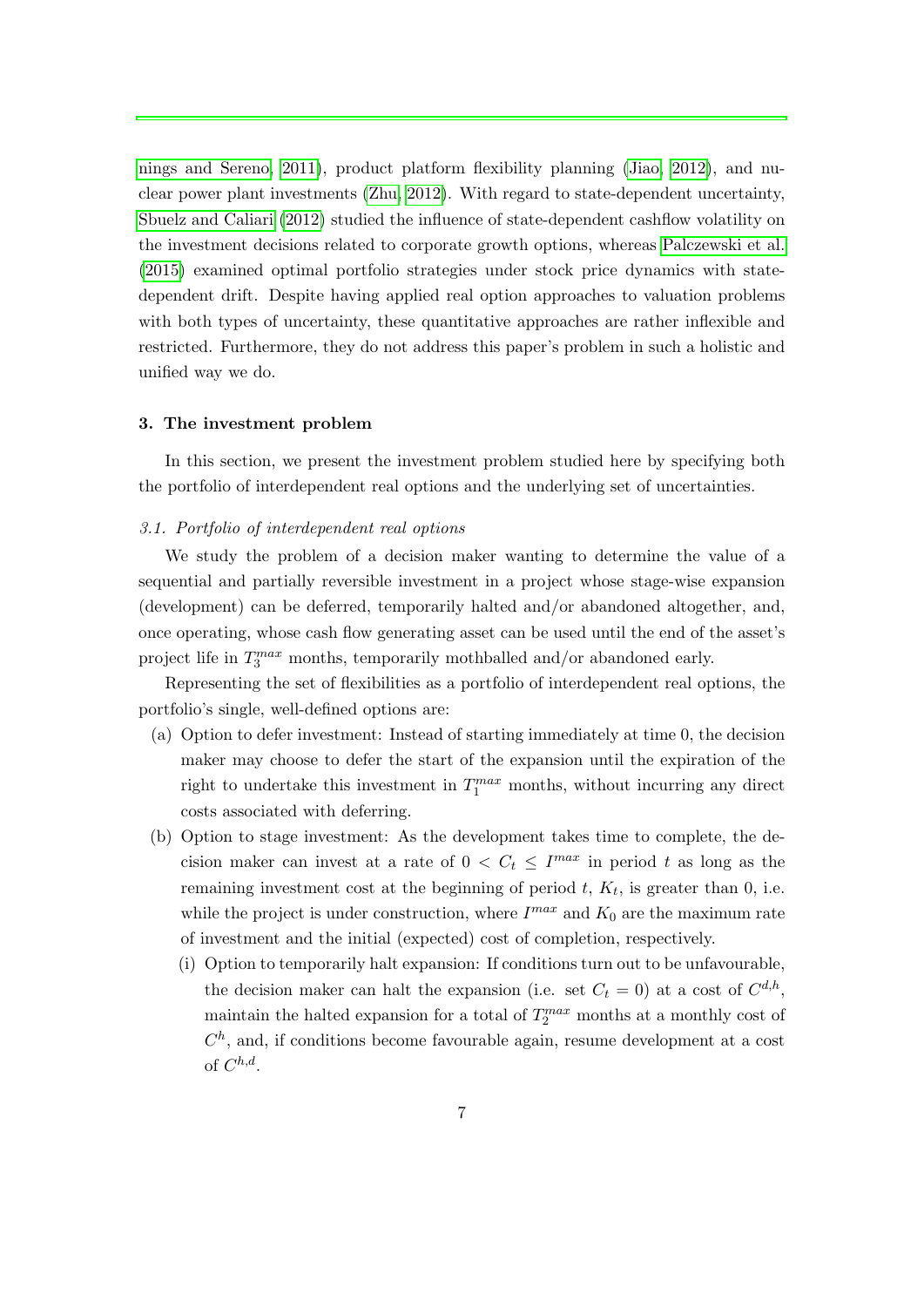- (ii) Option to abandon the project during construction (i.e. when  $K_t > 0$ ): Whether developing or halted, the project can be permanently abandoned at any given point in time  $t$  for the salvage value  $X_t$ , which is assumed to contain any costs that abandonment during construction involves.
- (c) Option to temporarily mothball the operation: If operation of the asset becomes uneconomic, the decision maker can mothball the operating asset at a cost of  $C^{o,m}$ , maintain the mothballed asset at a monthly cost of  $C<sup>m</sup>$ , and, if conditions become favourable again, reactivate the asset at a cost of  $C^{m,o}$ .
- (d) Option to abandon the project during operation (i.e. when  $K_t = 0$ ): Whether operating or mothballed, the decision maker retains the right to permanently abandon the project at any time  $t$  for its salvage value  $X_t$ , which is assumed to contain all costs related to abandoning during operation.

The above described individual real options are well-known and have been widely examined in the real options literature, for overviews see [Trigeorgis](#page-32-10) [\(1993b,](#page-32-10) [1996\)](#page-32-11). The first one, (a), is arguably the most-widely studied type of real option in the literature<sup>[2](#page-7-0)</sup>, e.g. see [Trigeorgis](#page-32-12) [\(1993a\)](#page-32-12); [Tsitsiklis and Van Roy](#page-32-13) [\(2001\)](#page-32-13); [Longstaff and Schwartz](#page-30-2) [\(2001\)](#page-30-2). Sequential investments, as per (b), have been studied in [\(Roberts and Weitzman,](#page-31-7) [1981;](#page-31-7) [Majd and Pindyck, 1987;](#page-30-11) [Pindyck, 1993;](#page-31-6) [Trigeorgis, 1993a\)](#page-32-12). Of these, the works of [Majd and Pindyck](#page-30-11) [\(1987\)](#page-30-11) and [Pindyck](#page-31-6) [\(1993\)](#page-31-6) explicitly and implicitly, respectively, considered the possibility to temporarily halt and later resume expansion  $-$  (b-i)  $-$  yet these authors ignored any direct costs associated with these decisions. With regard to (b-ii), these four works also allowed for abandonment during construction, but they neglected the project's salvage value, which is over-simplistic; [Trigeorgis](#page-32-10) [\(1993b,](#page-32-10) [1996\)](#page-32-11) referred to (b-ii) as the "option to default during construction". Categorised as an option "to alter operating scale" [\(Trigeorgis, 1993b\)](#page-32-10), [Brennan and Schwartz](#page-28-10) [\(1985\)](#page-28-10) valued the option to temporarily shut down operations of a copper mine, which is practically the same as (c). Lastly, several works have analysed the flexibility related to (d). For example, building upon [\(Robichek and Van Horne, 1967;](#page-31-11) [Dyl and Long, 1969\)](#page-29-9) and considering an existing project with uncertain salvage value, [Myers and Majd](#page-31-12) [\(1990\)](#page-31-12) valued such option as an American put; [Trigeorgis](#page-32-12) [\(1993a,](#page-32-12)[b\)](#page-32-10) referred to (d) as the "option to switch use", where the salvage value represents the project's value in its best alternative use.

<span id="page-7-0"></span><sup>&</sup>lt;sup>2</sup>The continuous- and discrete-time version of this option are generally referred to as American and Bermudan call option, respectively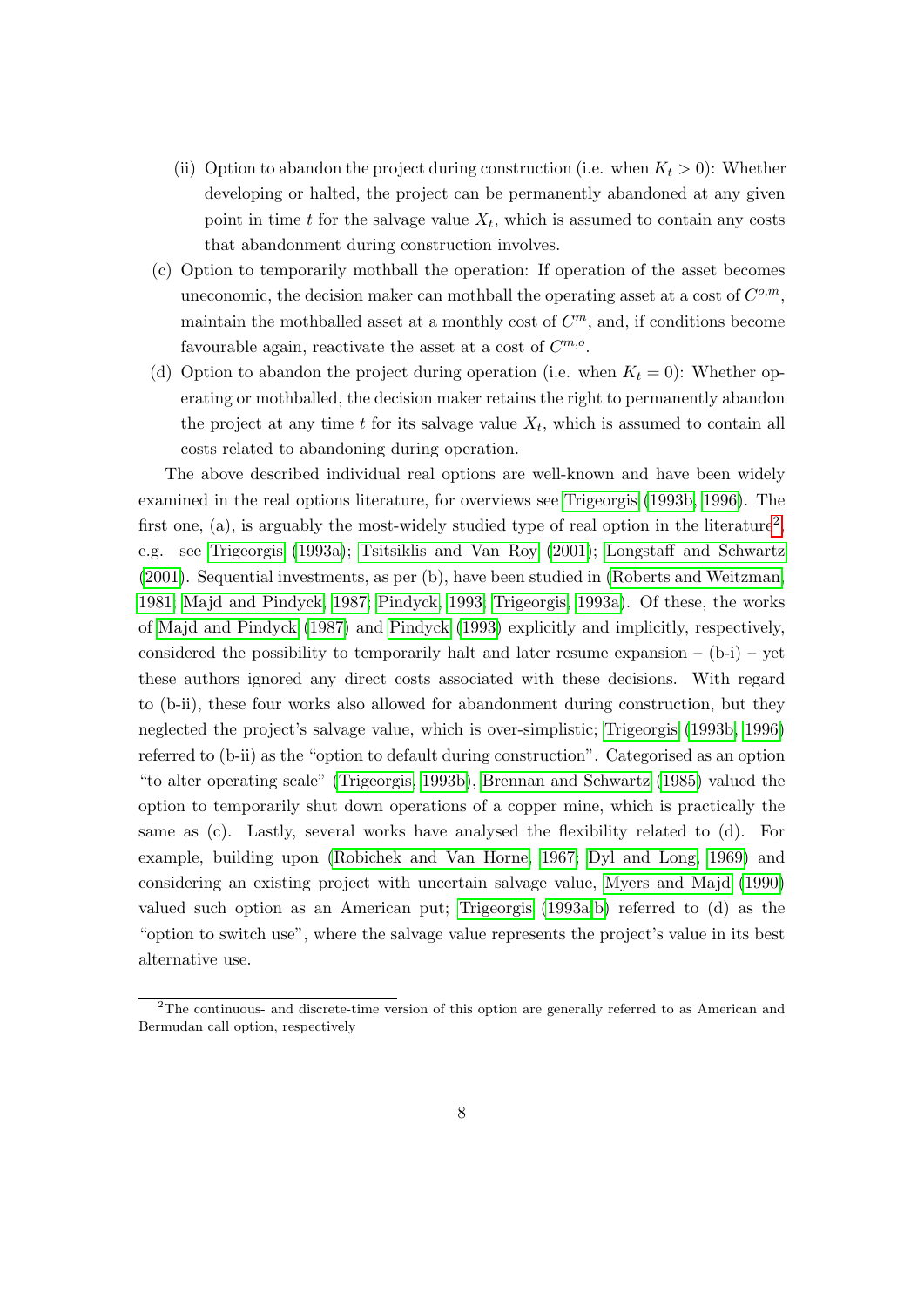#### <span id="page-8-0"></span>3.2. Characterisation of uncertainties

This study considers four sources of uncertainty – also referred to as stochastic factors or random variables – denoted by  $K_t$ ,  $V_t$ ,  $\mu_t$  and  $X_t$ , representing the project's actual cost to completion at time  $t$ , the annual revenues (net cash flow) generated by operation in period  $t$ , the growth rate of revenues in  $t$  and the salvage value at time  $t$ , respectively. The first and the fourth uncertainty are decision- and state-dependent, respectively. These uncertainties evolve endogenously, whereas the dynamics of the second and third factor are exogenous. Each of the four factors is described by a discrete diffusion process as follows:

The dynamic of the project's actual cost to completion,  $K_t$ , depends on the rate of investment,  $0 \leq C_t \leq I^{max}$ , chosen by the decision maker, and is given by:

<span id="page-8-4"></span>
$$
K_{t+\Delta} = K_t - C_t \Delta + \sigma_{k_1} \sqrt{C_t K_t \Delta} \epsilon_{t+\Delta}^{k_1} + \sigma_{k_2} K_t \sqrt{\Delta} \epsilon_{t+\Delta}^{k_2}, \tag{1}
$$

where  $\Delta$  is the time step, and  $\sigma_{k_1}$  and  $\sigma_{k_2}$  are the degrees of technical and input cost uncertainty, respectively. The above equation is a discrete approximation of the controlled diffusion process proposed by [Pindyck](#page-31-6) [\(1993\)](#page-31-6). As in [\(Schwartz, 2004\)](#page-32-2), we focus here on the effect of the technical uncertainty (third term), thus set  $\sigma_{k_2} = 0$  in the following analysis, thereby eliminate the influence of the input cost uncertainty (fourth term).

The annual revenues received at time t for operation between t and  $t + \Delta$ ,  $V_t$ , and their rate of growth,  $\mu_t$ , evolve exogenously according to:

<span id="page-8-1"></span>
$$
V_{t+\Delta} = e^{-\kappa_v \Delta} V_t + \left(1 - e^{-\kappa_v \Delta}\right) V_0 \left(1 + \mu_t t\right) + \sigma_v \sqrt{\frac{1 - e^{-2\kappa_v \Delta}}{2\kappa_v}} \epsilon_{t+\Delta}^v,\tag{2}
$$

<span id="page-8-2"></span>
$$
\mu_{t+\Delta} = e^{-\kappa_{\mu}\Delta}\mu_t + \left(1 - e^{-\kappa_{\mu}\Delta}\right)\overline{\mu} + \sigma_{\mu}\sqrt{\frac{1 - e^{-2\kappa_{\mu}\Delta}}{2\kappa_{\mu}}} \epsilon_{t+\Delta}^{\mu},\tag{3}
$$

where  $\sigma_v$  and  $\sigma_\mu$  are the standard deviations of changes in  $V_t$  and  $\mu_t$ , respectively, as well as  $\kappa_v$  and  $\kappa_\mu$  are positive mean reversion coefficients that describe the rate at which the corresponding factors converge to their linear trend,  $V_0(1 + \mu_t t)$ , and long-term average,  $\overline{\mu}$ , respectively. The nested model [\(2\)](#page-8-1)-[\(3\)](#page-8-2) is similar to the one of [Schwartz and Moon](#page-32-14) [\(2001\)](#page-32-14), who also used an *Ornstein-Uhlenbeck process*<sup>[3](#page-8-3)</sup> to describe the evolution of  $\mu_t$ . For the evolution of  $V_t$ , however, we apply an (arithmetic) Ornstein-Uhlenbeck model with linear – time-varying and stochastic – trend , which is adapted from the geometric

<span id="page-8-3"></span><sup>3</sup>This is the "simplest mean-reverting process" according to [Dixit and Pindyck](#page-28-6) [\(1994\)](#page-28-6)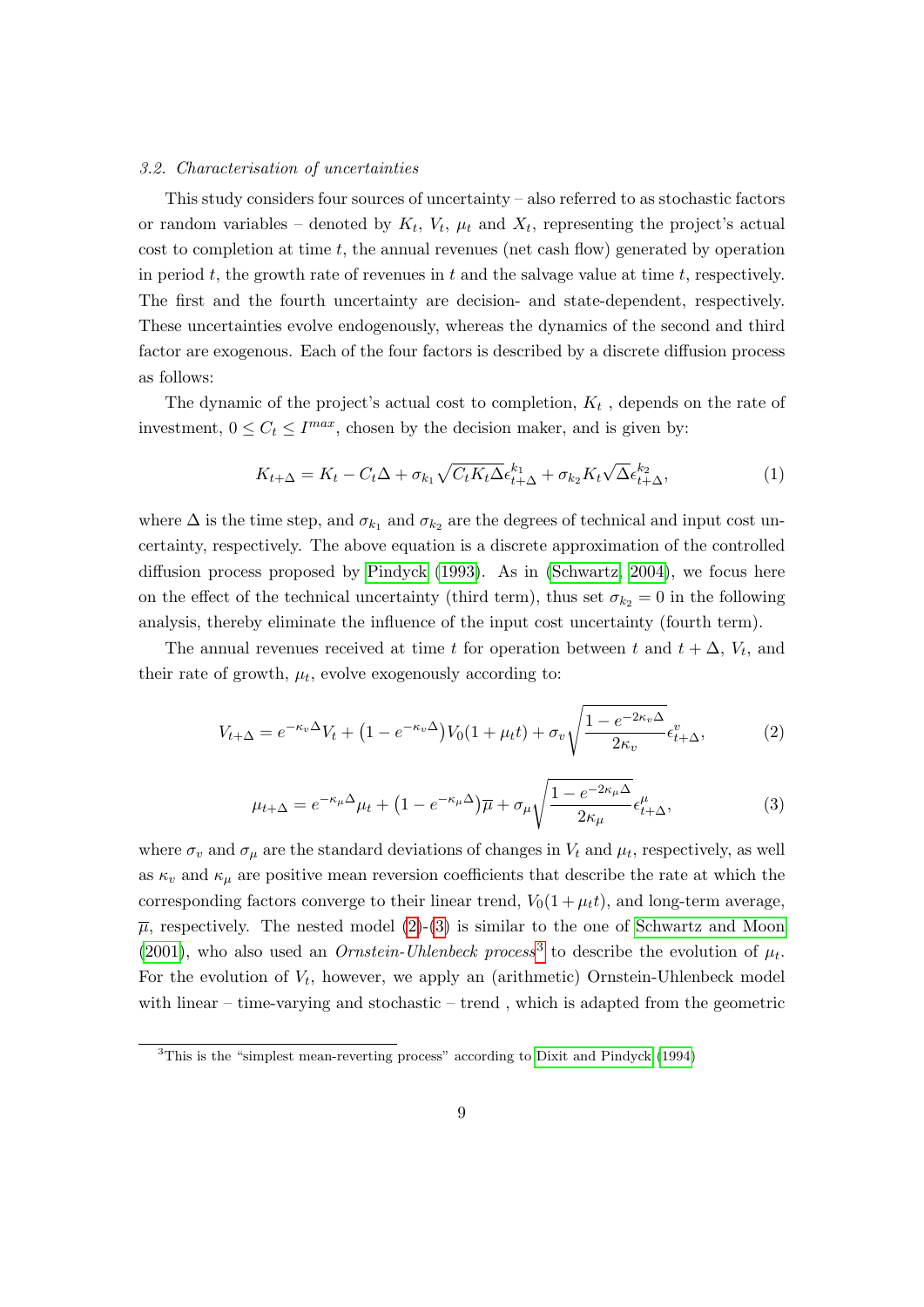mean reversion with exponential – constant and deterministic – trend of [Metcalf and](#page-30-12) [Hassett](#page-30-12) [\(1995\)](#page-30-12).

The state-dependent salvage value obtained for abandoning the project at time  $t$ ,  $X_t$ , is a function of both the expected asset value at time t,  $Z_t$ , which is deterministic and depends on the state of the asset, and a homoscedastic noise (i.e. error independent of the state) term<sup>[4](#page-9-1)</sup>, which is random and describes the percentage deviation as follows:

$$
X_{t+\Delta} = Z_{t+\Delta} + \sigma_x Z_{t+\Delta} \epsilon_{t+\Delta}^x,\tag{4}
$$

where  $\sigma_x$  is the standard deviation of  $X_t$ . Unlike the existing approaches that allow for stochastic salvage (or abandonment) values, e.g see the works of [Myers and Majd](#page-31-12) [\(1990\)](#page-31-12); [Adkins and Paxson](#page-27-2) [\(2017\)](#page-27-2) and literature cited therein, which assume these values evolve exogenously, we introduce a state-dependent salvage value, as suggested in [\(Van der](#page-32-7) [Hoek and Elliott, 2006\)](#page-32-7), thus representing one of the many practical situations in which the salvage value depends on endogenous factors (e.g. see [\(Trigeorgis, 1993a,](#page-32-12)[b\)](#page-32-10)). It is important to note that by "state" we actually mean its "resource" component (see description in Subsection [4.1\)](#page-10-0), rather than its "information" component, specifically the latter's three stochastic factors of  $(1)-(3)$  $(1)-(3)$  $(1)-(3)$ , which are, of course, state-dependent too because Markovian.

While  $\epsilon_{t+\Delta}^{k_1}$  is uncorrelated,  $\epsilon_{t+\Delta}^{k_2}$ ,  $\epsilon_{t+\Delta}^v$ ,  $\epsilon_{t+\Delta}^{\mu}$  and  $\epsilon_{t+\Delta}^x$  are correlated standard normal random variables (mean 0, variance 1) whose increments are independently and identically distributed, with correlation matrix  $(=$  covariance matrix  $\Sigma$ ):

$$
\begin{pmatrix}\n1 & \rho_{k_2,v} & \rho_{k_2,\mu} & \rho_{k_2,x} \\
\rho_{k_2,v} & 1 & \rho_{v,\mu} & \rho_{v,x} \\
\rho_{k_2,\mu} & \rho_{v,\mu} & 1 & \rho_{\mu,x} \\
\rho_{k_2,x} & \rho_{v,x} & \rho_{\mu,x} & 1\n\end{pmatrix}
$$

## <span id="page-9-0"></span>4. Methods

This section contains the modelling of the investment problem as a sequential decisionmaking problem, the formulation of the valuation problem as a multi-stage stochastic integer programme, and the description of the valuation algorithm applied.

<span id="page-9-1"></span> ${}^{4}$ For a brief description of the modeling of both *homoscedastic* and *heteroscedastic* (i.e. statedependent) noise see [\(Powell, 2011\)](#page-31-13).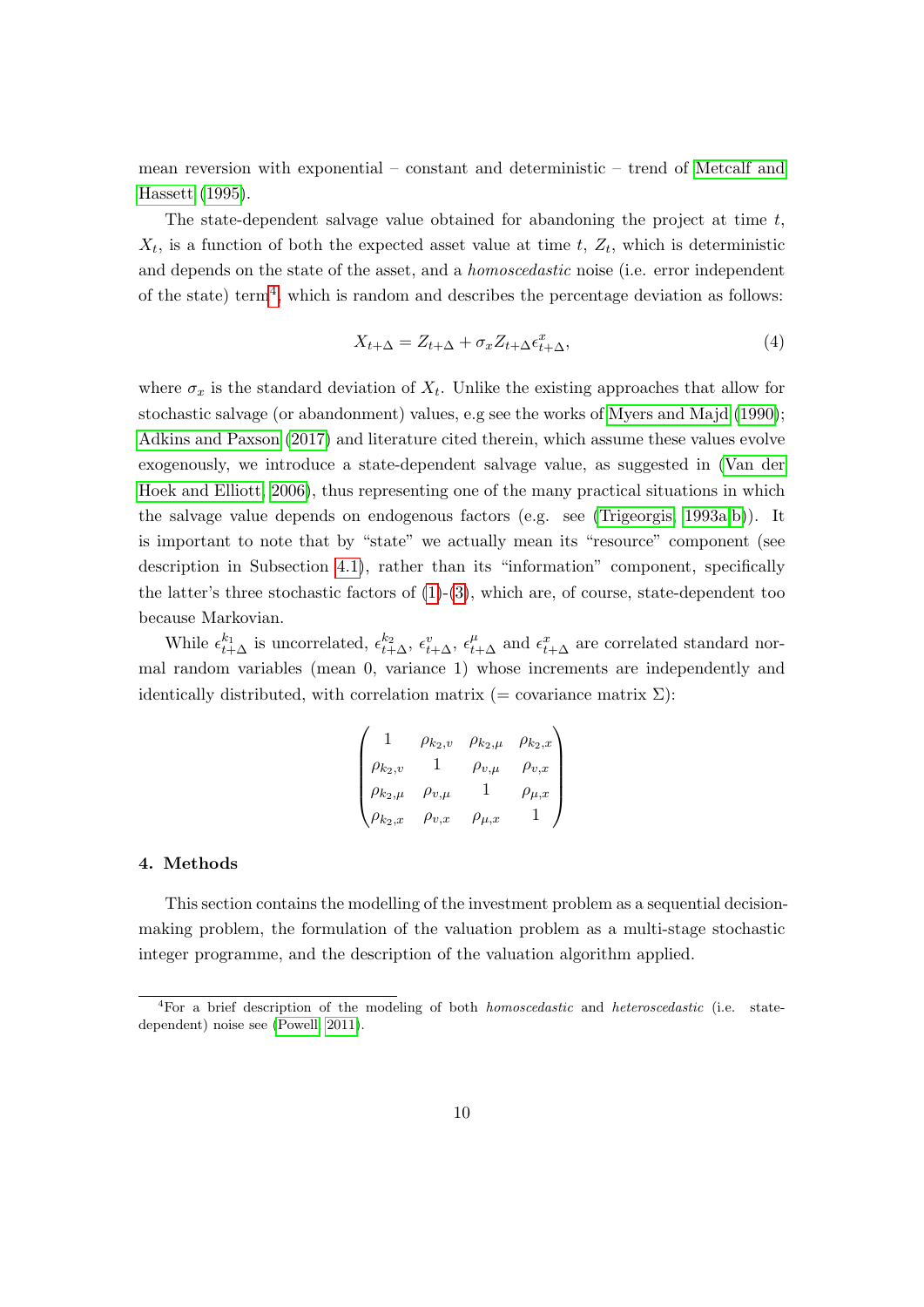## <span id="page-10-0"></span>4.1. Modelling

<span id="page-10-1"></span>The flexibilities available to the decision maker when having the portfolio of interdependent real options of Subsection [3.1](#page-6-1) are shown by the influence diagram in Figure [1.](#page-10-1) It contains nine nodes of which five are decision nodes and four are terminal nodes,



Figure 1: Flexibilities provided by portfolio of interdependent real options.

as well as 18 transitions that link these nodes. The set of nodes and transitions is given by  $\mathcal{N} = \{1, 2, ..., 9\}$  and  $\mathcal{H} = \{1, 2, ..., 18\}$ , respectively, and the duration of transition  $h \in \mathcal{H}$  is  $\Delta_h$  months.

The state of the investment project at time  $t$  is written as:

$$
S_t = (\underbrace{t, N_t, T_t, Q_t}_{R_t}, \underbrace{K_t, V_t, \mu_t, X_t}_{I_t}),
$$
\n<sup>(5)</sup>

where  $N_t \in \mathcal{N}$  is the (decision or terminal) node at time t;  $T_t$  is the time left (in months) at t to defer investment  $(h = 1)$ , halt expansion  $(h \in \{6, 9\})$  or use the developed asset  $(h \in \{11, 13, 15, 17\})$ ;  $Q_t$  is the amount invested up to time t; and  $K_t$ ,  $V_t$ ,  $\mu_t$  and  $X_t$  are as defined in Subsection [3.2.](#page-8-0) The first four variables of  $S_t$  are part of the resource state  $R_t$ , which is deterministic, whereas the information state  $I_t$  is made up of the problem's four random variables, two of which are exogenous and two are endogenous, decisionand state-dependent.

The binary decision variables associated with the transitions available at decision node  $N_t$  at time  $t, a_t = (a_{th})_{h \in b^D(N_t)},$  have to satisfy the feasible region  $\mathcal{A}_{S_t}$ , which is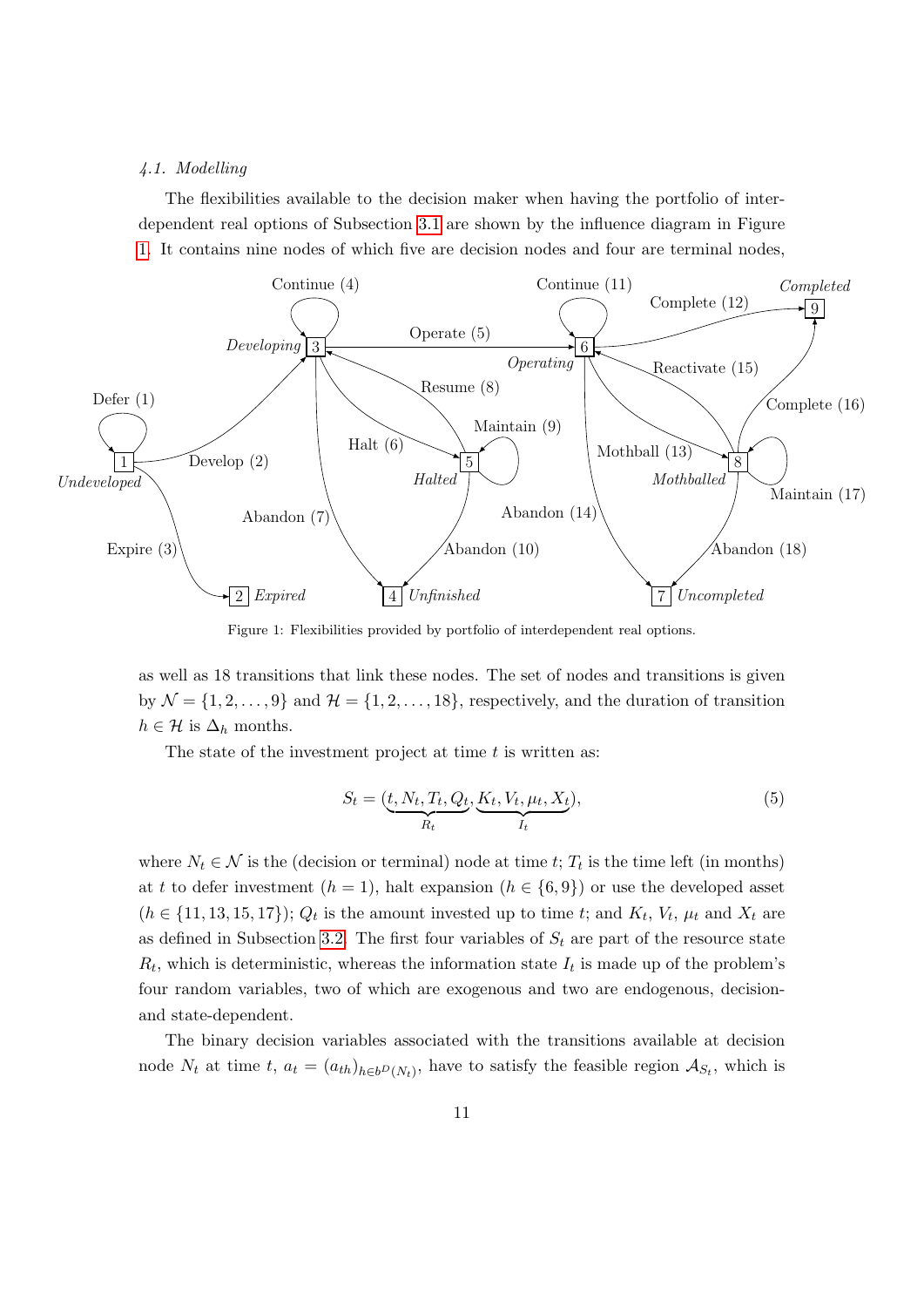defined by the following set of linear integer constraints:

$$
\left(\sum_{h \in b^D(N_t)} a_{th} = 1, \qquad \forall N_t \in \{1, 3, 5, 6, 8\},\right) \tag{6}
$$

$$
\begin{cases}\n\frac{h \in b^D(N_t)}{a_{t1} T_1^{max} < T_t + T_1^{max}, \\
(1 - a_{t5} - a_{t7}) K_0 < K_t + K_0,\n\end{cases} \tag{7}
$$

$$
(1 - a_{t5} - a_{t7})K_0 < K_t + K_0,\tag{8}
$$

$$
a_{t5}K_t = 0,\t\t(9)
$$

$$
a_{th}T_2^{max} < T_t + T_2^{max}, \qquad \qquad \forall h \in \{6, 9\}, \tag{10}
$$

$$
\begin{cases}\n a_{th}T_2^{max} < T_t + T_2^{max}, & \forall h \in \{6, 9\}, \\
 a_{th}T_t = 0, & \forall h \in \{12, 16\}, \\
 (1 - a_{th})T_3^{max} < T_t + T_3^{max}, & \forall h \in \{12, 16\},\n\end{cases}\n\tag{11}
$$

$$
(1 - a_{th})T_3^{max} < T_t + T_3^{max}, \qquad \forall h \in \{12, 16\},\tag{12}
$$

where  $a_{th} \in \{0, 1\}, \forall h \in \mathcal{H}$ , and

$$
b^{D}(N_{t}) = \begin{cases} \{1, 2, 3\}, & \text{if } N_{t} = 1, \\ \{4, 5, 6, 7\}, & \text{if } N_{t} = 3, \\ \{8, 9, 10\}, & \text{if } N_{t} = 5, \\ \{11, 12, 13, 14\}, & \text{if } N_{t} = 6, \\ \{15, 16, 17, 18\}, & \text{if } N_{t} = 8, \\ \{\}, & \text{otherwise.} \end{cases}
$$
(13)

The transition function, which is generically written as  $S^M(S_t, a_t, W_{t+\Delta_h})$  and describes the evolution of  $S_t$  from t to  $t + \Delta_h$  after having made decision  $a_{th}$  with respect to  $\mathcal{A}_{S_t}$  and learned new information  $W_{t+\Delta_h}$ , is composed of the resource transition function  $S^R(\cdot)$ :  $R_t \to R_{t+\Delta_h}$  as well as the information transition function  $S^I(\cdot)$ :  $I_t \to I_{t+\Delta_h}$ . With regard to the former, the transition of t is trivial as it simply evolves to  $t + \Delta_h$ ; the transition of  $N_t$  is implicitly given by the adjacency matrix of the directed (and cyclic) graph  $(N, \mathcal{H})$  underlying the influence diagram (matrix not shown here in order to save space); the transition of  $T_t$  is given by:

$$
T_{t+\Delta_h} = \begin{cases} \max\{T_t - \Delta_h, 0\}, & \text{if } a_{th} = 1, h \in \mathcal{H}_1, \\ T_2^{max}, & \text{if } a_{t2} = 1, \\ T_3^{max} - \Delta_5, & \text{if } a_{t5} = 1, \\ T_t, & \text{otherwise,} \end{cases}
$$
(14)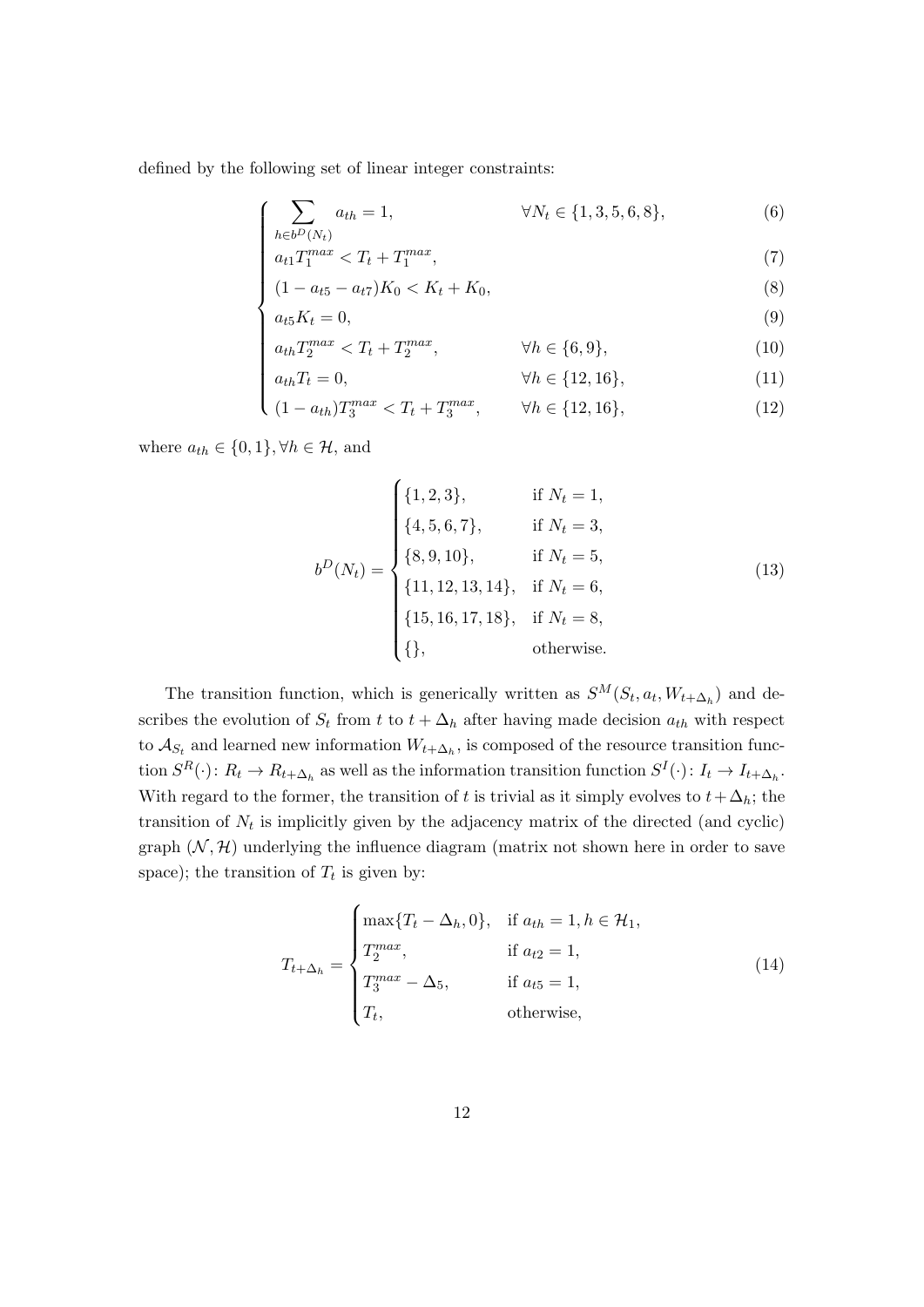where  $T_0 = T_1^{max}$  and  $\mathcal{H}_1 = \{1, 6, 9, 11, 13, 15, 17\}$ ; and the transition of  $Q_t$  is given by:

$$
Q_{t+\Delta_h} = \begin{cases} Q_t + I^{max} \Delta_h, & \text{if } a_{th} = 1, h \in \{2, 4, 8\}, \\ Q_t, & \text{otherwise}, \end{cases}
$$
(15)

where  $Q_0 = 0$ . In contrast to the deterministic transitions of the variables of  $R_t$ , the information state variables evolve generally stochastically according to:

<span id="page-12-0"></span>
$$
K_{t+\Delta_h} = \begin{cases} \max\left\{K_t - I^{max}\Delta_h + \sigma_{k_1}\sqrt{I^{max}K_t\Delta_h}\epsilon_{t+\Delta_h}^{k_1}, 0\right\}, & \text{if } a_{th} = 1, h \in \{2, 4, 8\},\\ K_t, & \text{otherwise,} \end{cases}
$$

$$
(16)
$$

<span id="page-12-1"></span>
$$
V_{t+\Delta_h} = e^{-\kappa_v \Delta_h} V_t + \left(1 - e^{-\kappa_v \Delta_h}\right) V_0 \left(1 + \mu_t t\right) + \sigma_v \sqrt{\frac{1 - e^{-2\kappa_v \Delta_h}}{2\kappa_v}} \epsilon_{t+\Delta_h}^v,\tag{17}
$$

<span id="page-12-3"></span>
$$
\mu_{t+\Delta_h} = e^{-\kappa_\mu \Delta_h} \mu_t + \left(1 - e^{-\kappa_\mu \Delta_h}\right) \overline{\mu} + \sigma_\mu \sqrt{\frac{1 - e^{-2\kappa_\mu \Delta_h}}{2\kappa_\mu}} \epsilon_{t+\Delta_h}^\mu, \tag{18}
$$

<span id="page-12-2"></span>
$$
X_{t+\Delta_h} = Z_{t+\Delta_h}(S_{t+\Delta_h}) + \sigma_x Z_{t+\Delta_h}(S_{t+\Delta_h})\epsilon_{t+\Delta_h}^x,\tag{19}
$$

where  $Z_t(S_t)$ , the expected asset value at time t, is given by:

<span id="page-12-4"></span>
$$
Z_t(S_t) = \begin{cases}\n-\alpha I^{max}, & \text{if } N_t = 3 \land K_t > 0, \\
\gamma Q_t, & \text{if } N_t = 3 \land K_t = 0, \\
-\beta I^{max}, & \text{if } N_t = 5, \\
\gamma Q_t e^{-\xi(T_3^{max} - T_t)}, & \text{if } N_t = 6, \\
\delta Q_t e^{-\xi(T_3^{max} - T_t)}, & \text{if } N_t = 8, \\
0, & \text{otherwise,} \n\end{cases}
$$
\n(20)

where  $\alpha \geq 0$  and  $\beta \geq 0$  define the expected abandonment cost when *Developing* or Halted, respectively;  $\gamma \geq 0$  and  $\delta \geq 0$  are pay-out ratios determining the expected asset value when *Operating* or *Mothballed*, respectively; and  $\xi$  is the monthly depreciation rate describing the asset value's decline over time. It is important to note that since the process [\(16\)](#page-12-0) and the processes [\(17\)](#page-12-1)-[\(19\)](#page-12-2) are uncorrelated ( $\sigma_{k_2} = 0$ ), the optimal rate of investment,  $C_t$ , in [\(1\)](#page-8-4) and consequently in [\(16\)](#page-12-0) is either  $I^{max}$  or 0, as analytically shown by [Pindyck](#page-31-6) [\(1993\)](#page-31-6); [Schwartz and Zozaya-Gorostiza](#page-32-9) [\(2003\)](#page-32-9) and referred to as "bang-bang policy" by [Schwartz](#page-32-2) [\(2004\)](#page-32-2).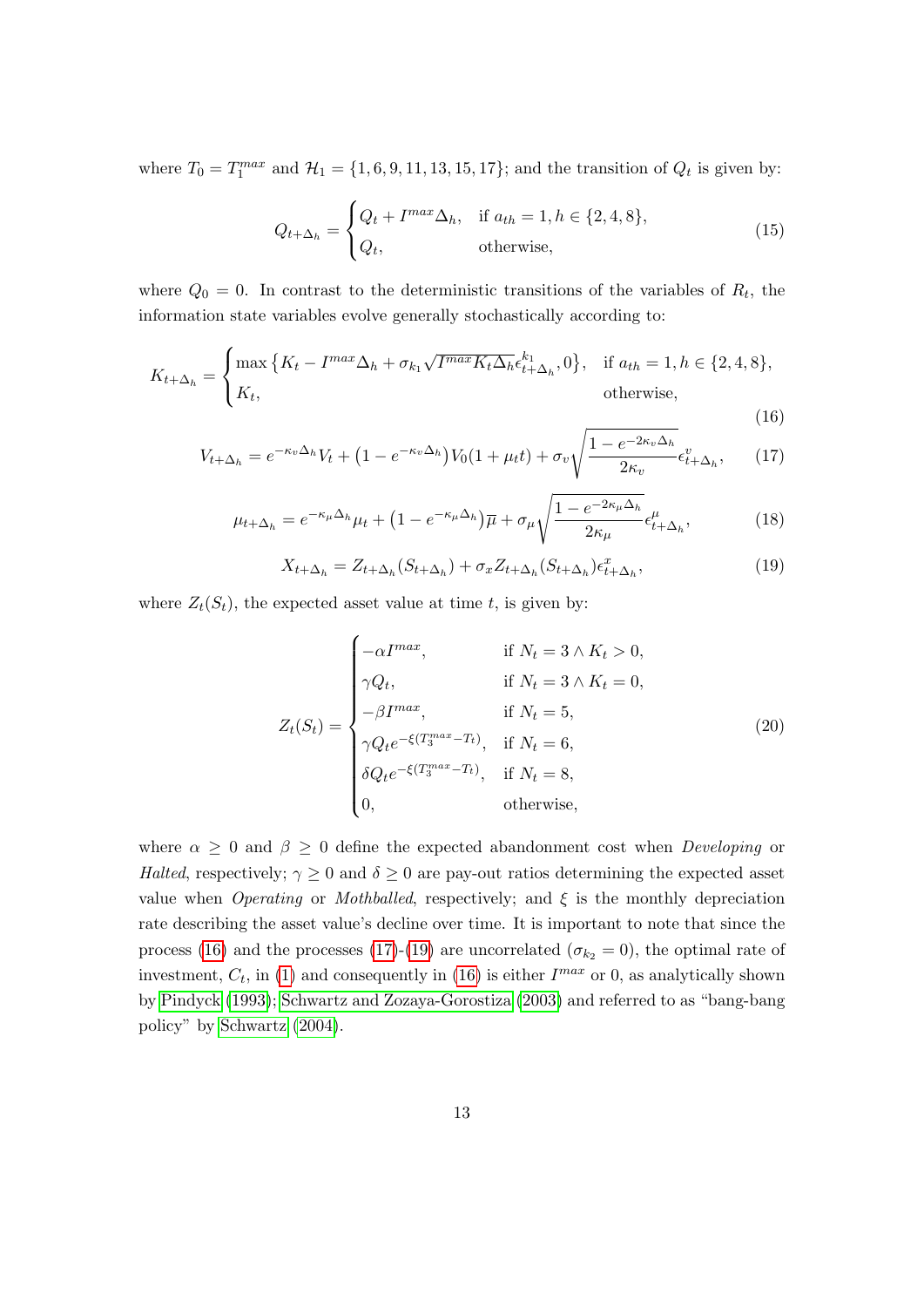Lastly, the pay-off function is represented by:

$$
\Pi_t(S_t, a_t) = -I^{max}(\Delta_2 a_{t2} + \Delta_4 a_{t4}) + V_t(a_{t5} + a_{t11}) + X_t(a_{t7} + a_{t10} + a_{t14} + a_{t18})
$$

$$
- C^{d,h} a_{t6} - (C^{h,d} + I^{max} \Delta_8) a_{t8} - C^h \Delta_9 a_{t9} + X_t(a_{t12} + a_{t16})
$$

$$
- C^{o,m} a_{t13} + (V_t - C^{m,o}) a_{t15} - C^m \Delta_{17} a_{t17}.
$$
\n(21)

Note that, for the sake of simplicity, it is assumed that completing the project after  $T_3^{max}$  months of use – by making either transition 12 (when *Operating*) or transition 16 (when *Mothballed*) – results in a pay-off of  $X_t$ , which thus represents the project's residual value.

#### 4.2. Valuation problem

Having fully modeled the sequential decision-making problem, as described by [Maier](#page-30-1) [et al.](#page-30-1) [\(2016\)](#page-30-1), the value of the portfolio of interdependent real options at time 0 given state  $S_0$ ,  $G_0(S_0)$ , is obtained by solving the following multi-stage stochastic integer programme:

<span id="page-13-1"></span>
$$
G_0(S_0) = \max_{(a_t)_{t \in \mathcal{T}}} \mathbb{E}\Big[\sum_{t \in \mathcal{T}} e^{-rt} \Pi_t(S_t, a_t) \big| S_0\Big],\tag{22}
$$

where  $S_0 = (0, 1, T_1^{max}, 0, K_0, V_0, \mu_0, X_0)$ ,  $a_t = (a_{th})_{h \in b^D(N_t)}, \mathcal{T}$  is the set of decision times (or decision epochs),  $S_{t+\Delta_h} = S^M(S_t, a_t, W_{t+\Delta_h})$ , and r is the risk-free rate.

Applying Bellman's "principle of optimality", the optimisation problem in [\(22\)](#page-13-1) can be solved recursively with the optimal value of being in state  $S_t$  given by:

$$
G_t(S_t) = \max_{a_t} \Pi_t(S_t, a_t) + \mathbb{E}\Big[e^{-r\Delta_h}G_{t+\Delta_h}(S_{t+\Delta_h})\big|S_t, a_t\Big]
$$
(23)

$$
\text{s.t. } a_{th} \in \{0, 1\}, \qquad \qquad \forall h \in b^D(N_t), \tag{24}
$$

<span id="page-13-2"></span>
$$
a_t \in \mathcal{A}(S_t),\tag{25}
$$

<span id="page-13-3"></span>
$$
S_{t+\Delta_h} = S^M(S_t, a_t, W_{t+\Delta_h}), \quad \forall h \in b^D(N_t), \tag{26}
$$

where  $W_{t+\Delta_h} = \left(\epsilon_{t+\Delta}^{k_1}, \epsilon_{t+\Delta}^v, \epsilon_{t+\Delta}^\mu, \epsilon_{t+\Delta}^x\right)$  describes the information that arrives between time t and  $t+\Delta_h$ . The aim is then to determine  $G_0(S_0)$ , given the boundary (or terminal) condition  $G_t(S_t) = 0, \forall t \in \mathcal{T}, N_t \in \{2, 4, 7, 9\}.$ 

## <span id="page-13-0"></span>4.3. The simulation-and-regression-based valuation algorithm

In order to approximate the value of the portfolio of interdependent real options given by the optimisation problem [\(23\)](#page-13-2)-[\(26\)](#page-13-3), we extend the simulation-and-regression-based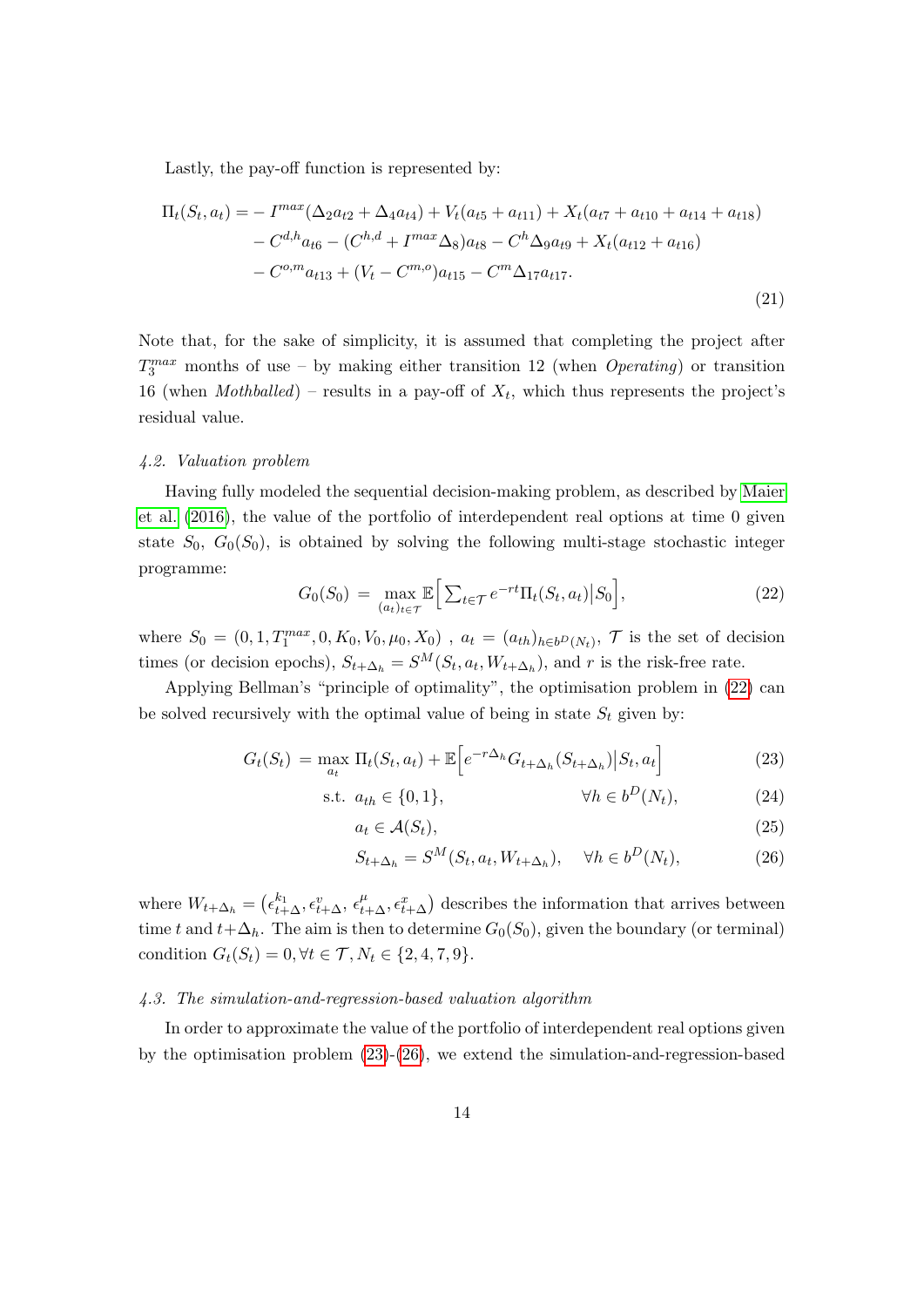valuation algorithm developed by [Maier et al.](#page-30-1) [\(2016\)](#page-30-1) to include endogenous sources of uncertainty. Furthermore, our proposed algorithm is both a generalisation and formalisation of the solution procedures offered by [Miltersen and Schwartz](#page-31-1) [\(2004\)](#page-31-1); [Schwartz](#page-32-2) [\(2004\)](#page-32-2); [Hsu and Schwartz](#page-29-0) [\(2008\)](#page-29-0); [Zhu](#page-33-0) [\(2012\)](#page-33-0), which are plain extensions of the algorithm proposed by [Longstaff and Schwartz](#page-30-2) [\(2001\)](#page-30-2) for single American-style options. While our algorithm also consists of an induction procedure with a forward and a backward pass as in [\(Maier et al., 2016\)](#page-30-1), the procedure's individual steps were adapted to include endogenous uncertainty and to explicitly account for the numerical implications of the state variables' path dependencies on the accuracy of the approximation. See [Appendix A](#page-25-0) for a description of the solution procedure's steps in which we assumed, for the sake of simplicity, that  $\Delta_h = \Delta_1$ ,  $\forall h \in \{2, 4, 6, 8, 9\}$  and  $\Delta_h = \Delta_5$ ,  $\forall h \in \{11, 13, 15, 17\}.$ 

The forward induction procedure generates the discrete state space  $S_t$  through "exploration" of the resource state space  $\mathcal{R}_t$  and simulation (Monte Carlo sampling) of the information state space  $\mathcal{I}_t$  for all  $t \in \mathcal{T}$ . However, in addition to the path dependency of  $R_t$  because of the sequential decision process underlying the portfolio of real options [\(Maier et al., 2016\)](#page-30-1), now both  $R_t$  and  $I_t$  are path-dependent because of the decisiondependent cost to completion,  $K_t$ . In fact, whether a resource state and its corresponding information state can be reached at time t (and are therefore part of  $\mathcal{R}_t$  and  $\mathcal{I}_t$ , respectively) does not solely depend on the sequence of decisions made up to this point, but also on how  $K_t$  evolves stochastically; for instance, it might be that a particular  $R_t$  can be reached in only  $\Omega_{R_t} \subseteq \Omega$ , where  $|\Omega_{R_t}| < |\Omega|$ . Moreover, since the stochastic cost to completion can be directly translated into a stochastic time to completion, the decision times in  $\mathcal T$  are also path-dependent.

As a strategy in our procedure to overcome the curse of dimensionality related to both  $\mathcal{I}_t$  and the outcome space (for a discussion see [Powell](#page-31-13) [\(2011\)](#page-31-13); [Maier et al.](#page-30-1) [\(2016\)](#page-30-1); [Nadarajah et al.](#page-31-14) [\(2017\)](#page-31-14)), whenever needed we approximate the conditional expectation in [\(23\)](#page-13-2), which represents the continuation value, by the following parametric model:

<span id="page-14-0"></span>
$$
\hat{\Phi}_t^{L_{S_t}}(S_t, a_t) = \sum_{l=0}^{L_{S_t}} \hat{\alpha}_{tl} (S^R(R_t, a_t)) \phi_{S_t l}(I_t), \qquad (27)
$$

where  $L_{S_t}$  is the model's dimension,  $\{\phi_{S_t}\}_{t=0}^{L_{S_t}}$  are called basis functions (or features), and the coefficients  $(\hat{\alpha}_{tl}(S^R(R_t, a_t)))_{l=0}^{L_{S_t}}$  are obtained by the least-squares regression in [\(A.4\)](#page-26-0). Unlike the parametric model of [Maier et al.](#page-30-1) [\(2016\)](#page-30-1), here  $L_{S_t}$  and  $\phi_{S_t}$  depend on  $S_t$ , which enables us to reduce the model's dimension if  $N_t = 1$  ( $N_t = 3 \wedge K_t = 0$  or  $N_t \in \{6, 8\}$  by omitting functions of  $K_t$  and  $X_t$   $(K_t)$  in the regression, thus reducing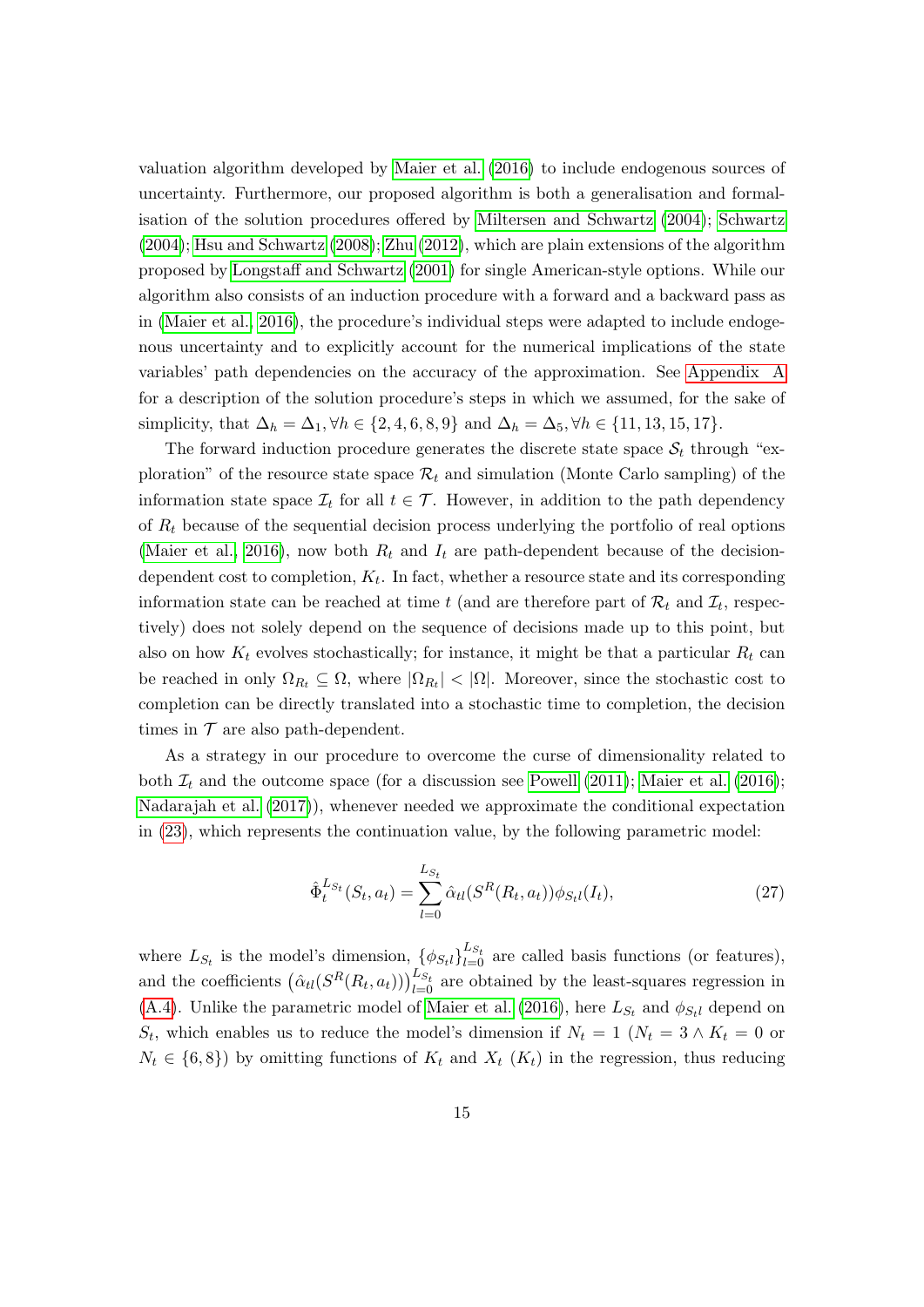computational cost. Importantly, the continuous function [\(27\)](#page-14-0) is determined separately for each relevant and feasible decision  $a_t$ , given state  $S_t$ , whilst taking into account the set of paths  $\Omega_{R_t}$  in which  $R_t$  can actually be reached. By contrast, in the setting of [Maier et al.](#page-30-1) [\(2016\)](#page-30-1), every  $R_t$  can be reached along each path  $\omega \in \Omega$  as it only considered exogenous uncertainty.

The valuation procedure shown in Algorithm [1](#page-27-3) applies a standard backward induction to approximate the value of the multi-stage stochastic integer programme  $(23)-(26)$  $(23)-(26)$  $(23)-(26)$ . Starting at  $t = \max \mathcal{T}$  and moving backwards to  $t = \min \mathcal{T} \setminus 0$ , for each state  $S_t \in \mathcal{S}_t$ perform the following three steps: (i) approximate the continuation values by [\(27\)](#page-14-0) and  $(A.4)$  separately for all feasible  $a_t$  that do not lead to a terminal node, otherwise set them to 0 (lines 3-9); (ii) compute the pathwise optimisers  $\hat{a}_t(\omega)$  for all  $\omega \in \Omega_{R_t}$  (line 11); (iii) using these pathwise optimisers, determine the approximation  $\overline{G}_t(S_t(\omega))$  for each path  $\omega \in \Omega_{R_t}$  (line 12). At  $t = 0$ , we have  $(K_0, V_0, \mu_0, X_0) = (K_0(\omega), V_0(\omega), \mu_0(\omega), X_0(\omega))$ , so we can simply calculate the value of the conditional expectation in [\(23\)](#page-13-2) by taking averages of the path-wise continuation values over all  $|\Omega|$  paths, and make optimal decisions based on these average values, giving  $\overline{G}_0(S_0)$  (line 17).

## 4.4. Computational efficiency and numerical accuracy

While the efficiency and the accuracy of simulation and (parametric) regression approaches generally depend on a range of factors (e.g., see [Maier et al.](#page-30-1) [\(2016\)](#page-30-1) for a recent discussion), here the actual number of paths  $(|\Omega_{R_t}|)$  available in the regression for state  $S_t = (R_t, I_t)$  is particularly critical. Indeed, although disregarded by [Miltersen and](#page-31-1) [Schwartz](#page-31-1) [\(2004\)](#page-31-1); [Schwartz](#page-32-2) [\(2004\)](#page-32-2); [Hsu and Schwartz](#page-29-0) [\(2008\)](#page-29-0); [Zhu](#page-33-0) [\(2012\)](#page-33-0), the additional path-dependency of both  $R_t$  and  $I_t$  caused by the decision-dependent uncertainty  $K_t$ may result in  $|\Omega_{R_t}| \ll |\Omega|$ , which, in turn, generally reduces the accuracy of the para-metric regression model<sup>[5](#page-15-0)</sup>. Considering polynomials as basis functions in the parametric model, [Glasserman and Yu](#page-29-10) [\(2004\)](#page-29-10) examined the relationship between the number of simulated paths and the number of basis functions  $(L_{S_t})$ , and showed that the required  $|\Omega_{R_t}|$  for ensuring convergence increases exponentially in  $L_{S_t}$ . However, [Cortazar et al.](#page-28-11) [\(2008\)](#page-28-11) have shown that taking advantage of the problem structure and carefully choosing an appropriate set of basis functions (e.g. call and put options on the expected spot

<span id="page-15-0"></span><sup>&</sup>lt;sup>5</sup>A fundamentally different approach is to use the simulated evolution of  $K_t$  to determine the probability distribution that describes the probability that construction will be completed after a certain amount of cumulative investment. Probability distributions for technical uncertainty have been considered in several works including [\(Cortazar et al., 2001;](#page-28-12) [Gamba, 2003;](#page-29-11) [Pennings and Sereno, 2011\)](#page-31-8). Here, such probabilities can be easily integrated in the influence diagram via chance nodes.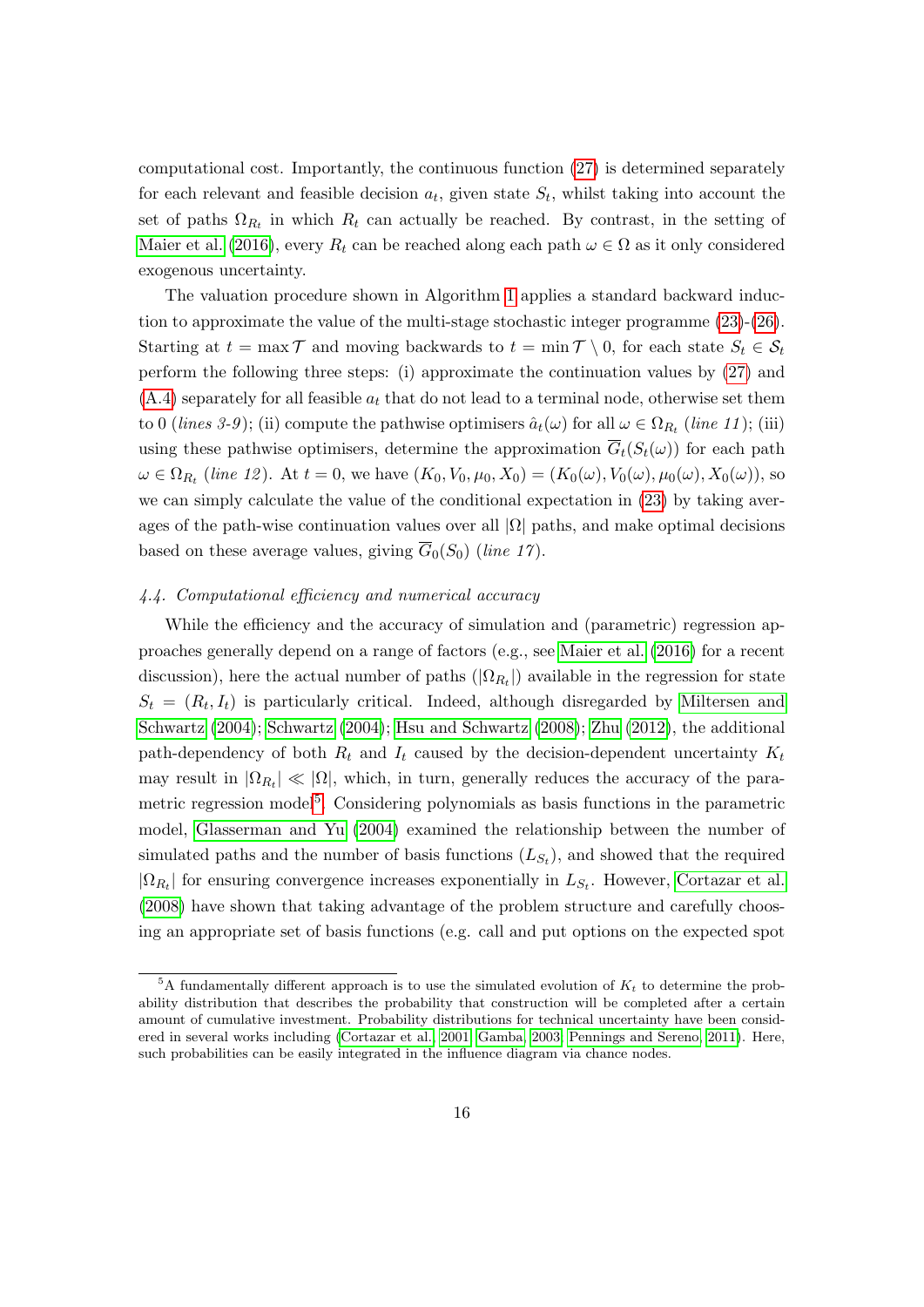price [\(Andersen and Broadie, 2004;](#page-27-4) [Nadarajah et al., 2017\)](#page-31-14)), rather than simply using high-order polynomials of information state variables as in [\(Glasserman and Yu, 2004\)](#page-29-10), allows one to substantially reduce the required  $L_{S_t}$  for a given level of accuracy, and is computationally more efficient. Hence, in general by exploiting the structure of the problem to be solved and choosing the set of basis functions appropriately, both the efficiency of the algorithm and the accuracy of the approximation are improved.

# <span id="page-16-0"></span>5. An illustrative example

This section describes the computational implementation of our valuation algorithm, provides specific details about the numerical example and presents the stochastic input data.

#### 5.1. Model implementation

The valuation algorithm presented in Subsection [4.3](#page-13-0) was implemented in MATLAB.

## <span id="page-16-1"></span>5.2. Expansion of district heating network

We consider the real case of an investment into the expansion of the district heating network in the London borough of Islington. We focus here on the development of the network's "north extension", as identified in a recent report [\(Grainger and Etherington,](#page-29-12) [2014\)](#page-29-12) which investigated the development of a borough-wide network on behalf of the local council. According to this report, the capital expenditure of this expansion and the initial, annual operating revenues are estimated at £9.94 millions  $(K_0)$  and £564,600  $(V_0)$ , respectively. The report also noted that the asset can be used for up to 25 years (i.e.  $T_3^{max}$ =300). The risk-free rate, used to discount monetary values, is 3.5% per year (i.e.  $r = 3.5\%/12$ ), as recommended by [HM Treasury](#page-29-13) [\(2011\)](#page-29-13). In addition, we assume the following: a maximum rate of investment of £1.0 million per month  $(I^{max})$ ; the possibility of deferring development for up to one year (i.e.  $T_1^{max}=11$ ); the possibility of halting expansion for up to one year (i.e.  $T_2^{max}=11$ ); and the following durations of transitions (in months):  $\Delta_h = 1, \forall h \in \{1, 2, 4, 6, 8, 9\}; \Delta_h = 12, \forall h \in \{5, 11, 13, 15, 17\};$ and 0 for the remainder of the transitions. Table [1](#page-17-0) summarises the chosen input values for this example.

#### 5.3. Generated state space and utilised basis functions

The discrete state space was generated by applying the forward induction procedure described in Subsection [4.3](#page-13-0) (and [Appendix A\)](#page-25-0) and using the data of Subsection [5.2.](#page-16-1) More specifically, 100,000 paths  $(|\Omega|)$  were generated to describe the stochastic evolution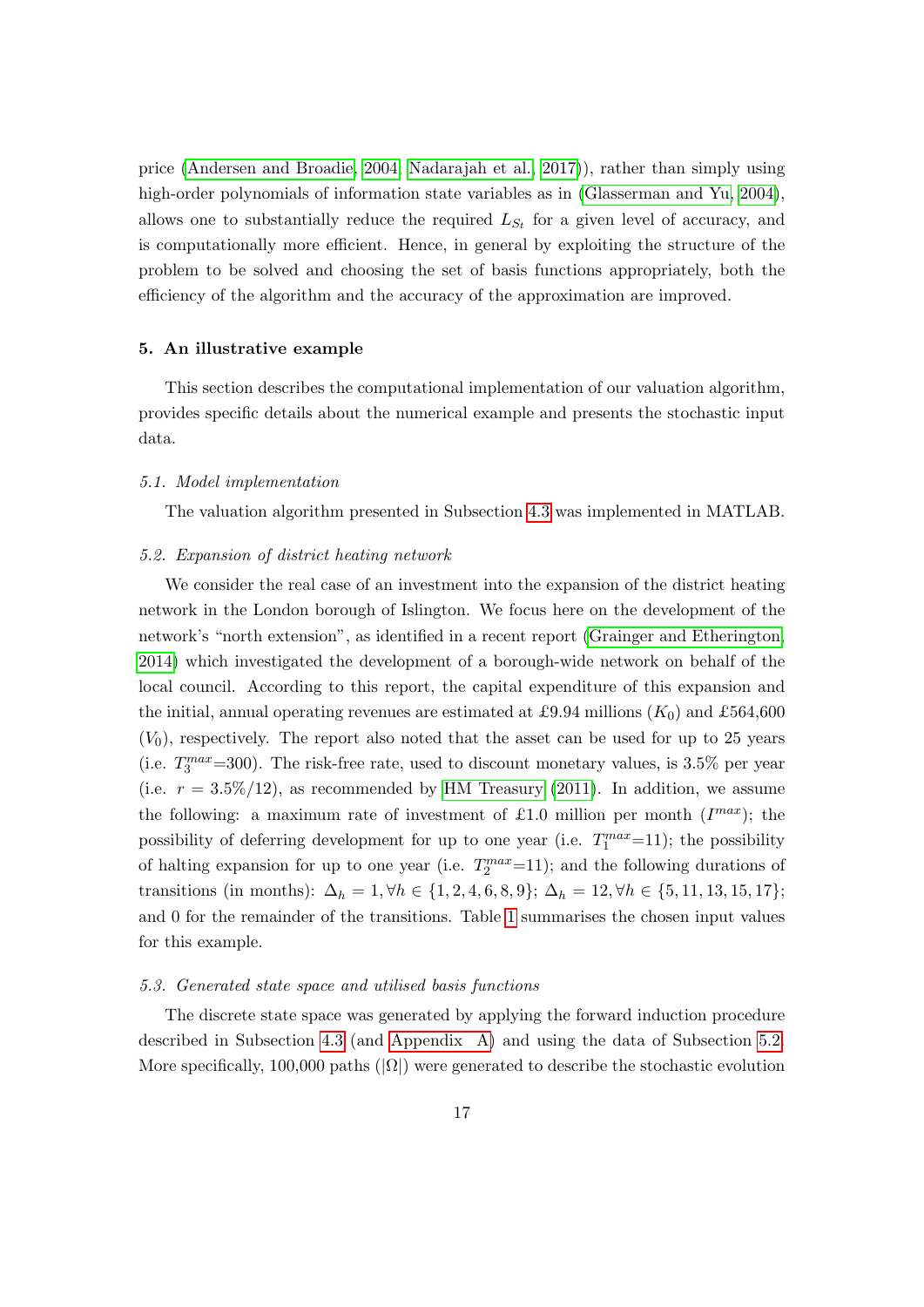| Description                            | Parameter        | Value              | Unit                   |
|----------------------------------------|------------------|--------------------|------------------------|
| Network expansion                      |                  |                    |                        |
| Cost of halting                        | $C^{d,h}$        | $10 \cdot 10^{3}$  | £                      |
| Cost of resuming                       | $C^{h,d}$        | $10 \cdot 10^{3}$  | £                      |
| Maintenance cost (halted)              | $C^h$            | $10 \cdot 10^{3}$  | $\pounds$ /month       |
| Cost of mothballing                    | $C^{o,m}$        | $20 \cdot 10^3$    | $\pounds$              |
| Cost of reactivating                   | $C^{m,o}$        | $20 \cdot 10^3$    | $\mathbf f$            |
| Maintenance cost (mothballed)          | $C^m$            | $20 \cdot 10^3$    | $\pounds$ /month       |
| Risk-free rate                         | $\overline{r}$   | 0.035/12           | $month^{-1}$           |
| Expiration of development right        | $T_1^{max}$      | 11                 | month                  |
| Maximum period to halt expansion       | $T_2^{max}$      | 11                 | month                  |
| Project life of developed asset        | $T_3^{max}$      | 300                | month                  |
| <b>Investment</b> cost                 |                  |                    |                        |
| Initial (expected) cost to completion  | $K_0$            | $9.94 \cdot 10^6$  | £                      |
| Maximum rate of investment             | $I^{max}$        | $1.0 \cdot 10^{6}$ | $\pounds/\text{month}$ |
| Degree of technical uncertainty        | $\sigma_{k_1}$   | 35%                |                        |
| Revenue <sup>a</sup>                   |                  |                    |                        |
| Initial annual operating revenue       | $V_0$            | 564,600            | £                      |
| Speed of mean reversion in revenue     | $\kappa_v$       | 0.90               |                        |
| Standard deviation of revenue          | $\sigma_v$       | 10%                | $month^{-1}$           |
| Initial revenue growth rate            | $\mu_0$          | $0.10\%$           | $month^{-1}$           |
| Speed of mean reversion in growth rate | $\kappa_\mu$     | 0.90               |                        |
| Long-run mean growth rate level        | $\overline{\mu}$ | $0.10\%$           | $month^{-1}$           |
| Standard deviation of growth rate      | $\sigma_{\mu}$   | 0.01%              | $month^{-1}$           |
| <b>Salvage</b> <sup>a</sup>            |                  |                    |                        |
| Depreciation rate                      | $\xi$            | $0.50\%$           | $month^{-1}$           |
| Cost ratios                            | $\alpha, \beta$  | 0.30               |                        |
| Pay-out ratios                         | $\delta, \gamma$ | 0.70               |                        |
| Standard deviation of salvage value    | $\sigma_x$       | 25\%               |                        |

<span id="page-17-0"></span>Table 1: Input data for district heating network expansion adapted from [Grainger and Ether](#page-29-12)[ington](#page-29-12) [\(2014\)](#page-29-12); [HM Treasury](#page-29-13) [\(2011\)](#page-29-13) and own estimates.

<sup>a</sup> The correlations between processes in the four-factor model are:  $\rho_{k_2,v}$  =  $\rho_{k_2,\mu} = \rho_{k_2,x} = 0$ ,  $\rho_{v,\mu} = -0.8$ ,  $\rho_{v,x} = 0$ , and  $\rho_{\mu,x} = 0$ .

of the four factors  $K_t$ ,  $V_t$ ,  $\mu$  and  $X_t$  for all  $t \in \mathcal{T}$ . Figure [2](#page-18-0) shows the evolution of these for 5 equally likely paths. As can be seen in Figure [2a,](#page-18-0) while the expected duration of the expansion is 10 months, the actual time to build can vary substantially. Figure [3](#page-19-1) and [4](#page-19-1) show the total number of resource states  $|\mathcal{R}_t|$  for all  $t \in \mathcal{T}$  and the number of paths  $|\Omega_{R_t}|$  in which every  $R_t \in \mathcal{R}_t$  can be reached at  $t \in \mathcal{T}$ , respectively, supporting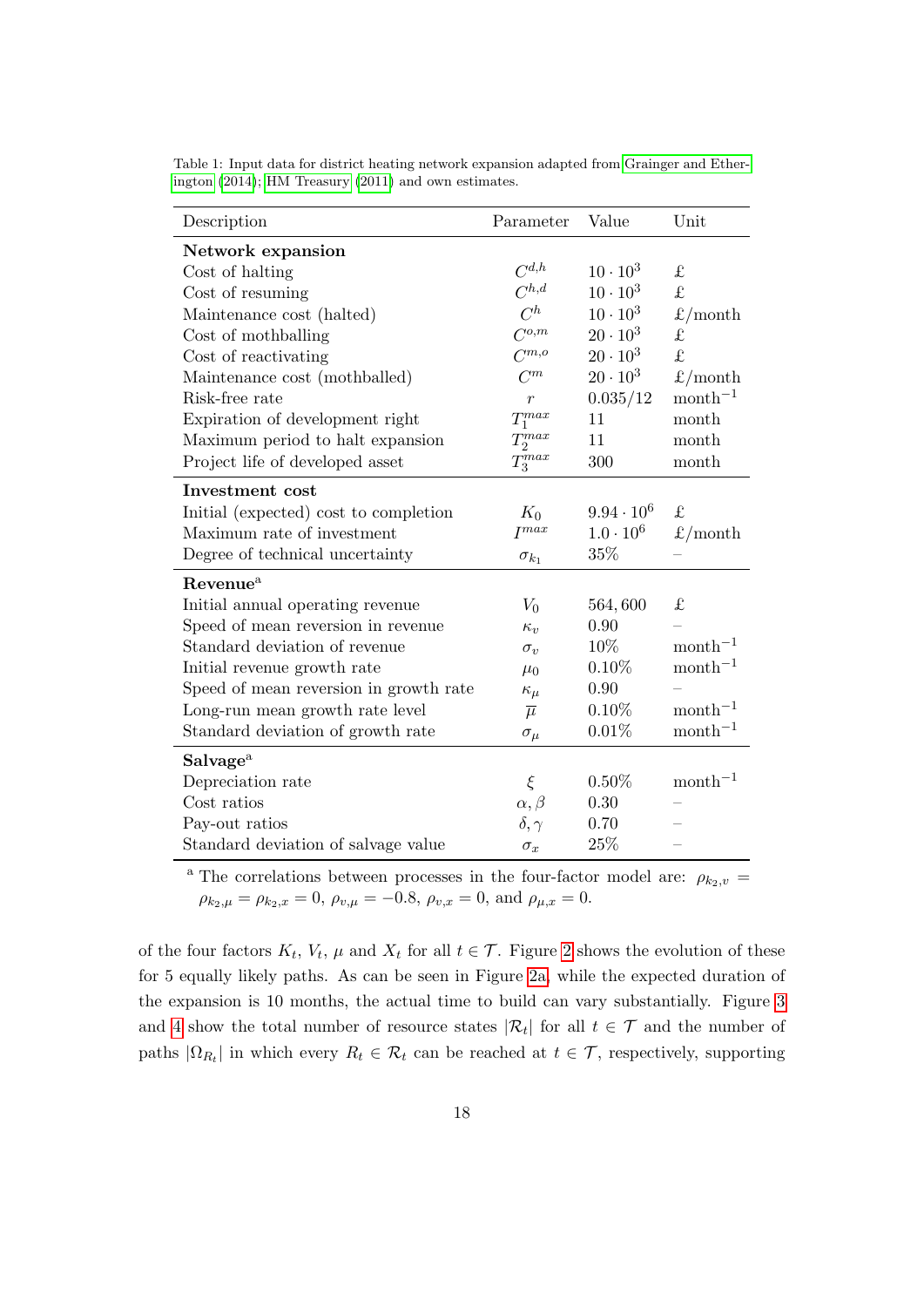<span id="page-18-0"></span>

Figure 2: Selection of 5 equally likely paths for the evolution of the four stochastic factors.

the claim made in Subsection [4.3](#page-13-0) that resource states may not be reachable in every simulation path.

With regard to the parametric model in [\(27\)](#page-14-0), we apply as basis functions polynomials of the information state variables as well as both call and put options on the expected value of these variables partially based on [\(Longstaff and Schwartz, 2001;](#page-30-2) [Andersen and](#page-27-4) [Broadie, 2004;](#page-27-4) [Cortazar et al., 2008;](#page-28-11) [Nadarajah et al., 2017\)](#page-31-14). In case ( $N_t = 3 \wedge K_t >$ 0)  $\vee N_t = 5$ , we use a set of  $L_{S_t} = 51$  basis functions composed of a constant term, the four information state variables, polynomials of degree two (i.e. the squares of each variable and their cross products), polynomials of degree three, as well as the value of call and put options on the expected value of each variable and the square of this value. Otherwise, if  $N_t = 1$   $(N_t = 3 \wedge K_t = 0$  or  $N_t \in \{6, 8\})$ , as mentioned in Subsection [4.3,](#page-13-0)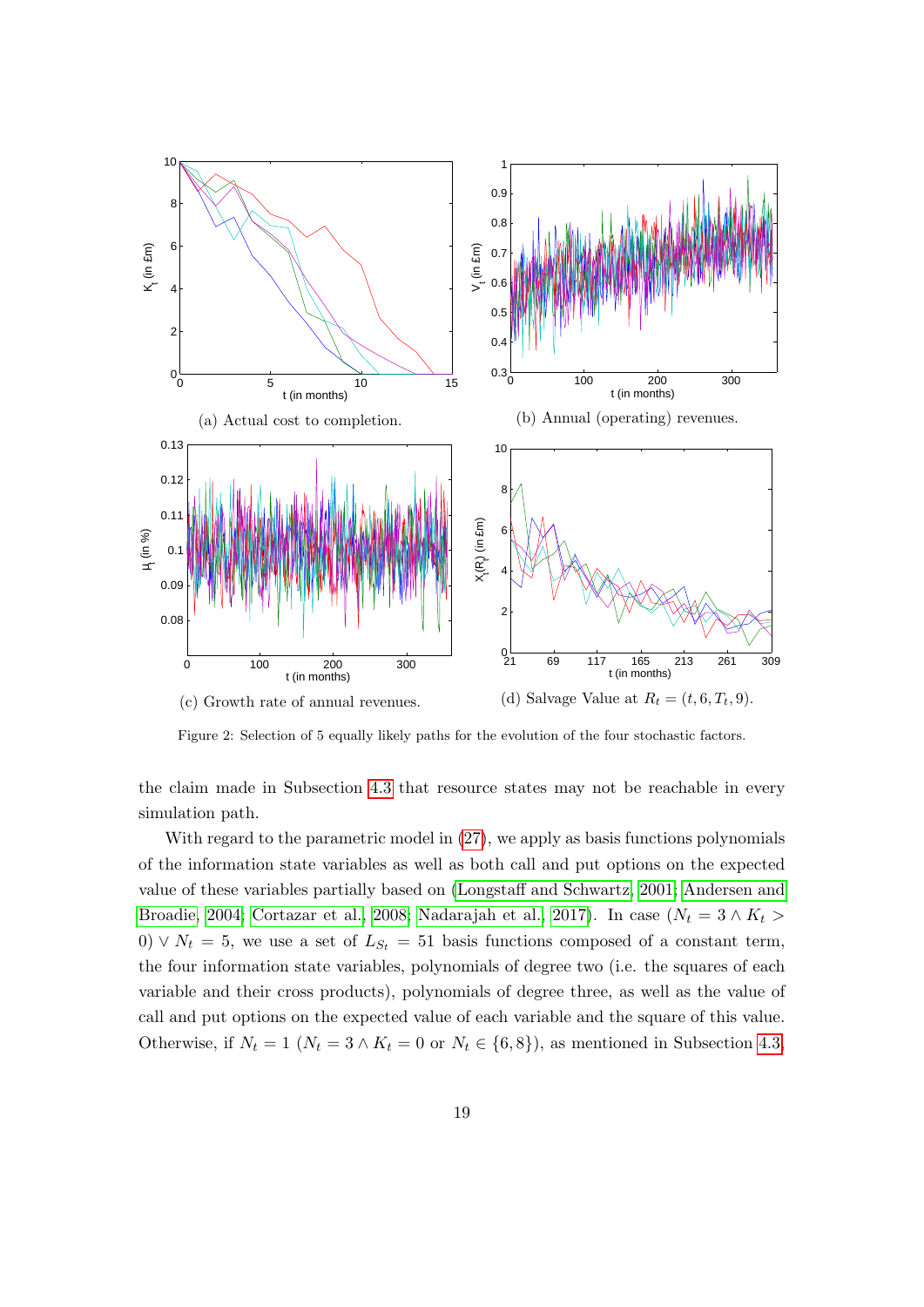<span id="page-19-1"></span>

Figure 3: Total number of resource states reachable Figure 4: Number of paths in which each resource at every time  $t \in \mathcal{T}$ . state  $R_t \in \mathcal{R}_t$  is reachable at every time  $t \in \mathcal{T}$ .

we can reduce  $L_{S_t}$  to 18 (32) by eliminating all the functions of  $K_t$  and  $X_t$  ( $K_t$ ) because  $K_t = K_0$  and  $X_t$  is non-existent  $(K_t = 0)$ , so these variables do not add any information value to the least-squares regression. In order to avoid numerical problems the basis functions were properly scaled before performing the least-squares regression, which is based on a singular value decomposition (SVD) algorithm.

## <span id="page-19-0"></span>5.4. Results and discussion

In order to illustrate the extent to which the profitability of the district heating investment project depends on the initial value of the annual revenues,  $V_0$ , Table [2](#page-20-0) shows the sensitivity of the value of different portfolio configurations to varying levels of  $V_0$ . As can be seen, for values of  $V_0$  of £0.50 millions and below, the value of the investment project without options, configuration (-), is 0. This is because the expected NPV of the project is -£2.2060 millions, -£1.2751 millions, and -£0.3441 millions for values of  $V_0$ of £0.40 millions, 0.45 millions, and 0.50 millions, respectively, so the optimal "now-ornever strategy", which does not take any flexibility into account, is to leave the project undeveloped. The same strategy is optimal for the project with portfolio of options (a,b,c,d) for the lowest value of  $V_0$  under consideration. However, for levels of  $V_0$  of £0.45 millions and 0.50 millions, the value of the project with (a,b,c,d) is positive, reflecting the substantial value of having the flexibility provided by the portfolio of interdependent real options. Interestingly, in the first case, although the portfolio with all options achieves a positive value there is no individual option that provides sufficient added value on its own (i.e. in isolation), whereas in the case  $V_0 = \pounds 0.50$  millions, having the option to defer alone – configuration  $(a)$  – also results in an economically viable project.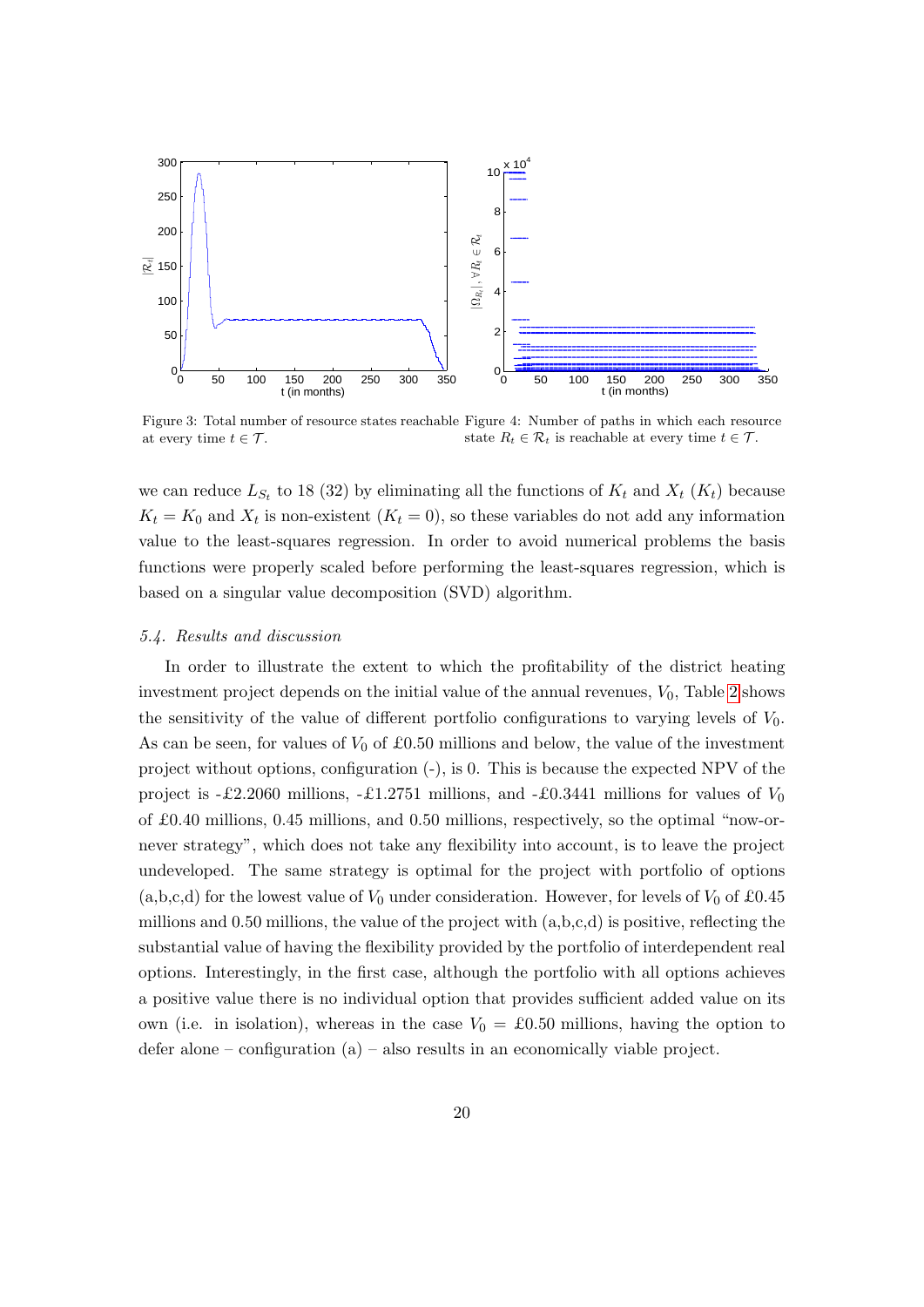| Value              | Value of                         |                                                                                                   | During expansion     |                                                                                                                                                                                                                                                                                                                                                                                                                                                                                            |                    | During operation                   |                    | Value with                             |
|--------------------|----------------------------------|---------------------------------------------------------------------------------------------------|----------------------|--------------------------------------------------------------------------------------------------------------------------------------------------------------------------------------------------------------------------------------------------------------------------------------------------------------------------------------------------------------------------------------------------------------------------------------------------------------------------------------------|--------------------|------------------------------------|--------------------|----------------------------------------|
| Without            | Option to                        |                                                                                                   | Value of Option to   |                                                                                                                                                                                                                                                                                                                                                                                                                                                                                            |                    | Value of Option to                 |                    | Portfolio of                           |
| Options            | Defer                            | Halt                                                                                              | $A$ bandon           | Stage                                                                                                                                                                                                                                                                                                                                                                                                                                                                                      | Mothball           | Abandon                            | Switch             | Options                                |
| $\bigcap$          | $\bigcirc$                       | (j-d                                                                                              | $(b-ii)$             | $\widehat{e}$                                                                                                                                                                                                                                                                                                                                                                                                                                                                              | $\odot$            | $\widehat{\mathbf{c}}$             | (c,d)              | (a,b,c,d)                              |
| $\tilde{\sigma}^*$ |                                  |                                                                                                   |                      |                                                                                                                                                                                                                                                                                                                                                                                                                                                                                            |                    |                                    |                    | $\mathring{\mathcal{O}}^*$             |
|                    | $\begin{pmatrix} -\end{pmatrix}$ | $\mathbb{C}$                                                                                      | J                    | O                                                                                                                                                                                                                                                                                                                                                                                                                                                                                          | $\bigcirc$         | O                                  | J                  | $\overline{C}$ $\overline{C}$          |
|                    |                                  |                                                                                                   |                      |                                                                                                                                                                                                                                                                                                                                                                                                                                                                                            |                    |                                    |                    |                                        |
|                    | $(-)$<br>0.0006                  | ⊙                                                                                                 | Œ                    | Œ                                                                                                                                                                                                                                                                                                                                                                                                                                                                                          | Œ                  | Œ                                  | Œ                  | $\begin{pmatrix} 1 \\ 1 \end{pmatrix}$ |
|                    |                                  |                                                                                                   |                      |                                                                                                                                                                                                                                                                                                                                                                                                                                                                                            |                    |                                    |                    | 0.1448                                 |
|                    | $\bigcirc$                       |                                                                                                   | $\bigcup$            | $\begin{tabular}{c} \multicolumn{2}{c}{} & \multicolumn{2}{c}{} \\ \multicolumn{2}{c}{} & \multicolumn{2}{c}{} \\ \multicolumn{2}{c}{} & \multicolumn{2}{c}{} \\ \multicolumn{2}{c}{} & \multicolumn{2}{c}{} \\ \multicolumn{2}{c}{} & \multicolumn{2}{c}{} \\ \multicolumn{2}{c}{} & \multicolumn{2}{c}{} \\ \multicolumn{2}{c}{} & \multicolumn{2}{c}{} \\ \multicolumn{2}{c}{} & \multicolumn{2}{c}{} \\ \multicolumn{2}{c}{} & \multicolumn{2}{c}{} \\ \multicolumn{2}{c}{} & \multic$ | $\bigcirc$         | $\bigcirc$                         | $\bigcup$          | $\cup$                                 |
| 89<br>0.58         | 0.0760                           | $(-)$<br>0.0045                                                                                   | 0.1321               | 0.1618                                                                                                                                                                                                                                                                                                                                                                                                                                                                                     |                    | 0.1643                             | 0.1643             | 0.9110                                 |
|                    | (12.95)                          | (77.0)                                                                                            | (22.51)              | $(27.57)$<br>0.1419                                                                                                                                                                                                                                                                                                                                                                                                                                                                        | $\odot$            | (28.00)                            | (28.00)            | (55.24)                                |
| 86<br>0.85         | 0.0702                           | 0.0043                                                                                            | 0.1112               |                                                                                                                                                                                                                                                                                                                                                                                                                                                                                            | $\circ$            | 0.1412                             | 0.1412             | 1.1438                                 |
|                    | (8.18)                           |                                                                                                   | (12.95)              | (16.53)                                                                                                                                                                                                                                                                                                                                                                                                                                                                                    | $\odot$            | (16.44)                            | (16.44)            | (33.22)                                |
| 87<br>1.51         | 0.0556                           |                                                                                                   | 0.0754               | 0.1029                                                                                                                                                                                                                                                                                                                                                                                                                                                                                     |                    |                                    | 0.0978             | 1.7296                                 |
|                    | $(3.66)$<br>0.0353               |                                                                                                   | $(4.97)$<br>0.0442   |                                                                                                                                                                                                                                                                                                                                                                                                                                                                                            | $\widehat{\odot}$  | $(6.45)$<br>$(6.45)$<br>$(0.0590)$ | $(6.45)$<br>0.0590 | (13.96)                                |
| 78<br>2.44         |                                  |                                                                                                   |                      |                                                                                                                                                                                                                                                                                                                                                                                                                                                                                            |                    |                                    |                    | 2.5838                                 |
|                    | $(1.44)$<br>0.0161               | $\begin{array}{c} (0.50) \\ 0.0040 \\ (0.26) \\ (0.26) \\ 0.0035 \\ (0.14) \\ (0.029 \end{array}$ | $(1.80)$<br>0.0260   | $\begin{array}{c} (6.78) \\ 0.0658 \\ (2.69) \\ 0.0433 \end{array}$                                                                                                                                                                                                                                                                                                                                                                                                                        | $\widehat{\Theta}$ | $(2.41)$<br>0.0361                 | $(2.41)$<br>0.0361 | (5.52)                                 |
| 16<br>3.37         |                                  |                                                                                                   |                      |                                                                                                                                                                                                                                                                                                                                                                                                                                                                                            |                    |                                    |                    | 3.4621                                 |
|                    | $(0.48)$<br>0.0008               | (0.08)                                                                                            | $(0.77)$<br>$0.0153$ | $(1.28)$<br>$0.0306$                                                                                                                                                                                                                                                                                                                                                                                                                                                                       | $\widehat{\odot}$  | $(1.07)$<br>$0.0222$               | (1.07)             | (2.44)                                 |
| 06<br>4.31         |                                  | 1.0027                                                                                            |                      |                                                                                                                                                                                                                                                                                                                                                                                                                                                                                            |                    |                                    | 0.222              | 4.3588                                 |
|                    | (0.02)                           | (0.06)                                                                                            | (0.36)               | (0.71)                                                                                                                                                                                                                                                                                                                                                                                                                                                                                     | $\widehat{\Theta}$ | (0.51)                             | (0.51)             | (1.12)                                 |

Table 2: Value of investment project (in £millions) for different levels of initial annual revenues. Table 2: Value of investment project (in £millions) for different levels of initial annual revenues.

<span id="page-20-0"></span>Added value of option(s) in %. \*\* Added value of option(s) in  $%$ .

Note: the sets of transitions available in the different settings are as follows:  $\mathcal{H}^- = \{2, 3, 4, 5, 11, 12\}$  in  $(-)$ ;  $\mathcal{H}^- \cup \{1\}$  in (a);  $\mathcal{H}^- \cup \{6, 8, 9\}$  in (b-i);  $\mathcal{H}^- \cup \{7, 10\}$  in (b-ii);  $\mathcal{H}$ Note: the sets of transitions available in the different settings are as follows:  $\mathcal{H}^- = \{2, 3, 4, 5, 11, 12\}$  in (–);<br> $\ldots$ H− ∪ {1} in (a); H− ∪ {6, 8, 9} in (b-i); H− ∪ {7, 10} in (b-ii); H− ∪ {6,...., 10} in (b); H− ∪ {13, 15, 16, 17} in (c); ∴  $\mathcal{H}^- \cup \{14, 18\} \, \, \text{in (d)}; \, \mathcal{H}^- \cup \{13, \ldots, 18\} \, \, \text{in (c,d)}; \, \text{and } \mathcal{H} \, \, \text{in (a,b,c,d)}.$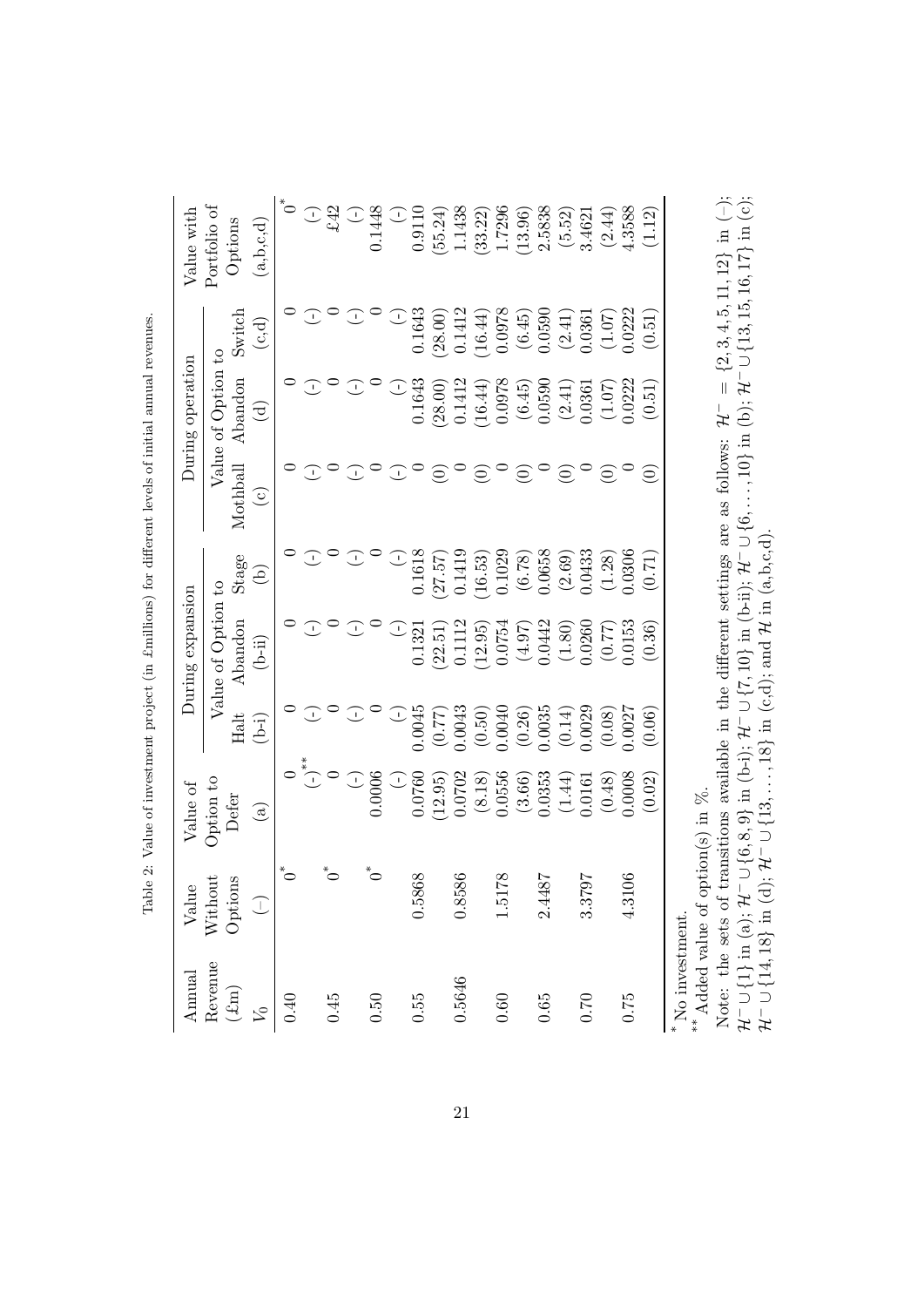As can be seen from Table [2,](#page-20-0) beginning at a  $V_0$  of £0.55 millions, the values of both the project without any flexibilities and almost all portfolio configurations are positive. In most cases the value of the project with (a,b,c,d) is considerable larger than without options (-), revealing the significant added value that is obtained by considering such a complex portfolio. While the values of the project without any options and the portfolio with all options both increase in  $V_0$ , the values of almost all of the individual options in isolation show a different trend. Indeed, the values of the options to defer  $(a)$ , to halt (bi), and to abandon the project during construction (b-ii) and operation (d) are decreasing in  $V_0$ , meaning there is less value in deferring, halting, and abandoning as the value of initial annual revenues increases. This is because the annual revenues, although still uncertain (i.e. stochastic), revert now to a linear trend that is shifted upwards, so their level is generally higher, which makes deviating from the static now-or-never strategy, and consequently the flexibility provided by individual real options less valuable. For all values of  $V_0$  under consideration, the option to temporarily mothball the operation – configuration (c) – is of no value as the simulated values of  $V_t$  are always positive. Interestingly, the portfolio of options (a,b,c,d) is sub-additive with respect to the value of its individual options  $(a)$ ,  $(b)$  and  $(c,d)$ , whereas the option to stage  $(b)$ , which can be interpreted as the portfolio of options (b-i) and (b-ii), is super-additive with regard to the combined value of (b-i) and (b-ii).

The effects of the degrees of exogenous and endogenous uncertainty on both the value of the portfolio of options and the comparative performance of the portfolio's individual options are particularly important for understanding the influence of different underlying uncertainties. In order to illustrate these effects for the exogenous annual revenues,  $V_t$ , and the endogenous, decision-dependent cost to completion,  $K_t$ , Figure [5](#page-22-0) shows for  $C^{o,m} = C^{m,o} = C^m = 0$  the way in which the standard deviation of changes in revenues,  $\sigma_v$ , and the degree of technical uncertainty,  $\sigma_{k_1}$ , effect the value of the investment project. While the effects of changes of  $\sigma_v$  on the value of the project without options is negligible, the value of the portfolio is generally increasing in  $\sigma_v$ , particularly steep for higher levels of  $\sigma_v$  and it seems the increase is more pronounced for lower values of  $\sigma_{k_1}$ . This increase in project value results from the flexibilities provided by the portfolio of real options, which allow a decision maker to exploit the upside potential of increased annual revenues, as compared to the negligibly affected value of the investment project without options, which applies a static now-or-never strategy.

On the other hand, increasing  $\sigma_{k_1}$  from 0 to 0.05 (i.e. introducing some construction cost uncertainty) results in a sharp decline in values of the investment project, but the decline is smaller for the project with the portfolio of real options. The reason for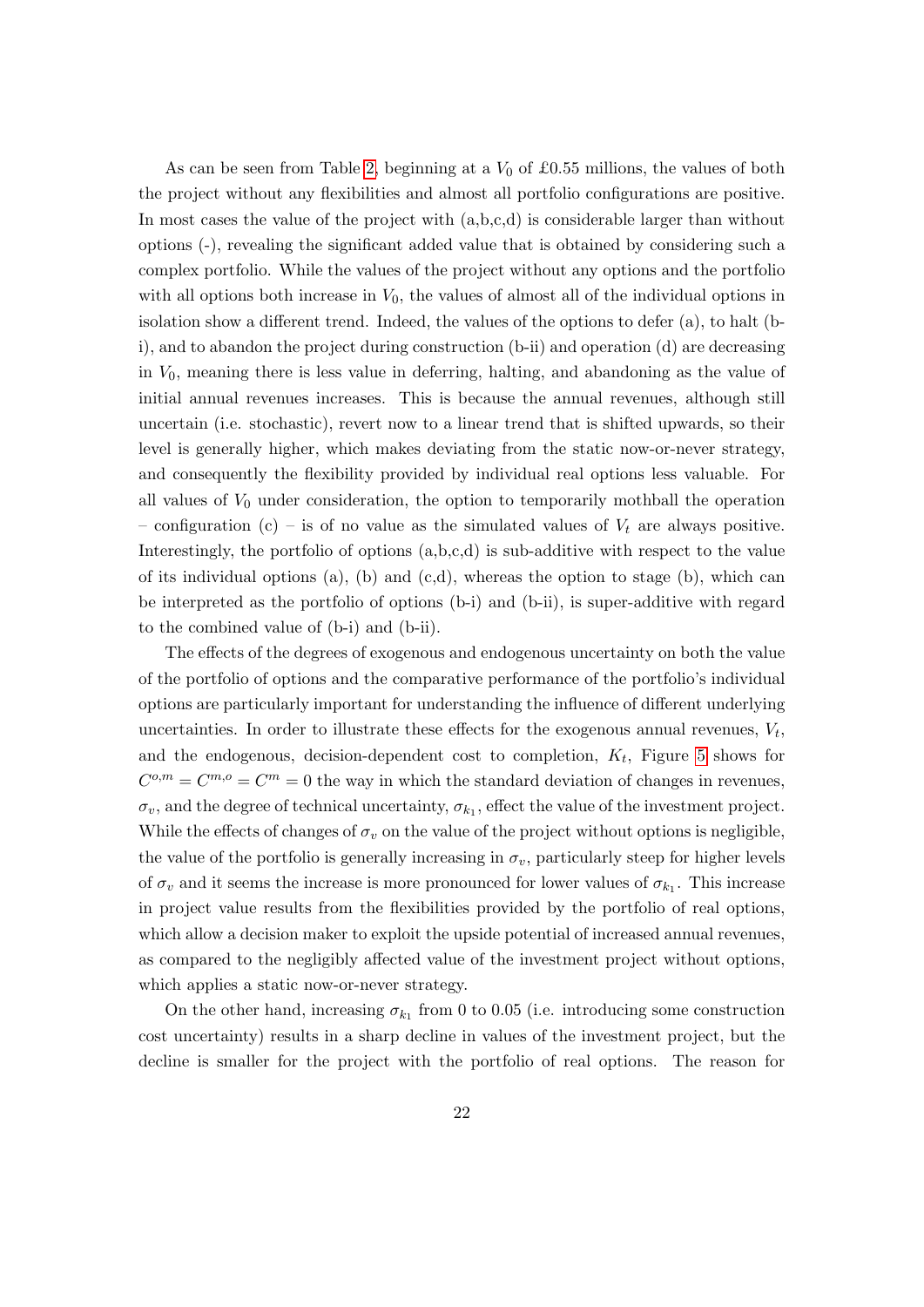<span id="page-22-0"></span>

Figure 5: Value of investment project with portfolio of real options and without options as well as portfolio's most valuable individual option (filled circles), as a function of degrees of revenue  $(\sigma_v)$  and technical  $(\sigma_{k_1})$  uncertainty.

this sharp decline is mainly due to the increase in actual cost of completion caused by the introduction of technical uncertainty, but also because of the discretised investment expenditures. Unlike the investment project without options, whose value is always decreasing in  $\sigma_{k_1}$ , beginning at a  $\sigma_{k_1}$  of 0.1, the value of the portfolio is increasing in  $\sigma_{k_1}$ . This is because the flexibility provided by the portfolio, particularly by its option to abandon during operation (d), allows one to partially reverse the investment by recovering increased investment expenditures in situations with high values of  $\sigma_{k_1}$ , thereby taking advantage of relatively high state-dependent salvage values. This seems to explain why option (d) is the portfolio's most valuable individual option when the degree of technical uncertainty is high, whereas in most other situations, the option to defer (a) is the portfolio's most valuable option. Interestingly, for high values of  $\sigma_v$ , there are even situations in which options (b-i) and (c) are most-valuable, reflecting the ability of such a complex portfolio of real options to manage exogenous and endogenous uncertainties simultaneously in a wide range of uncertain environments.

To show the effect of the endogenous, state-dependent salvage value,  $X_t$ , on investment decisions, Figure [6](#page-23-0) shows the extent to which the value of the investment project is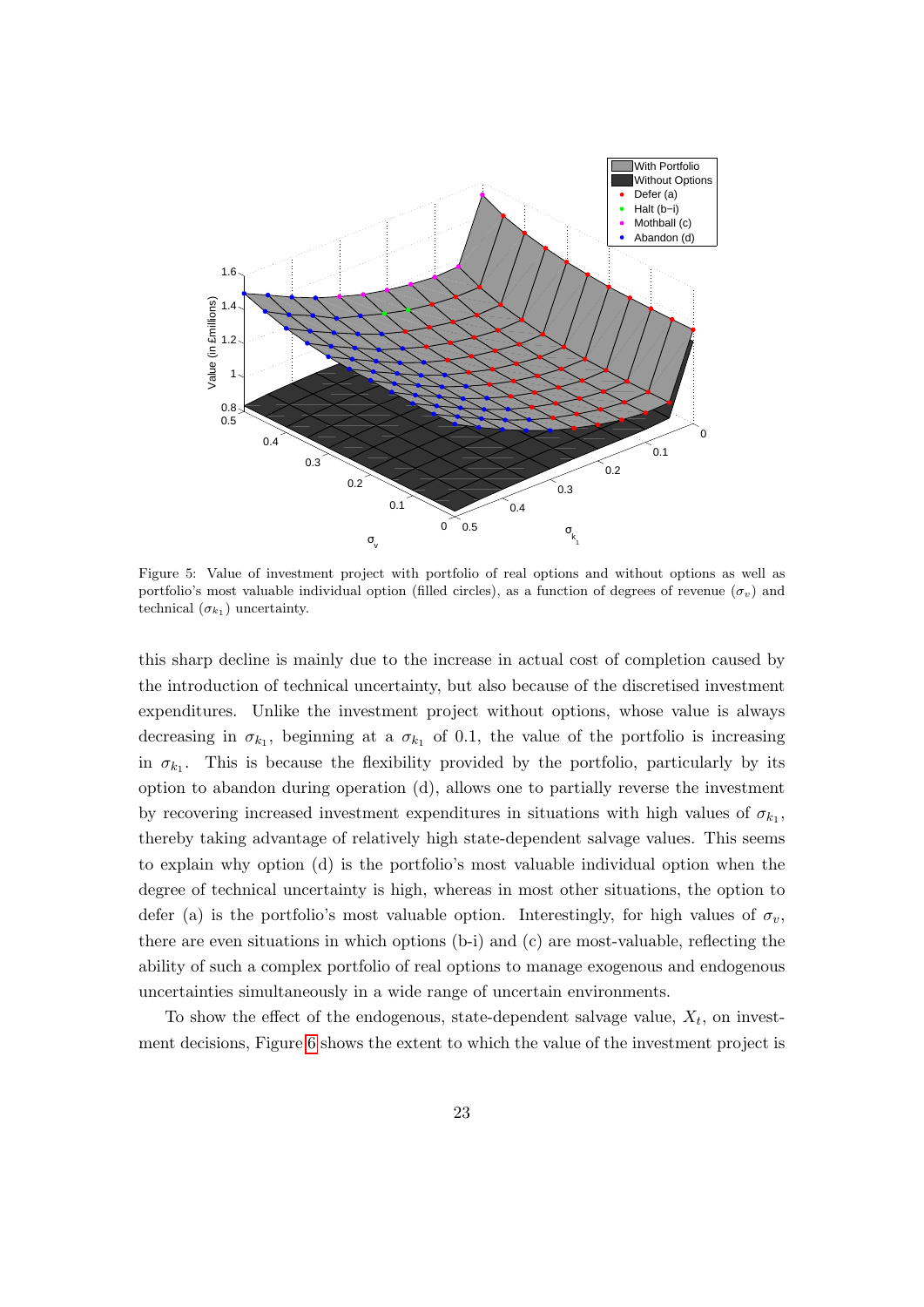

<span id="page-23-0"></span>affected by the pay-out ratios  $\gamma$  and  $\delta$  as well as by the standard deviation  $\sigma_x$ . The value

Figure 6: Value of investment project with portfolio of real options and without options as well as portfolio's most valuable individual option (filled circles), as a function of pay-out ratios  $(\gamma, \delta)$  and standard deviation of salvage value,  $\sigma_x$ .

of the project without options – where  $X_t$  is received as residual value when completing the project after 25 years of operation – is positive for all parameters under consideration. Furthermore, its value increases virtually linearly in  $(\gamma, \delta)$  because of the linear dependence of the expected asset value,  $Z_t$ , on  $(\gamma, \delta)$ , but is practically unaffected by changes in  $\sigma_x$  simply because the expected value of  $X_t$  does not change. Although the value of the project with the portfolio of options is always greater than the value of the project without options, the difference remains relatively constant for low values of  $(\gamma, \delta)$  and for both low  $\sigma_x$  and moderate  $(\gamma, \delta)$ , with the option to defer (a) being the portfolio's most valuable individual option in these situations. As can be seen, however, for high expected asset values and fairly high yet risky salvage values, the portfolio considered here is capable of extracting considerable value from flexibilities, especially from abandoning the project during either construction (b-ii) or operation (d). The above results therefore highlight the importance of applying such a portfolio of real options approach when there is both exogenous and endogenous uncertainty.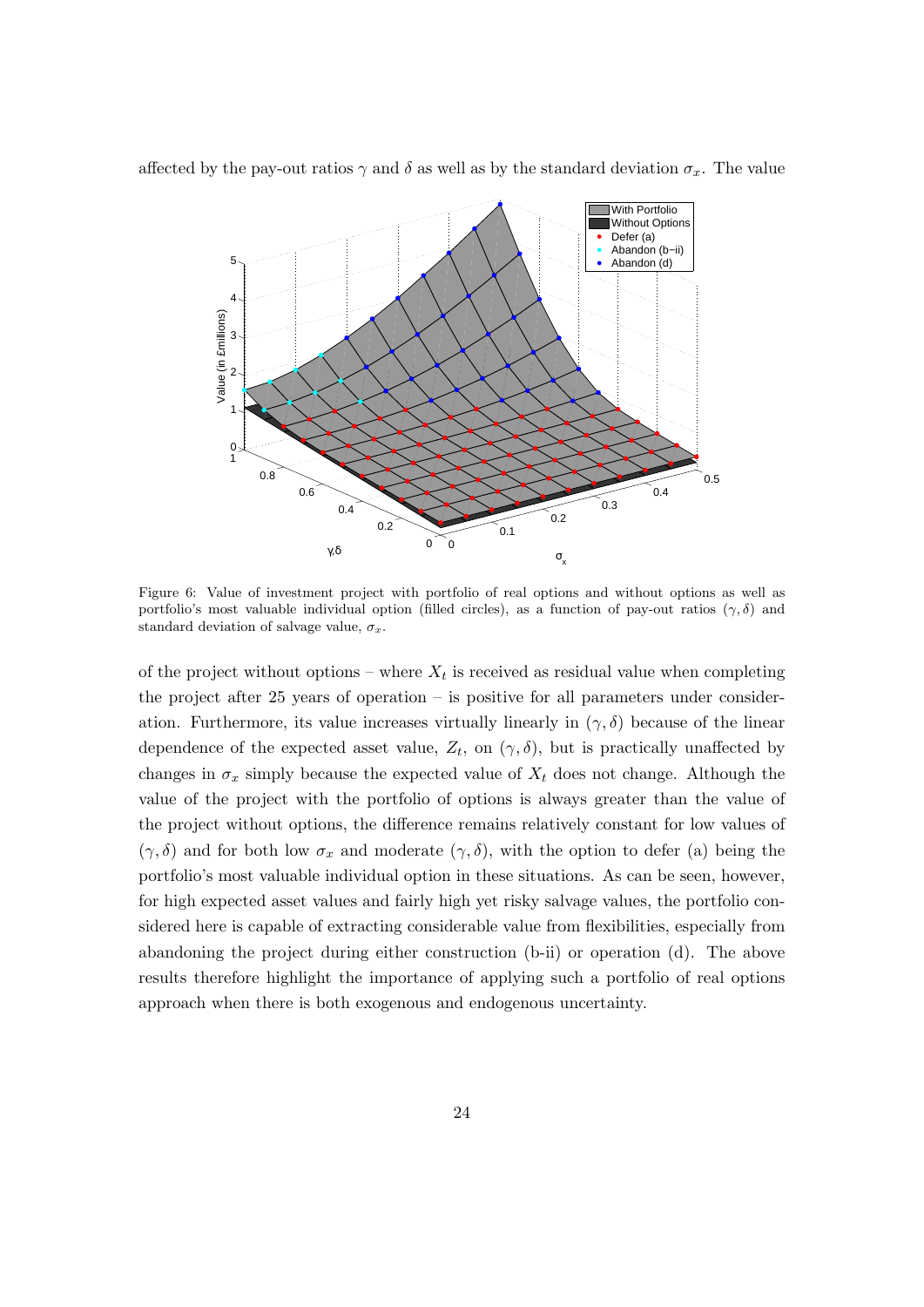# <span id="page-24-0"></span>6. Conclusions

This paper presents an approach for approximating the value of portfolios of interdependent real options under both exogenous and endogenous uncertainties. The approach is illustrated by valuing a complex urban infrastructure investment in London. Unlike existing valuation approaches, which have considered only exogenous uncertainty or rather inflexible and restricted portfolios, this work has studied a complex yet practical portfolio of real options under conditions of four underlying uncertainties. The options were: to defer investment; stage investment; temporarily halt expansion; temporarily mothball the operation; and abandon the project. Two of the underlying uncertainties, decision-dependent cost to completion and state-dependent salvage value, were endogenous, whereas the other two, annual revenues and their growth rate, were exogenous. We have extended our existing approach for valuing portfolios of interdependent real options to include endogenous uncertainties. In the new approach, the directly-modelled dynamics of all four uncertainties and the linear integer constraints modelling the real options' interdependencies are integrated in a multi-stage stochastic integer programme.

This study has presented an efficient valuation algorithm to approximate the value of this portfolio using simulation and parametric regression. In contrast to existing valuation algorithms, ours explicitly accounts for the negative numerical implications of the state variables' path dependencies on the accuracy of the approximation. We do so by exploiting the structure of the investment problem to be solved by dynamically and appropriately adapting the basis functions used in the parametric model. The illustrative example shows that our approach is flexible and powerful, and can be used to value both complex portfolios and their individual real options under both types of uncertainty. Future work will explore ways to model the dynamics of other sources of endogenous uncertainty as well as investigate how these can be integrated into the valuation framework presented here.

## Acknowledgments

The author is grateful for the support of Georg Pflug, David Gann and John Polak. Part of the research was developed in the Young Scientists Summer Program at the International Institute for Systems Analysis, Laxenburg (Austria) with financial support from the Austrian National Member Organization. In addition, this work was supported by the Grantham Institute at Imperial College London and the European Institute of Innovation & Technology's Climate-KIC.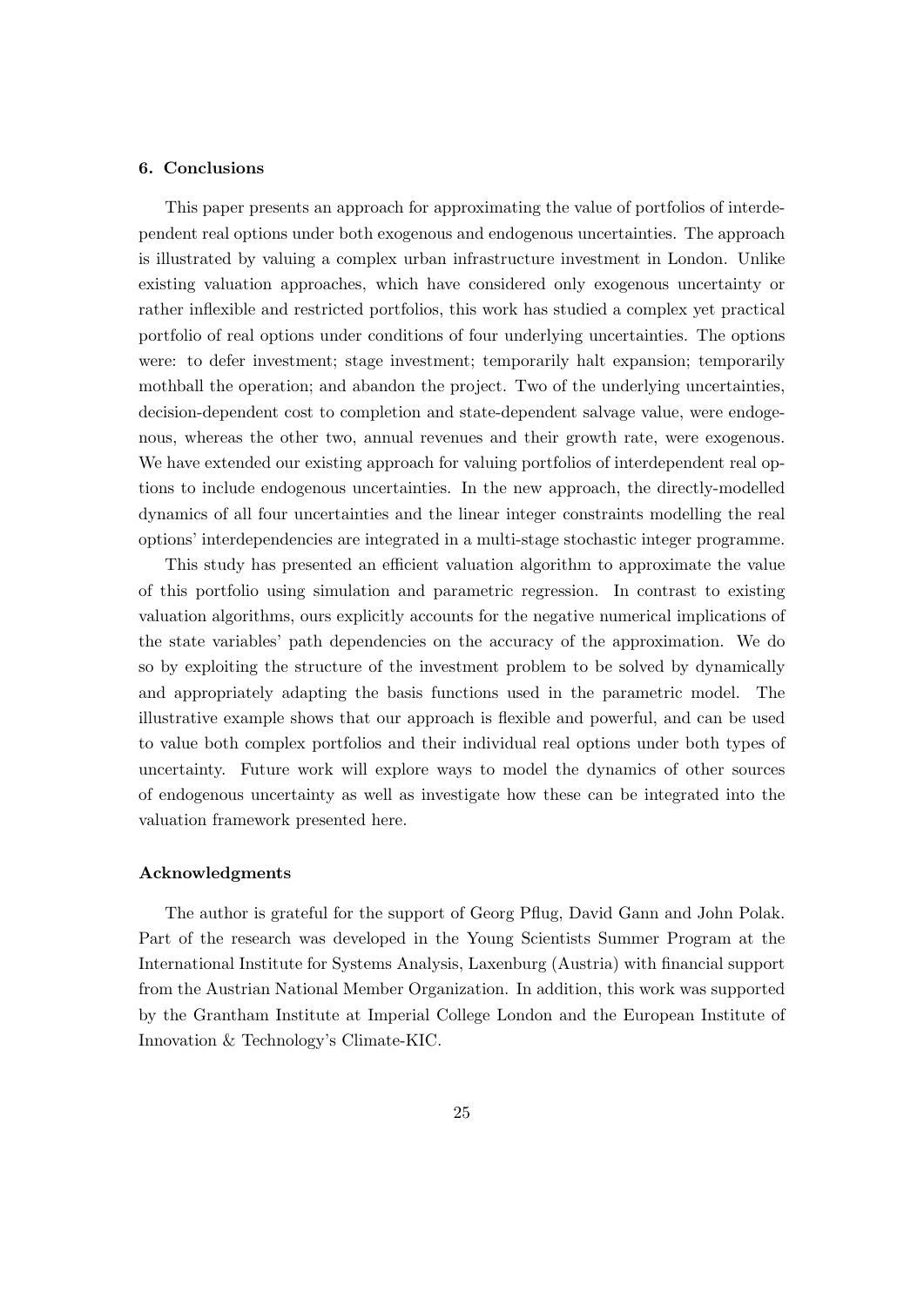# <span id="page-25-0"></span>Appendix A. Solution procedure

The forward induction procedure consists of the following steps:

- 1. Starting at time 0 and using [\(16\)](#page-12-0), sample  $|\Omega|$  paths of  $K_t$  conditional on  $a_{t2} = 1$ or  $a_{t4} = 1$  until  $K_t(\omega) = 0, \forall \omega \in \Omega$ , where  $\Delta^{con}(\omega) = \{\min t : K_t(\omega) = 0\}$  and  $\mathcal{T}^{con} = {\Delta^{con}(\omega) : \omega \in \Omega}$  denote the construction time in path  $\omega$  and the set of construction times, respectively.
- 2. Determine the set of decision times,  $\mathcal{T}_{N_t}$ , for all decisions nodes  $N_t \in \{1, 3, 5, 6, 8\}$ , forming subsets of  $\mathcal{T}$ :

$$
\mathcal{T}_{N_t} = \begin{cases}\n\{i\Delta_1: i \in \mathbb{Z}_{\geq 0}, 0 \leq i\Delta_1 \leq T_1^{max}\}, & \text{if } N_t = 1, \\
\{\tau_1 + \Delta_1(1 + i + 2j + m): \tau_1 \in \mathcal{T}_1, i, j, m \in \mathbb{Z}_{\geq 0}, \Delta_1(1 + i + j) \leq \max \mathcal{T}^{con}, \\
\{\tau_1 + \Delta_1(2 + i + 2j + m): \tau_1 \in \mathcal{T}_1, i, j, m \in \mathbb{Z}_{\geq 0}, \Delta_1(1 + i + j) < \max \mathcal{T}^{con}, \\
\{\tau_1 + \Delta_1(2 + i + 2j + m): \tau_1 \in \mathcal{T}_1, i, j, m \in \mathbb{Z}_{\geq 0}, \Delta_1(1 + i + j) < \max \mathcal{T}^{con}, \\
\Delta_1(1 + j + m) \leq T_2^{max}\}, & \text{if } N_t = 5, \\
\{\tau_1 + \tau^{con} + \Delta_1 i + \Delta_5(1 + j): \tau_1 \in \mathcal{T}_1, \tau^{con} \in \mathcal{T}^{con}, i, j \in \mathbb{Z}_{\geq 0}, \\
\Delta_1 i \leq T_2^{max}, \Delta_5(1 + j) \leq T_3^{max}, & \text{if } N_t = 6, \\
\{\tau_1 + \tau^{con} + \Delta_1 i + \Delta_5(2 + j): \tau_1 \in \mathcal{T}_1, \tau^{con} \in \mathcal{T}^{con}, i, j \in \mathbb{Z}_{\geq 0}, \\
\Delta_1 i \leq T_2^{max}, \Delta_5(2 + j) \leq T_3^{max}, & \text{if } N_t = 8,\n\end{cases}
$$

$$
\Delta_1 i \le T_2^{max}, \Delta_5(2+j) \le T_3^{max}, \qquad \text{if } N_t = 8,
$$
\n
$$
(A.1)
$$

- 3. Use [\(17\)](#page-12-1) and [\(18\)](#page-12-3) to sample  $|\Omega|$  paths of  $V_t$  and  $\mu_t$ , respectively, giving  $(V_t(\omega), \mu_t(\omega))_{\omega \in \Omega}$ ,  $\forall t \in$  $\mathcal T$
- 4. Generate the possible resource state space  $\mathcal{R}_t$  for each decision node and decision time according to: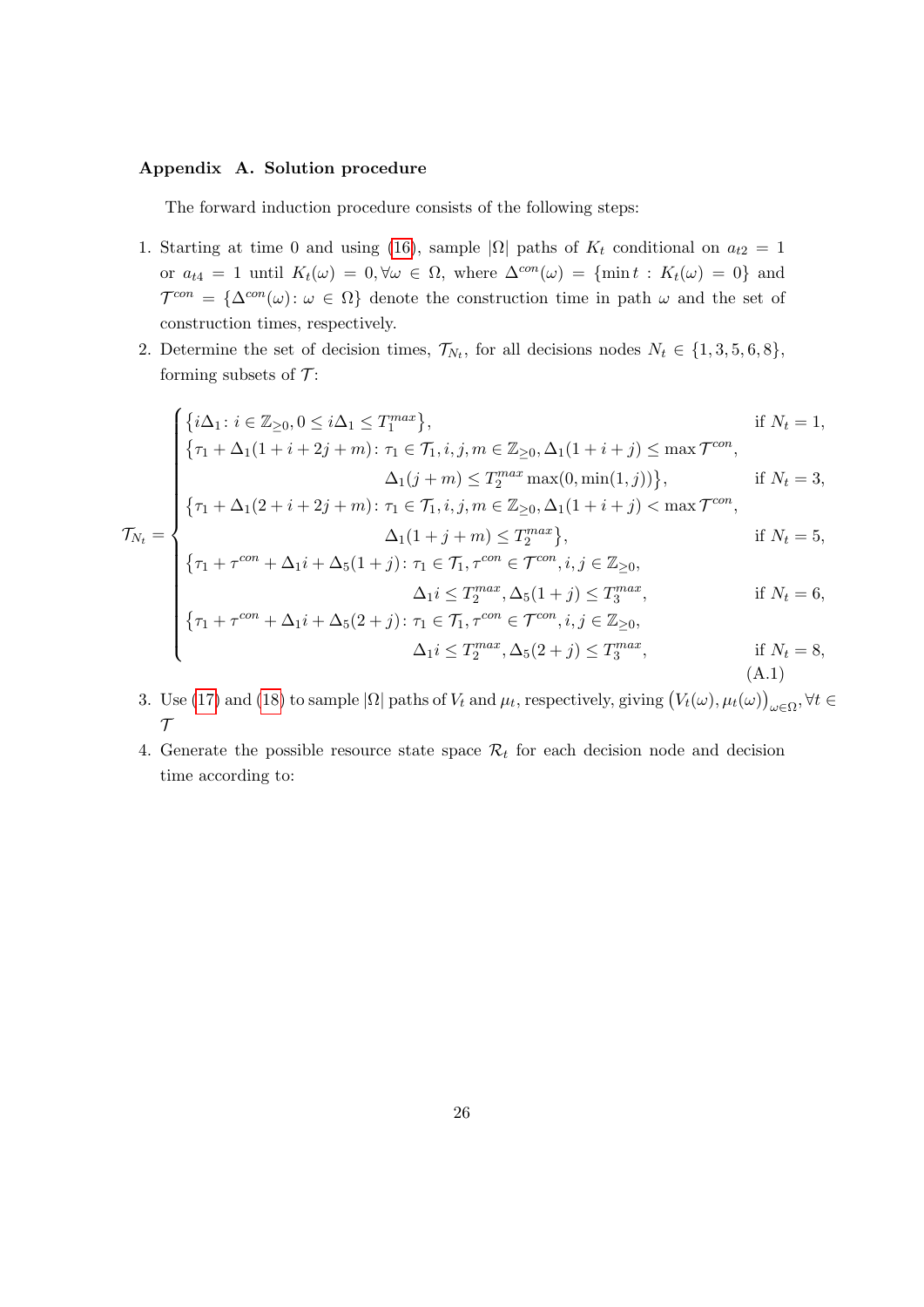$$
\mathcal{R}_{t} = \begin{cases}\n(t, 1, T_{1}^{max} - t/\Delta_{1}, 0), & \text{if } N_{t} = 1, t \in \mathcal{T}_{1}, \\
\{(t, 3, T, Q) : \tau_{1} \in \mathcal{T}_{1}, T, Q \in \mathbb{Z}_{\geq 0}, t = \tau_{1} + Q/I^{max} + T_{2}^{max} - T, \\
& \tau_{1} < t, \Delta_{1} \leq Q/I^{max} \leq \Delta^{con}(\omega), \exists \omega \in \Omega, \\
& 0 \leq T_{2}^{max} - T \leq \max(t - \tau_{1} - 2\Delta_{1}, 0)\}, & \text{if } N_{t} = 3, t \in \mathcal{T}_{3}, \\
\{(t, 5, T, Q) : \tau_{1} \in \mathcal{T}_{1}, T, Q \in \mathbb{Z}_{\geq 0}, t = \tau_{1} + Q/I^{max} + T_{2}^{max} - T, \\
& \tau_{1} < t, \Delta_{1} \leq Q/I^{max} < \Delta^{con}(\omega), \exists \omega \in \Omega, \\
& \Delta_{1} \leq T_{2}^{max} - T \leq \max(t - \tau_{1} - \Delta_{1}, \Delta_{1})\}, & \text{if } N_{t} = 5, t \in \mathcal{T}_{5}, \\
\{(t, 6, T, Q) : \tau_{1} \in \mathcal{T}_{1}, \tau^{con} \in \mathcal{T}^{con}, T, Q, i \in \mathbb{Z}_{\geq 0}, Q = \tau^{con} I^{max}, \\
& T = T_{3}^{max} - t + \tau_{1} + \tau^{con} + \Delta_{1}i, T \leq T_{3}^{max} - \Delta_{5}, \\
& \text{if } N_{t} = 6, t \in \mathcal{T}_{6}, \\
\{(t, 8, T, Q) : \tau_{1} \in \mathcal{T}_{1}, \tau^{con} \in \mathcal{T}^{con}, T, Q, i \in \mathbb{Z}_{\geq 0}, Q = \tau^{con} I^{max}, \\
& T = T_{3}^{max} - t + \tau_{1} + \tau^{con} + \Delta_{1}i, T \leq T_{3}^{max} - 2\Delta_{5}, \\
& T \mod \Delta_{5} = 0, i \leq T_{2}^{max}\}, & \text{if } N_{t} = 8, t \in \mathcal{T}_{8}, \\
& \text{(A.2)}\n\end{cases}
$$

5. For all  $R_t \in \mathcal{R}_t, t \in \mathcal{T}$ , compute the set of paths  $\Omega_{R_t}$  in which resource state  $R_t$  is reachable by:

$$
\Omega_{R_t} = \begin{cases}\n\Omega, & \text{if } N_t = 1, \\
\{\omega \in \Omega : t - \tau_1 - T_2^{max} + T \le \Delta^{con}(\omega), Q/T^{max} \le \Delta^{con}(\omega), \tau_1 \in \mathcal{T}_1\}, & \text{if } N_t = 3, \\
\{\omega \in \Omega : t - \tau_1 - T_2^{max} + T < \Delta^{con}(\omega), Q/T^{max} < \Delta^{con}(\omega), \tau_1 \in \mathcal{T}_1\}, & \text{if } N_t = 5, \\
\{\omega \in \Omega : \Delta^{con}(\omega) = Q/T^{max}\}, & \text{if } N_t \in \{6, 8\}.\n\end{cases}
$$
\n(A.3)

6. Use [\(19\)](#page-12-2) and [\(20\)](#page-12-4) to sample  $|\Omega_{R_t}|$  realisations of  $X_t$  giving  $(X_t(\omega))_{\omega \in \Omega_{R_t}}$ ,  $\forall R_t \in$  $\mathcal{R}_t, t \in \mathcal{T}$ .

The backward induction procedure is shown by Algorithm [1,](#page-27-3) with the optimal values of the coefficients  $(\alpha_{tl}(S^R(R_t, a_t)))_{l=0}^{L_{S_t}}$ , given resource state  $R_t$  and action  $a_t$ , in line 7 determined by [\(A.4\)](#page-26-0).

<span id="page-26-0"></span>
$$
\left(\hat{\alpha}_{tl}(R_{t+\Delta_h})\right)_{l=0}^{L_{S_t}} = \underset{\left(\alpha_{tl}(\cdot)\right)_{l=0}^{L_{S_t}}}{\arg\min} \left\{ \sum_{\omega \in \Omega_{R_t}} \left[ e^{-r\Delta_h} \overline{G}_{t+\Delta_h}(S_{t+\Delta_h}(\omega)) - \sum_{l=0}^{L_{S_t}} \alpha_{tl}(R_{t+\Delta_h}) \phi_{S_t l}(I_t(\omega)) \right]^2 \right\},\tag{A.4}
$$

where  $R_{t+\Delta_h} = S^R(R_t, a_t)$  and  $S_{t+\Delta_h}(\omega) = (R_{t+\Delta_h}, I_{t+\Delta_h}(\omega))$ .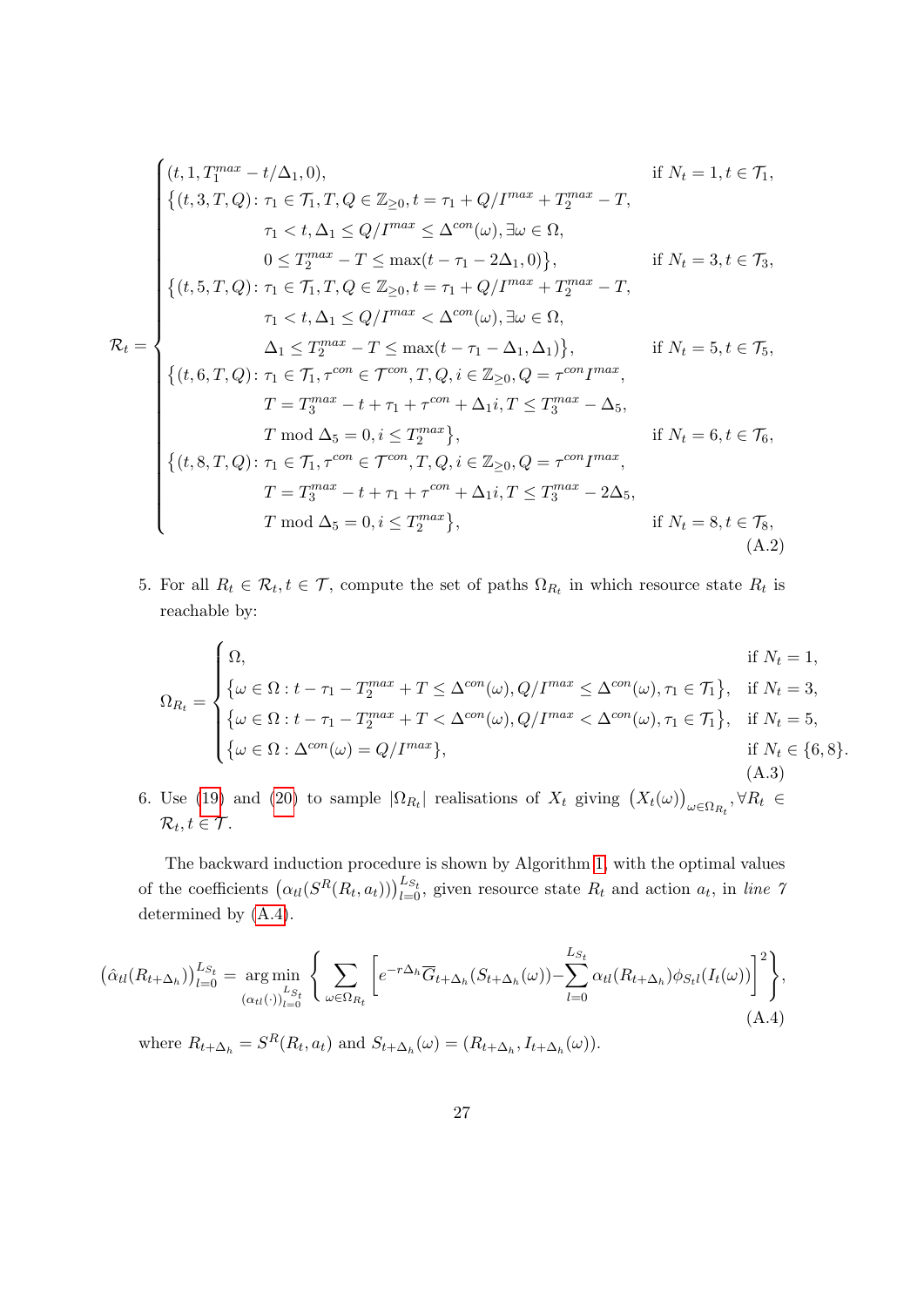Algorithm 1: Approximation of optimal value of problem [\(23\)](#page-13-2)-[\(26\)](#page-13-3)

Data: All the above **Result:**  $\overline{G}_0(S_0)$ 1 for  $t = \max\{\mathcal{T} \setminus 0\}$  do 2 forall  $S_t \in \mathcal{S}_t$  do  $\mathbf{3}$  | forall  $a_t \in \mathcal{A}_{S_t}$  do 4 if  $a_{th} = 1, h \in \{7, 10, 12, 14, 16, 18\}$  then 5  $\vert \vert \vert \vert$   $F_t(S_t(\omega), a_t) \leftarrow 0, \forall \omega \in \Omega_{R_t}$  $6$  else  $\mathbf{7}$  | | | Use both  $(27)$  and  $(A.4)$  to determine:  $F_t(S_t(\omega), a_t) \leftarrow \hat{\Phi}_t^{L_{S_t}}(S_t(\omega), a_t), \forall \omega \in \Omega_{R_t}$ 8 | | end  $9 \mid \cdot$  end 10 **forall**  $\omega \in \Omega_{R_t}$  do 11 Compute pathwise optimisers:  $\hat{a}_t(\omega) \leftarrow \arg \max$  $a_t(\omega) \in A_{S_t(\omega)}$  $\left\{ \Pi_t(S_t(\omega), a_t(\omega)) + F_t(S_t(\omega), a_t(\omega)) \right\}$ 12 Approximate optimal portfolio value along each path  $\omega$ :  $\overline{G}_t(S_t(\omega)) \leftarrow \Pi_t(S_t(\omega), \hat{a}_t(\omega)) + e^{-r\Delta_h} \overline{G}_{t+\Delta_h} \Big(S^M(S_t(\omega), \hat{a}_t(\omega), W_{t+\Delta_h}(\omega))\Big)$  $13$  end 14 end 15  $\mathcal{T} \leftarrow \mathcal{T} \setminus t$ 16 end 17 At  $t = 0$ ,  $S_0 = (0, 1, T_1^{max}, 0, K_0, V_0, \mu_0, X_0)$ , determine:  $\overline{G}_0(S_0) \leftarrow \max$  $a_0$ ∈ ${\cal A}_{S_0}$  $\Big\{\Pi_{0}(S_{0},a_{0})+\frac{1}{|\Omega|}\,\sum\limits_{i=1}^{n}$ ω∈Ω  $e^{-r\Delta_h} \overline{G}_{\Delta_h} \Bigl( S^M \bigl(S_0,a_0,W_{\Delta_h}(\omega)\bigr) \Bigr) \biggr\}$ 

## <span id="page-27-3"></span>References

- <span id="page-27-2"></span>Adkins, R., Paxson, D., 2017. Replacement decisions with multiple stochastic values and depreciation. European Journal of Operational Research 257 (1), 174 – 184.
- <span id="page-27-1"></span>Adner, R., Levinthal, D. A., 2004. What is not a real option: Considering boundaries for the application of real options to business strategy. Academy of Management Review 29 (1), 74–85.
- <span id="page-27-0"></span>Ahsan, M., Musteen, M., 2011. Multinational enterprises' entry mode strategies and uncertainty: A review and extension. International Journal of Management Reviews 13 (4), 376–392.
- <span id="page-27-4"></span>Andersen, L., Broadie, M., 2004. Primal-dual simulation algorithm for pricing multidimensional american options. Management Science 50 (9), 1222–1234.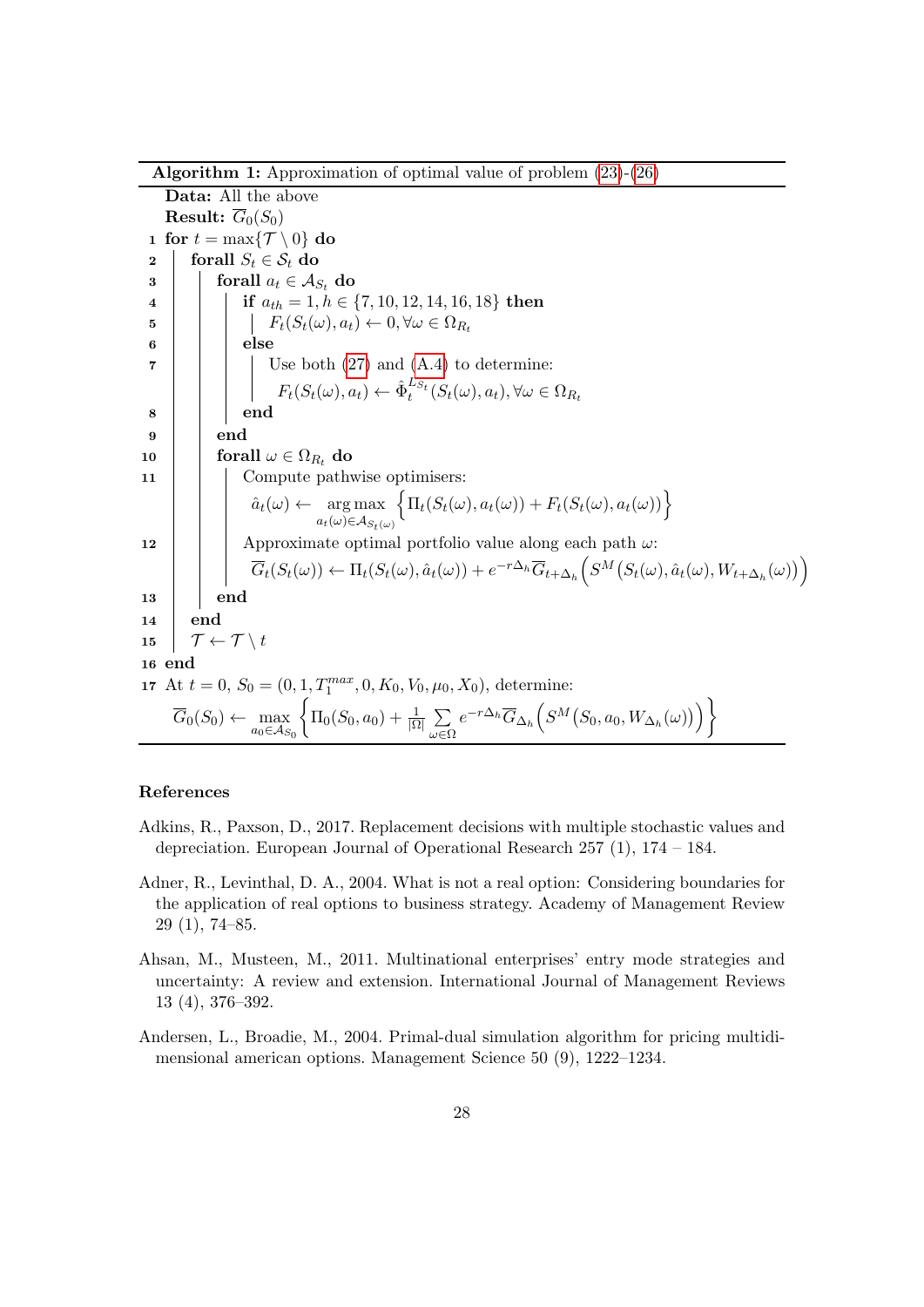- <span id="page-28-4"></span>Apap, R. M., Grossmann, I. E., 2016. Models and computational strategies for multistage stochastic programming under endogenous and exogenous uncertainties. Computers & Chemical EngineeringIn Press, Accepted Manuscript.
- <span id="page-28-5"></span>Bowman, E. H., Hurry, D., 1993. Strategy through the option lens: An integrated view of resource investments and the incremental-choice process. The Academy of Management Review 18 (4), 760–782.
- <span id="page-28-7"></span>Bräutigam, J., Esche, C., Mehler-Bicher, A., 2003. Uncertainty as a key value driver of real options. In: Proceedings of the 5th Annual International Real Options Conference. Washington, DC, USA.
- <span id="page-28-10"></span>Brennan, M. J., Schwartz, E. S., 1985. Evaluating natural resource investments. The Journal of Business 58 (2), 135–157.
- <span id="page-28-1"></span>Colvin, M., Maravelias, C. T., 2008. A stochastic programming approach for clinical trial planning in new drug development. Computers & Chemical Engineering  $32 \ (11)$ ,  $2626 - 2642.$
- <span id="page-28-2"></span>Colvin, M., Maravelias, C. T., 2010. Modeling methods and a branch and cut algorithm for pharmaceutical clinical trial planning using stochastic programming. European Journal of Operational Research 203 (1), 205 – 215.
- <span id="page-28-3"></span>Colvin, M., Maravelias, C. T., 2011. R&D pipeline management: Task interdependencies and risk management. European Journal of Operational Research 215 (3), 616 – 628.
- <span id="page-28-11"></span>Cortazar, G., Gravet, M., Urzua, J., 2008. The valuation of multidimensional american real options using the LSM simulation method. Computers & Operations Research  $35(1), 113-129.$
- <span id="page-28-12"></span>Cortazar, G., Schwartz, E. S., Casassus, J., 2001. Optimal exploration investments under price and geological-technical uncertainty: a real options model. R&D Management 31 (2), 181–189.
- <span id="page-28-8"></span>Cuypers, I. R., Martin, X., 2007. Joint ventures and real options: An integrated perspective. In: Reuer, J. J., Tong, T. W. (Eds.), Real Options Theory. Vol. 24 of Advances in Strategic Management. Emerald Group Publishing Limited, pp. 103–144.
- <span id="page-28-9"></span>Cuypers, I. R. P., Martin, X., 2010. What makes and what does not make a real option? a study of equity shares in international joint ventures. Journal of International Business Studies 41 (1), 47–69.
- <span id="page-28-0"></span>Devine, M. T., Gabriel, S. A., Moryadee, S., 2016. A rolling horizon approach for stochastic mixed complementarity problems with endogenous learning: Application to natural gas markets. Computers & Operations Research 68,  $1 - 15$ .
- <span id="page-28-6"></span>Dixit, A. K., Pindyck, R. S., 1994. Investment under uncertainty. Princeton university press.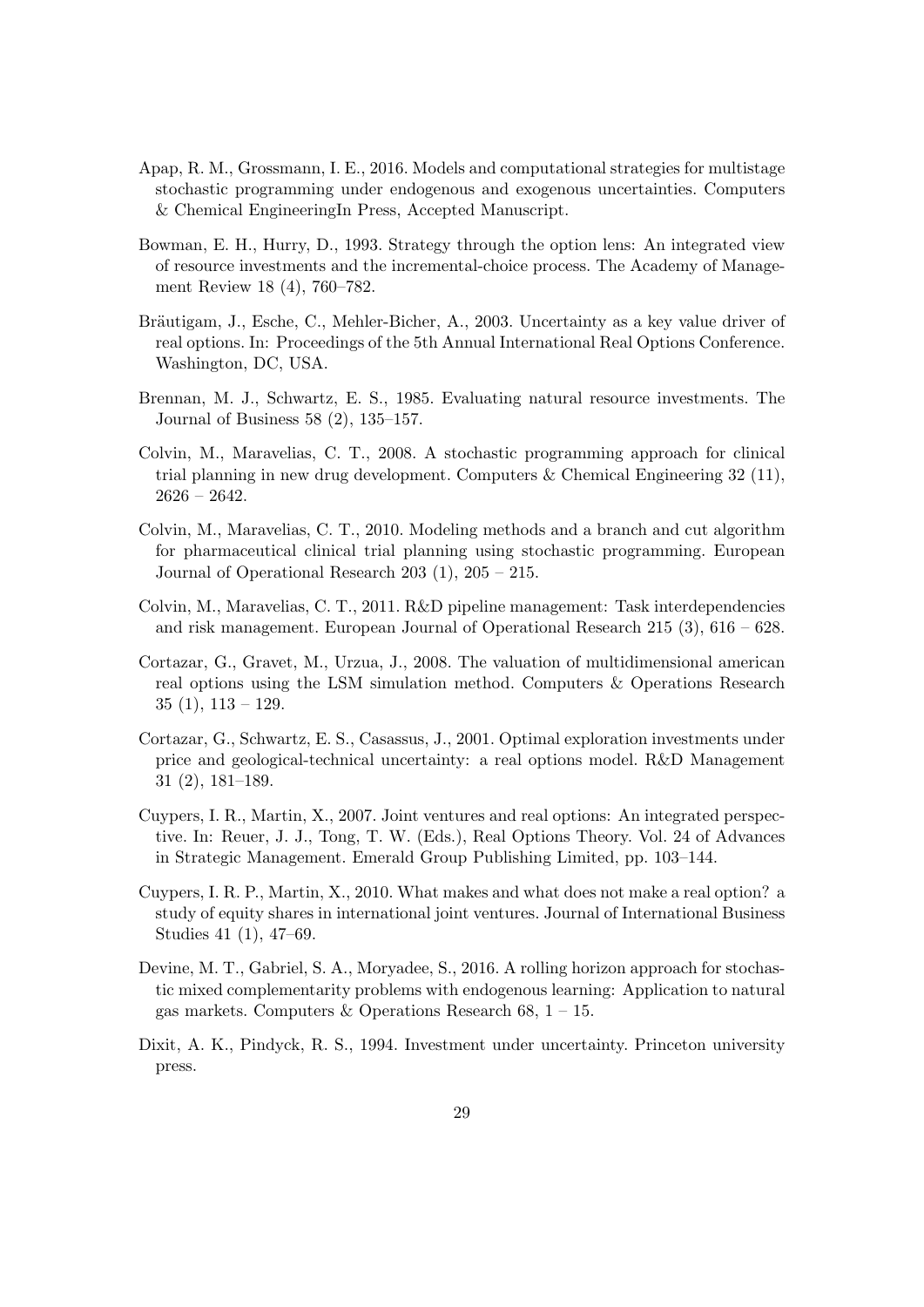- <span id="page-29-5"></span>Dupačová, J., 2006. Optimization under exogenous and endogenous uncertainty. In: Lukás, L. (Ed.), Proceedings of MME06. University of West Bohemia in Pilsen.
- <span id="page-29-9"></span>Dyl, E. A., Long, H. W., 1969. Abandonment value and capital budgeting: Comment. The Journal of Finance 24 (1), 88–95.
- <span id="page-29-8"></span>Folta, T. B., 1998. Governance and uncertainty: The trade-off between administrative control and commitment. Strategic Management Journal 19 (11), 1007–1028.
- <span id="page-29-11"></span>Gamba, A., December 2003. Real options valuation: A Monte Carlo approach. Working Paper 2002/3, Faculty of Management, University of Calgary.
- <span id="page-29-10"></span>Glasserman, P., Yu, B., 11 2004. Number of paths versus number of basis functions in american option pricing. Ann. Appl. Probab. 14 (4), 2090–2119.
- <span id="page-29-2"></span>Goel, V., Grossmann, E. I., 2006. A class of stochastic programs with decision dependent uncertainty. Mathematical Programming 108 (2), 355–394.
- <span id="page-29-1"></span>Goel, V., Grossmann, I. E., 2004. A stochastic programming approach to planning of offshore gas field developments under uncertainty in reserves. Computers & Chemical Engineering 28 (8), 1409 – 1429.
- <span id="page-29-12"></span>Grainger, C., Etherington, J., November 2014. Islington Borough Energy Mapping: Phase 3 Development of a Strategic Masterplan Vision. Buro Happold Limited, available at [https://www.islington.gov.uk//~/media/sharepoint-lists/](https://www.islington.gov.uk//~/media/sharepoint-lists/public-records/environmentalprotection/information/guidance/20152016/20150717energymasterplanburohappold2014) [public-records/environmentalprotection/information/guidance/20152016/](https://www.islington.gov.uk//~/media/sharepoint-lists/public-records/environmentalprotection/information/guidance/20152016/20150717energymasterplanburohappold2014) [20150717energymasterplanburohappold2014](https://www.islington.gov.uk//~/media/sharepoint-lists/public-records/environmentalprotection/information/guidance/20152016/20150717energymasterplanburohappold2014) ; accessed on 04 November 2014.
- <span id="page-29-6"></span>Grossmann, I. E., Apap, R. M., Calfa, B. A., Garca-Herreros, P., Zhang, Q., 2016. Recent advances in mathematical programming techniques for the optimization of process systems under uncertainty. Computers & Chemical Engineering 91,  $3 - 14$ .
- <span id="page-29-4"></span>Gupta, V., Grossmann, I. E., 2014. Multistage stochastic programming approach for offshore oilfield infrastructure planning under production sharing agreements and endogenous uncertainties. Journal of Petroleum Science and Engineering 124, 180 – 197.
- <span id="page-29-3"></span>Held, H., Woodruff, D. L., 2005. Heuristics for multi-stage interdiction of stochastic networks. Journal of Heuristics 11 (5), 483–500.
- <span id="page-29-7"></span>Hirshleifer, J., Riley, J. G., 1979. The analytics of uncertainty and information-an expository survey. Journal of Economic Literature 17 (4), 1375–1421.
- <span id="page-29-13"></span>HM Treasury, July 2011. The green book: appraisal and evaluation in central government, available at: [https://www.gov.uk/government/uploads/system/uploads/](https://www.gov.uk/government/uploads/system/uploads/attachment_data/file/220541/green_book_complete.pdf) [attachment\\_data/file/220541/green\\_book\\_complete.pdf](https://www.gov.uk/government/uploads/system/uploads/attachment_data/file/220541/green_book_complete.pdf) ; accessed on 21 July 2011.
- <span id="page-29-0"></span>Hsu, J. C., Schwartz, E. S., 2008. A model of R&D valuation and the design of research incentives. Insurance: Mathematics and Economics 43 (3), 350 – 367.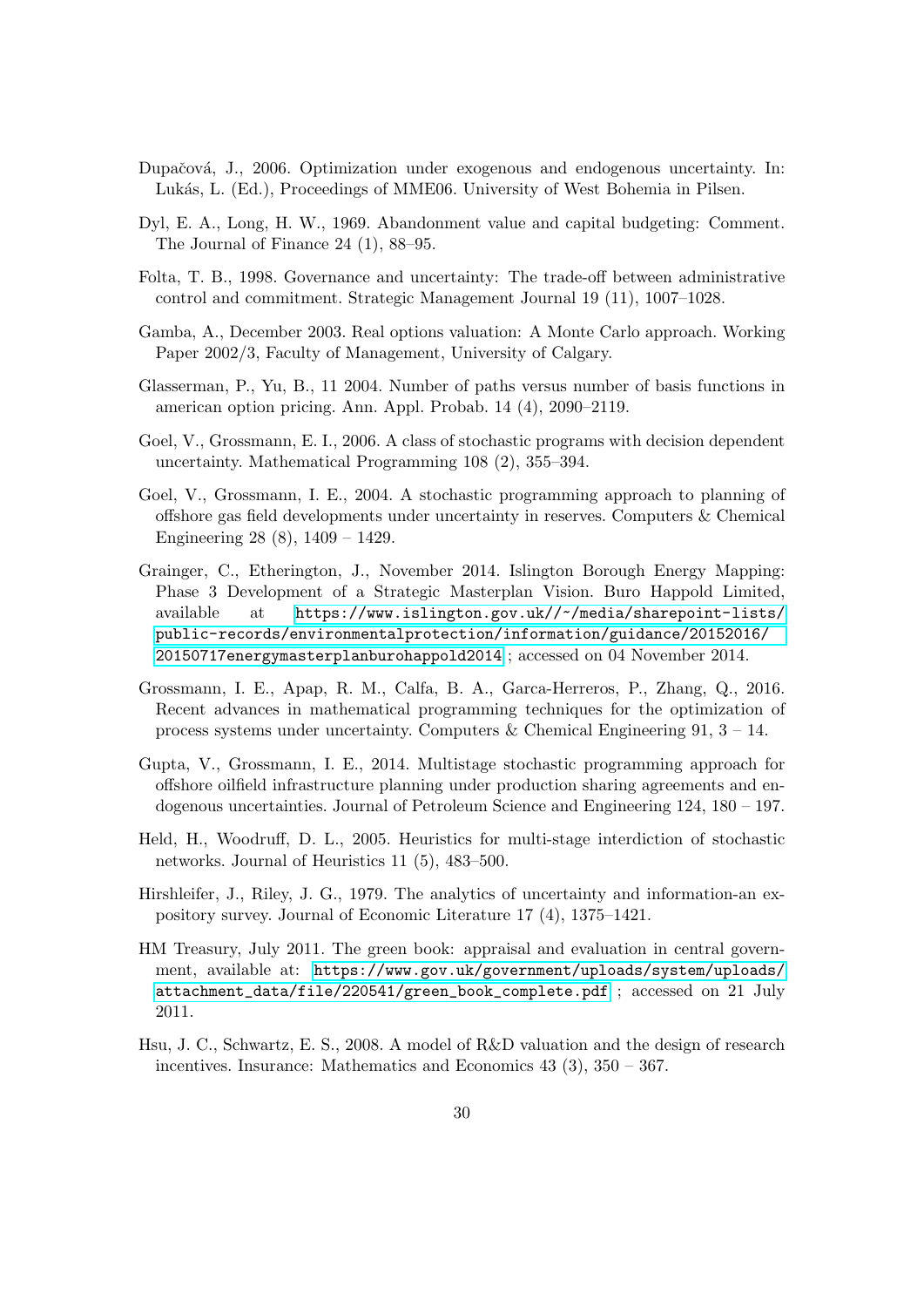- <span id="page-30-10"></span>Jiao, J. R., 2012. Product platform flexibility planning by hybrid real options analysis. IIE Transactions 44 (6), 431–445.
- <span id="page-30-3"></span>Jonsbråten, T. W., Wets, R. J.-B., Woodruff, D. L., 1998. A class of stochastic programs withdecision dependent random elements. Annals of Operations Research 82 (0), 83– 106.
- <span id="page-30-4"></span>Kirschenmann, T., Popova, E., Damien, P., Hanson, T., 2014. Decision dependent stochastic processes. European Journal of Operational Research  $234$  (3),  $731 - 742$ .
- <span id="page-30-6"></span>Li, J., 2007. Real options theory and international strategy: A critical review. In: Reuer, J. J., Tong, T. W. (Eds.), Real Options Theory. Vol. 24 of Advances in Strategic Management. Emerald Group Publishing Limited, pp. 67–101.
- <span id="page-30-0"></span>Li, Y., James, B. E., Madhavan, R., Mahoney, J. T., 2007. Real options: Taking stock and looking ahead. In: Reuer, J. J., Tong, T. W. (Eds.), Real Options Theory. Vol. 24 of Advances in Strategic Management. Emerald Group Publishing Limited, pp. 31–66.
- <span id="page-30-2"></span>Longstaff, F. A., Schwartz, E. S., 2001. Valuing american options by simulation: a simple least-squares approach. Review of Financial Studies 14 (1), 113–147.
- <span id="page-30-1"></span>Maier, S., Polak, J. W., Gann, D. M., 2016. Valuing portfolios of interdependent real options using influence diagrams and simulation-and-regression: A multi-stage stochastic integer programming approach. Working paper, Imperial College London, London, UK.
- <span id="page-30-11"></span>Majd, S., Pindyck, R. S., 1987. Time to build, option value, and investment decisions. Journal of Financial Economics 18  $(1)$ ,  $7 - 27$ .
- <span id="page-30-7"></span>McGrath, R. G., 1997. A real options logic for initiating technology positioning investments. The Academy of Management Review 22 (4), 974–996.
- <span id="page-30-8"></span>McGrath, R. G., Ferrier, W. J., Mendelow, A. L., 2004. Real options as engines of choice and heterogeneity. Academy of Management Review 29 (1), 86–101.
- <span id="page-30-5"></span>Mercier, L., Van Hentenryck, P., 2008. Amsaa: A multistep anticipatory algorithm for online stochastic combinatorial optimization. In: Perron, L., Trick, M. A. (Eds.), Integration of AI and OR Techniques in Constraint Programming for Combinatorial Optimization Problems: 5th International Conference, CPAIOR 2008 Paris, France, May 20-23, 2008 Proceedings. Vol. 5015. Springer Berlin Heidelberg, pp. 173–187.
- <span id="page-30-12"></span>Metcalf, G. E., Hassett, K. A., 1995. Investment under alternative return assumptions comparing random walks and mean reversion. Journal of Economic Dynamics and Control 19 (8), 1471 – 1488.
- <span id="page-30-9"></span>Micalizzi, A., Trigeorgis, L., 1999. Project evaluation, strategy, and real options. In: Trigeorgis, L. (Ed.), Real Options and Business Strategy: Applications to Decisionmaking. Risk Books, pp. 1–19.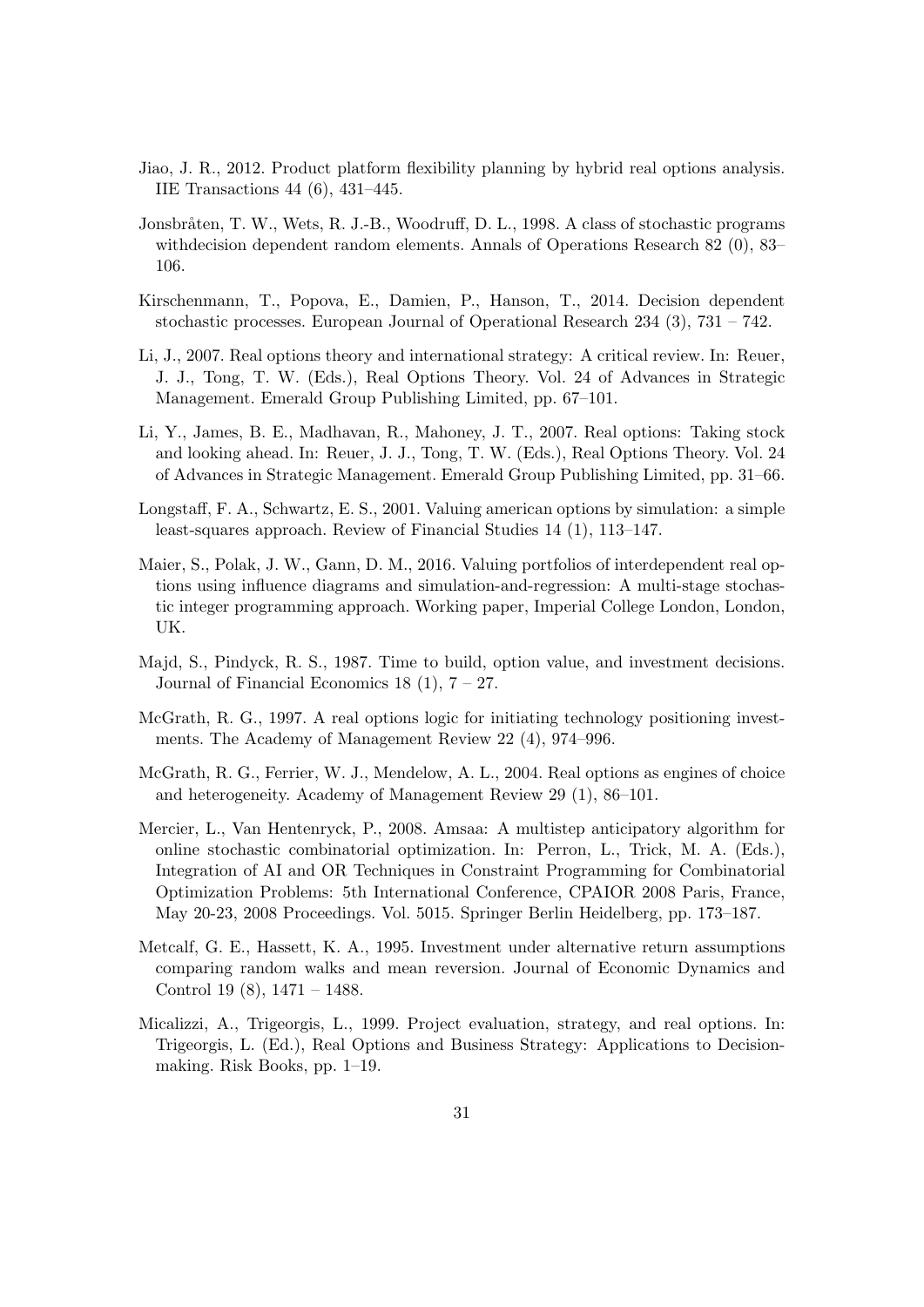- <span id="page-31-1"></span>Miltersen, K. R., Schwartz, E. S., 2004. R&D investments with competitive interactions. Review of Finance 8 (3), 355.
- <span id="page-31-2"></span>Miltersen, K. R., Schwartz, E. S., 2007. Real options with uncertain maturity and competition. NBER Working Paper 12990, National Bureau of Economic Research.
- <span id="page-31-12"></span>Myers, S. C., Majd, S., 1990. Abandonment value and project life. Advances in Futures and Options Research 4, 1–21.
- <span id="page-31-14"></span>Nadarajah, S., Margot, F., Secomandi, N., 2017. Comparison of least squares monte carlo methods with applications to energy real options. European Journal of Operational Research 256 (1), 196 – 204.
- <span id="page-31-5"></span>Oriani, R., Sobrero, M., 2008. Uncertainty and the market valuation of R&D within a real options logic. Strategic Management Journal 29 (4), 343–361.
- <span id="page-31-0"></span>Otim, S., Grover, V., 2012. Resolving uncertainty and creating value from the exercise of e-commerce investment options. Information Systems Journal 22 (4), 261–287.
- <span id="page-31-10"></span>Palczewski, J., Poulsen, R., Schenk-Hopp, K. R., Wang, H., 2015. Dynamic portfolio optimization with transaction costs and state-dependent drift. European Journal of Operational Research 243 (3), 921 – 931.
- <span id="page-31-4"></span>Peeta, S., Salman, F. S., Gunnec, D., Viswanath, K., 2010. Pre-disaster investment decisions for strengthening a highway network. Computers & Operations Research 37 (10), 1708 – 1719.
- <span id="page-31-8"></span>Pennings, E., Sereno, L., 2011. Evaluating pharmaceutical R&D under technical and economic uncertainty. European Journal of Operational Research 212 (2), 374 – 385.
- <span id="page-31-3"></span>Pflug, G. C., 1990. On-line optimization of simulated markovian processes. Mathematics of Operations Research 15 (3), 381–395.
- <span id="page-31-6"></span>Pindyck, R. S., 1993. Investments of uncertain cost. Journal of Financial Economics  $34(1), 53-76.$
- <span id="page-31-13"></span>Powell, W. B., 2011. Approximate Dynamic Programming: Solving the curses of dimensionality, 2nd Edition. Wiley Series in Probability and Statistics. John Wiley & Sons, New Jersey, USA.
- <span id="page-31-7"></span>Roberts, K., Weitzman, M. L., 1981. Funding criteria for research, development, and exploration projects. Econometrica 49 (5), 1261–1288.
- <span id="page-31-11"></span>Robichek, A. A., Van Horne, J. C., 1967. Abandonment value and capital budgeting. The Journal of Finance 22 (4), 577–589.
- <span id="page-31-9"></span>Sbuelz, A., Caliari, M., 2012. Revisiting corporate growth options in the presence of state-dependent cashflow risk. European Journal of Operational Research 220 (1), 286 – 294.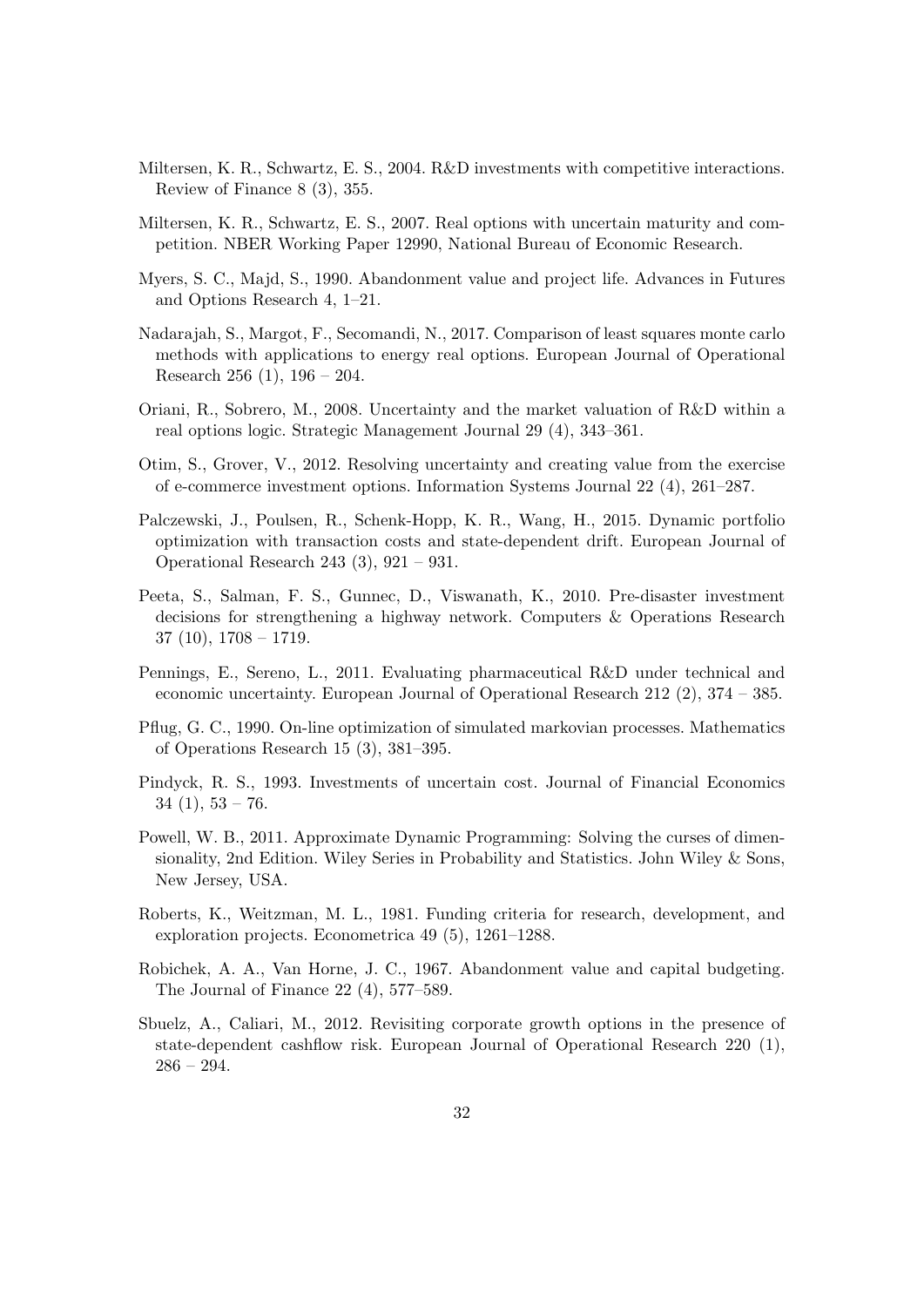<span id="page-32-2"></span>Schwartz, E. S., 2004. Patents and R&D as real options. Economic Notes 33 (1), 23–54.

- <span id="page-32-14"></span>Schwartz, E. S., Moon, M., 2001. Rational pricing of internet companies revisited. Financial Review 36 (4), 7–26.
- <span id="page-32-9"></span>Schwartz, E. S., Zozaya-Gorostiza, C., 2003. Investment under uncertainty in information technology: Acquisition and development projects. Management Science 49 (1), 57–70.
- <span id="page-32-8"></span>Scialdone, P., 2007. Valuing managerial flexibility: Challenges and opportunities of the real option approach in practice. Cuvillier Verlag.
- <span id="page-32-5"></span>Solak, S., Clarke, J.-P. B., Johnson, E. L., Barnes, E. R., 2010. Optimization of R&D project portfolios under endogenous uncertainty. European Journal of Operational Research 207 (1), 420 – 433.
- <span id="page-32-3"></span>Tarhan, B., Grossmann, I. E., Goel, V., 2009. Stochastic programming approach for the planning of offshore oil or gas field infrastructure under decision-dependent uncertainty. Industrial & Engineering Chemistry Research 48 (6), 3078–3097.
- <span id="page-32-6"></span>Tarhan, B., Grossmann, I. E., Goel, V., 2013. Computational strategies for non-convex multistage minlp models with decision-dependent uncertainty and gradual uncertainty resolution. Annals of Operations Research 203 (1), 141–166.
- <span id="page-32-4"></span>Terrazas-Moreno, S., Grossmann, I. E., Wassick, J. M., Bury, S. J., Akiya, N., 2012. An efficient method for optimal design of large-scale integrated chemical production sites with endogenous uncertainty. Computers & Chemical Engineering  $37, 89 - 103$ .
- <span id="page-32-0"></span>Tiwana, A., Keil, M., Fichman, R. G., 2006. Information systems project continuation in escalation situations: A real options model. Decision Sciences 37 (3), 357–391.
- <span id="page-32-12"></span>Trigeorgis, L., 1993a. The nature of option interactions and the valuation of investments with multiple real options. The Journal of Financial and Quantitative Analysis 28 (1), 1–20.
- <span id="page-32-10"></span>Trigeorgis, L., 1993b. Real options and interactions with financial flexibility. Financial Management 22 (3), 202–224.
- <span id="page-32-11"></span>Trigeorgis, L., 1996. Real Options: Managerial Flexibility and Strategy in Resource Allocation. The MIT Press, Cambridge, MA, USA.
- <span id="page-32-1"></span>Trigeorgis, L., Reuer, J. J., 2017. Real options theory in strategic management. Strategic Management Journal 38 (1), 42–63.
- <span id="page-32-13"></span>Tsitsiklis, J. N., Van Roy, B., Jul 2001. Regression methods for pricing complex american-style options. IEEE Transactions on Neural Networks 12 (4), 694–703.
- <span id="page-32-7"></span>Van der Hoek, J., Elliott, R. J., 2006. Binomial models in finance. No. 1 in Springer Finance Textbooks. Springer Science & Business Media.